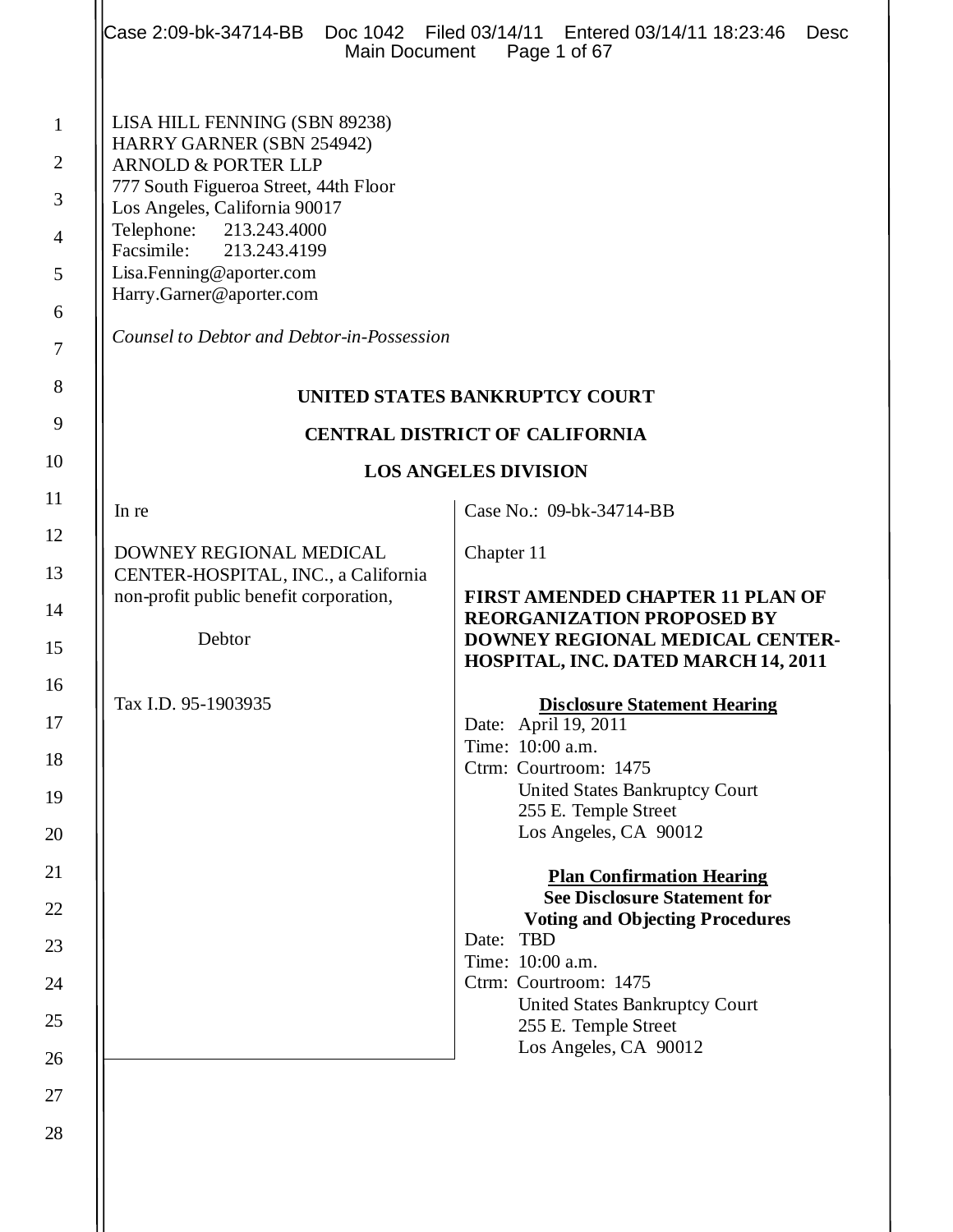|      |                 | <b>TABLE OF CONTENTS</b>                                            |      |
|------|-----------------|---------------------------------------------------------------------|------|
|      |                 |                                                                     | Page |
| I.   |                 |                                                                     |      |
| Π.   |                 |                                                                     |      |
|      | A.              |                                                                     |      |
|      | <b>B.</b>       |                                                                     |      |
| III. |                 |                                                                     |      |
|      | A.              |                                                                     |      |
|      | <b>B.</b>       |                                                                     |      |
|      | $\mathcal{C}$ . |                                                                     |      |
|      |                 | 1.<br>2.                                                            |      |
|      | D.              |                                                                     |      |
|      |                 | 1.                                                                  |      |
|      |                 | 2.                                                                  |      |
|      |                 | 3.                                                                  |      |
|      |                 | 4.                                                                  |      |
|      |                 | Class 5 - General Unsecured Claims Not Otherwise Classified30<br>5. |      |
|      |                 | 6.                                                                  |      |
|      |                 | 7.                                                                  |      |
|      | Ε.              |                                                                     |      |
|      |                 | 1.                                                                  |      |
|      |                 | 2.                                                                  |      |
|      |                 | 3.                                                                  |      |
|      | F.              |                                                                     |      |
|      | G.              |                                                                     |      |
|      | Η.              | 1.                                                                  |      |
|      |                 | 2.                                                                  |      |
|      |                 | 3.                                                                  |      |
|      |                 | 4.                                                                  |      |
|      |                 | Estimation of Disputed Claims for Distribution Purposes 40<br>5.    |      |
|      |                 | 6.                                                                  |      |
|      | I.              |                                                                     |      |
|      | J.              |                                                                     |      |
|      | Κ.              |                                                                     |      |
|      |                 | 1.                                                                  |      |
|      |                 | 2.                                                                  |      |
|      | L.              |                                                                     |      |
|      | M.              |                                                                     |      |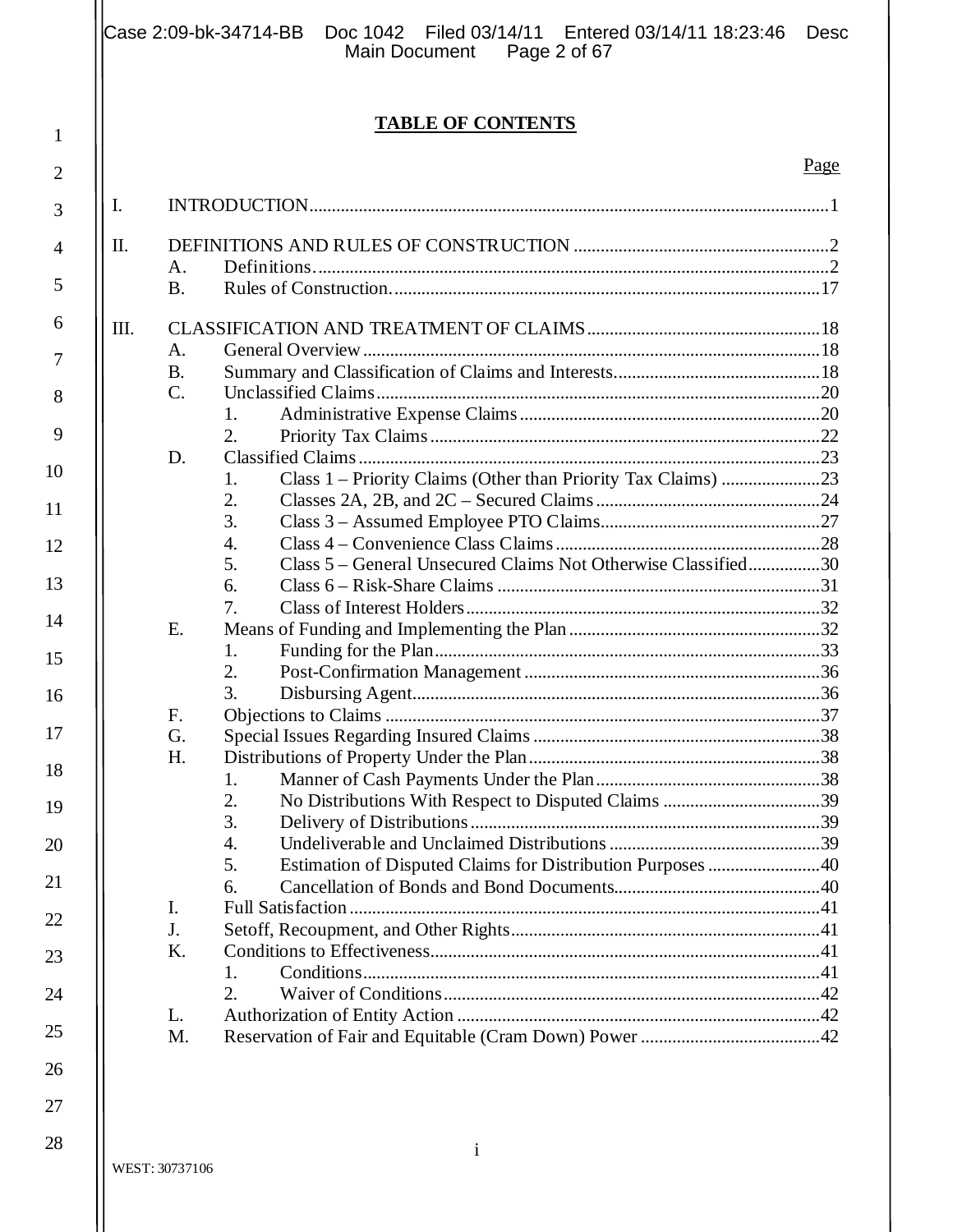|     | <b>TABLE OF CONTENTS</b>                                                                   |      |
|-----|--------------------------------------------------------------------------------------------|------|
|     | (Cont'd)                                                                                   | Page |
| IV. |                                                                                            |      |
|     | A.                                                                                         |      |
|     | 1.                                                                                         |      |
|     | 2.<br>3.                                                                                   |      |
|     | $\overline{4}$ .<br>Resolution of Claims Relating to Assumed Agreements44                  |      |
|     | <b>B.</b>                                                                                  |      |
|     | 1.                                                                                         |      |
|     | 2.                                                                                         |      |
|     | 3.                                                                                         |      |
|     | Changes in Rates Subject to Regulatory Commission Approval 45<br>$\mathbf{C}$ .            |      |
|     | D.                                                                                         |      |
| V.  |                                                                                            |      |
|     | A.                                                                                         |      |
|     | Exculpation: No Liability for Solicitation or Prosecution of Confirmation 47<br><b>B.</b>  |      |
|     | C.                                                                                         |      |
|     | Transfer of Acquired Assets to Buyer in the Event of a Transaction48<br>D.                 |      |
|     | Transfer of Excluded Assets to the Plan Trust in the Event of a Transaction 48<br>E.<br>F. |      |
|     | G.                                                                                         |      |
|     | H.                                                                                         |      |
|     | I.                                                                                         |      |
|     | J.                                                                                         |      |
|     | Κ.                                                                                         |      |
|     | L.                                                                                         |      |
|     | M.                                                                                         |      |
|     |                                                                                            |      |
|     |                                                                                            |      |
|     |                                                                                            |      |
|     |                                                                                            |      |
|     |                                                                                            |      |
|     |                                                                                            |      |
|     |                                                                                            |      |
|     |                                                                                            |      |
|     |                                                                                            |      |
|     |                                                                                            |      |
|     | $\mathbf{ii}$                                                                              |      |
|     | WEST: 30737106                                                                             |      |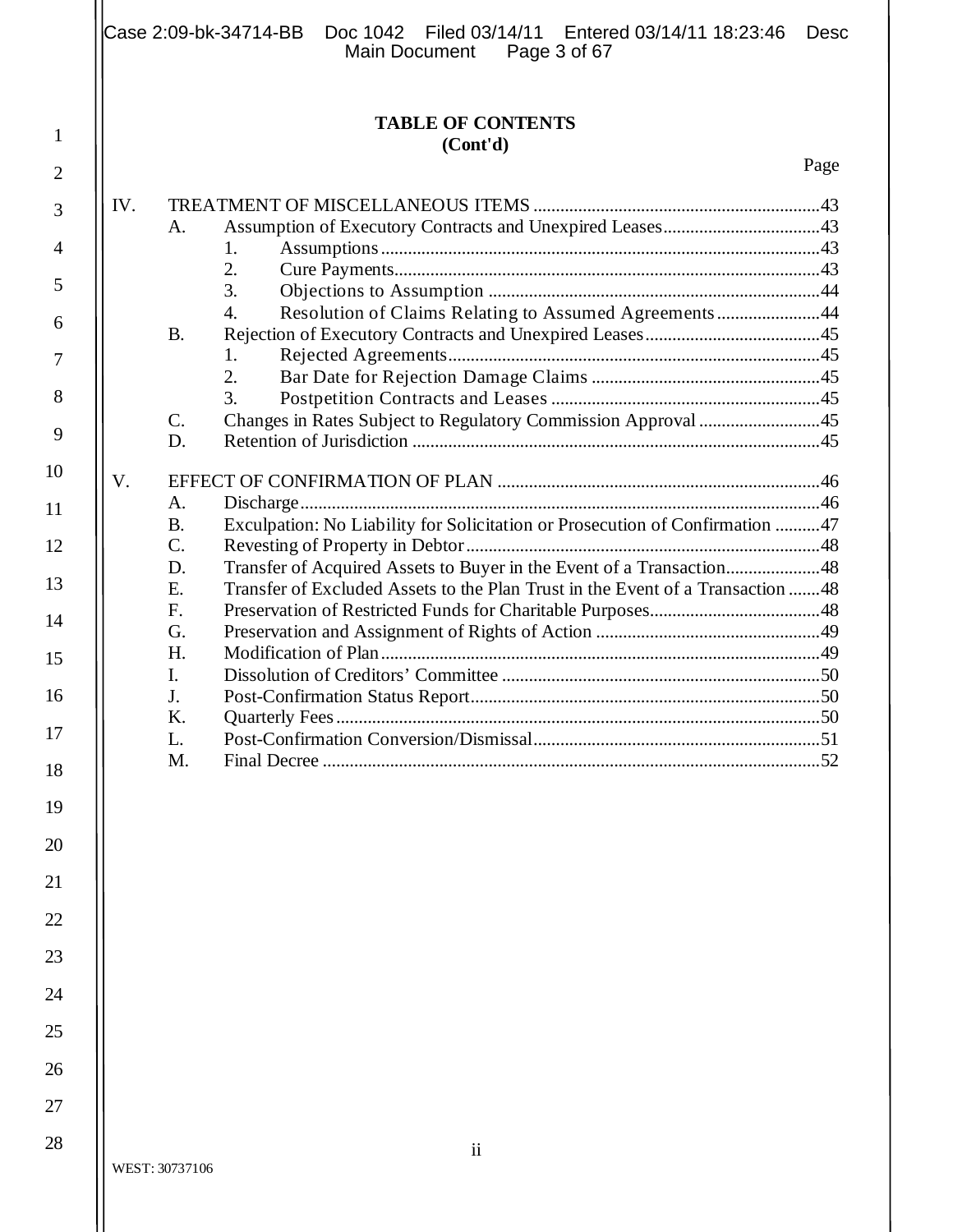# **I. INTRODUCTION**

Downey Regional Medical Center-Hospital, Inc. (the "**Debtor**"), is the debtor in a Chapter 11 bankruptcy case. On September 14, 2009, Debtor commenced a bankruptcy case by filing a voluntary Chapter 11 petition under the United States Bankruptcy Code. Debtor operates a nonprofit general acute care and teaching hospital licensed for 199 beds located in Downey, California (the "**Hospital**"). This document is the Chapter 11 Plan ("**Plan**") proposed by Debtor. Sent to you in the same envelope as this document is the Disclosure Statement that has been approved by the Court, and that is provided to help you understand the Plan.

This is a reorganization plan that provides for the emergence of Debtor as a Reorganized Debtor that will continue to operate the Hospital as an independent, not-for-profit general acute care hospital (the "**Standalone Alternative**"). Debtor seeks to accomplish payments to its creditors under this Plan by (i) refinancing its outstanding Bond Debt, (ii) obtaining additional exit funding to pay administrative and priority claims and provide working capital, and (iii) repaying unsecured debt in substantial part over a period of time from funds generated from the future operations of the Hospital. The Effective Date of this proposed Plan is expected to be June 30, 2011.

To implement the Plan, Debtor proposes to obtain loans to refinance existing secured and administrative priority debt and provide for working capital. The Exit Funding will consist of (a) a \$27 million real estate term loan to be secured by the Hospital property and the adjacent employee parking lot property, and (b) a \$20 million revolving line of credit to be secured by the Hospital's accounts receivables and other personal property, to be provided by MidCap, Debtor's DIP Lender. The Exit Funding should be sufficient to make the Effective Date Payments (as defined below), as well as provide working capital of at least \$10 million. Secured Claims and Administrative Claims will be paid in full on the Effective Date from the Exit Funding. Claims of \$10,000 or less (or those creditors who elect to have their Claims treated in Class 4) will be paid 50% of the Allowed amount on the Effective Date. The Installment Plan Payments to General Unsecured Creditors in Classes 5 and 6 of up to 50% of the Allowed amount of their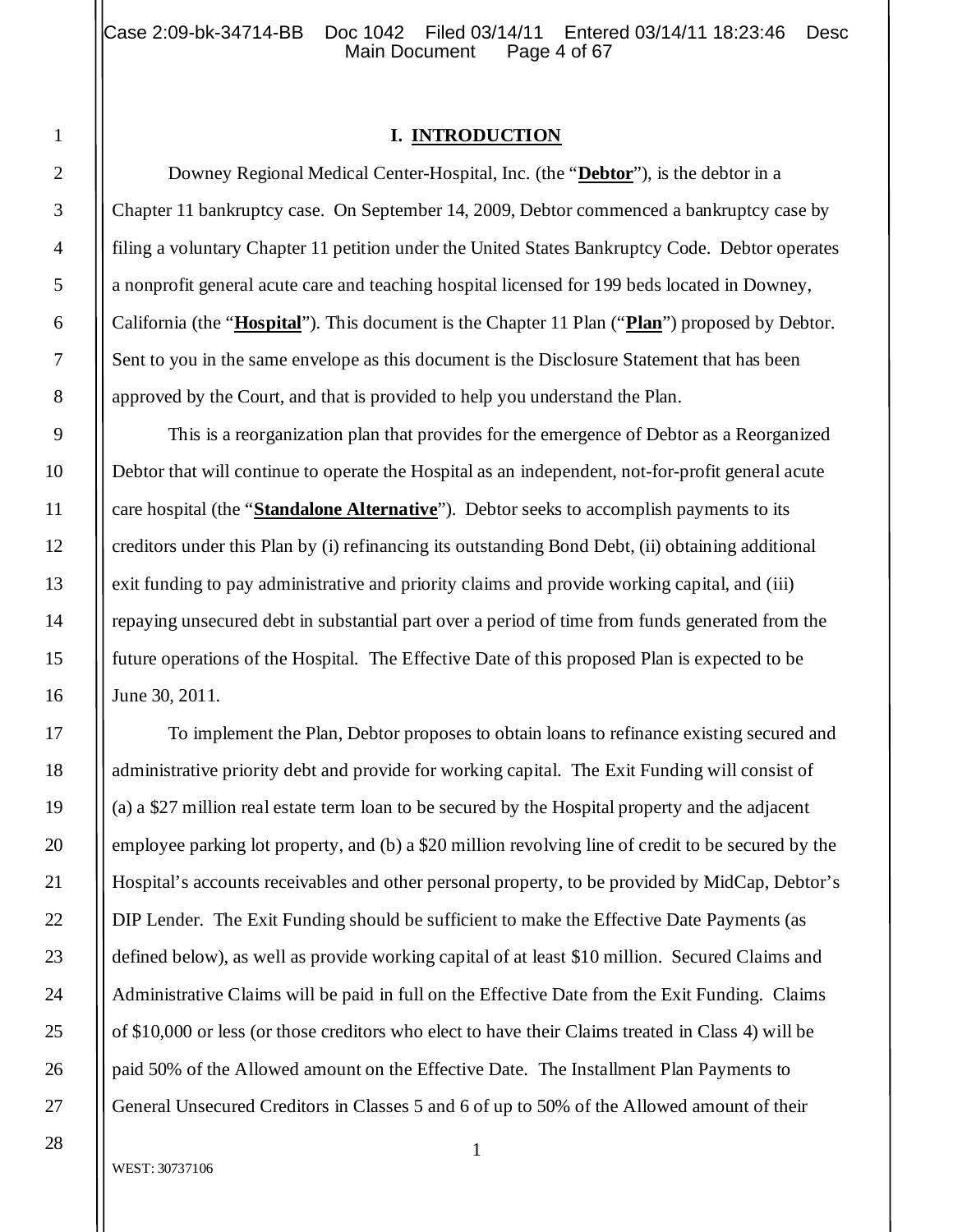# Case 2:09-bk-34714-BB Doc 1042 Filed 03/14/11 Entered 03/14/11 18:23:46 Desc<br>Main Document Page 5 of 67 Main Document

Claims will be funded from funds generated from the future operations of the Hospital over a period of nine years.

As set forth in the Disclosure Statement, during the Case, Debtor extensively explored alternatives to the Standalone Alternative, including the possibility of entering into a transaction to be acquired by or affiliate with other hospital groups who have been Potential Bidders. However, Debtor is proposing this Plan based upon the Standalone Alternative because it provides for a significantly higher return for unsecured creditors than any of the other offers received by Debtor. In the event that the expected Exit Funding does not close or one of the Potential Bidders improves its bid to be competitive with the Standalone Alternative, Debtor reserves the right to amend the Plan to provide for the sale of substantially all of the Hospital's assets or other transfer to a third party. Any such Transaction would be premised upon (a) the continued operation of the Hospital as a general acute care hospital with an emergency room, (b) the same classification of claims as set forth in this Plan, (c) the same general type of treatment of claims, (d) similarly structured exit financing, perhaps with a capital contribution, and (e) a motion to approve the Transaction to be heard in conjunction with the confirmation of the Plan. Depending upon the terms of the proposed Transaction, the Court may require further notice of any such amendments before voting and confirmation of the Plan.

# **II. DEFINITIONS AND RULES OF CONSTRUCTION**

# **A. Definitions.**

In addition to such other terms as are defined elsewhere in the Plan, the following terms (which appear in the Plan as capitalized terms) have the following meanings as used in the Plan:

**"503(b)(9) Bar Date"** means December 1, 2009, which was established by the Court as the deadline to file requests for allowance of 503(b)(9) Claims.

**"503(b)(9) Claim"** means an Administrative Expense Claim arising under Bankruptcy Code § 503(b)(9).

1

2

3

4

5

6

7

8

9

10

11

12

13

14

15

16

17

18

19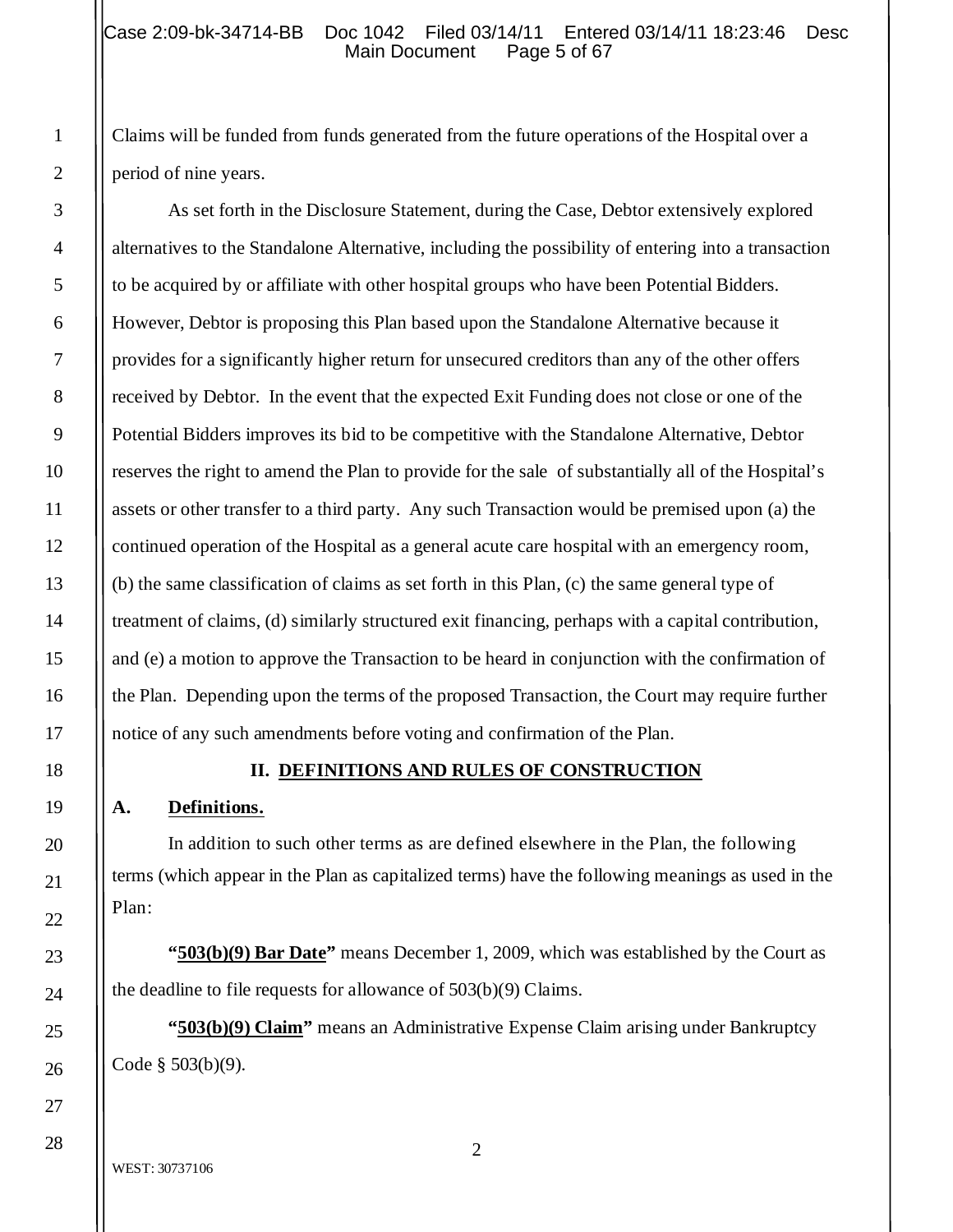"**Accrued General Administrative Expenses**" means Administrative Expense Claims arising from the general operations of the Hospital during the Case that are outstanding as of the Effective Date; excludes Professional Fee Claims.

**"Administrative Expense Claim"** means a Claim for administrative costs or expenses entitled to priority under Bankruptcy Code § 507(a)(2) or (b).

**"Acquired Assets"** means, in the event of a Transaction, all assets of Debtor and the Estate acquired by Buyer.

**"Affiliate Lien"** means the first priority mortgage, lien and security interest in all real and personal property interests held by DRMC Properties granted to Wells Fargo pursuant to the HFG Cash Collateral Orders and the MidCap Cash Collateral Order.

**"Affiliated Transactions"** means transactions among Parent, Buyer, DRMC Properties, or DRMC Memorial Foundation, pursuant to which Buyer acquires various assets from Debtor's affiliates if Debtor elects to proceed with a Transaction.

**"AG Consent"** means such approval by the California Attorney General as may be required for the Plan, or a Transaction, if applicable.

"**Alliance**" means Alliance Physicians Medical Group.

**"Allowed Administrative Expense Claim"** means an Administrative Expense Claim that is allowed.

**"Allowed Claim"** means a Claim, other than an Administrative Expense Claim, to the extent that:

(a) Either: (1) a proof of Claim was timely Filed; or (2) a proof of Claim or proof of Interest is deemed timely Filed either under Bankruptcy Rule 3003(b)(1)-(2) or by a Final Order; or (3) a proof of Claim was not timely filed; and

(b) Either: (1) the Claim is not a Disputed Claim; or (2) the Claim is allowed by a Final Order or under the Plan.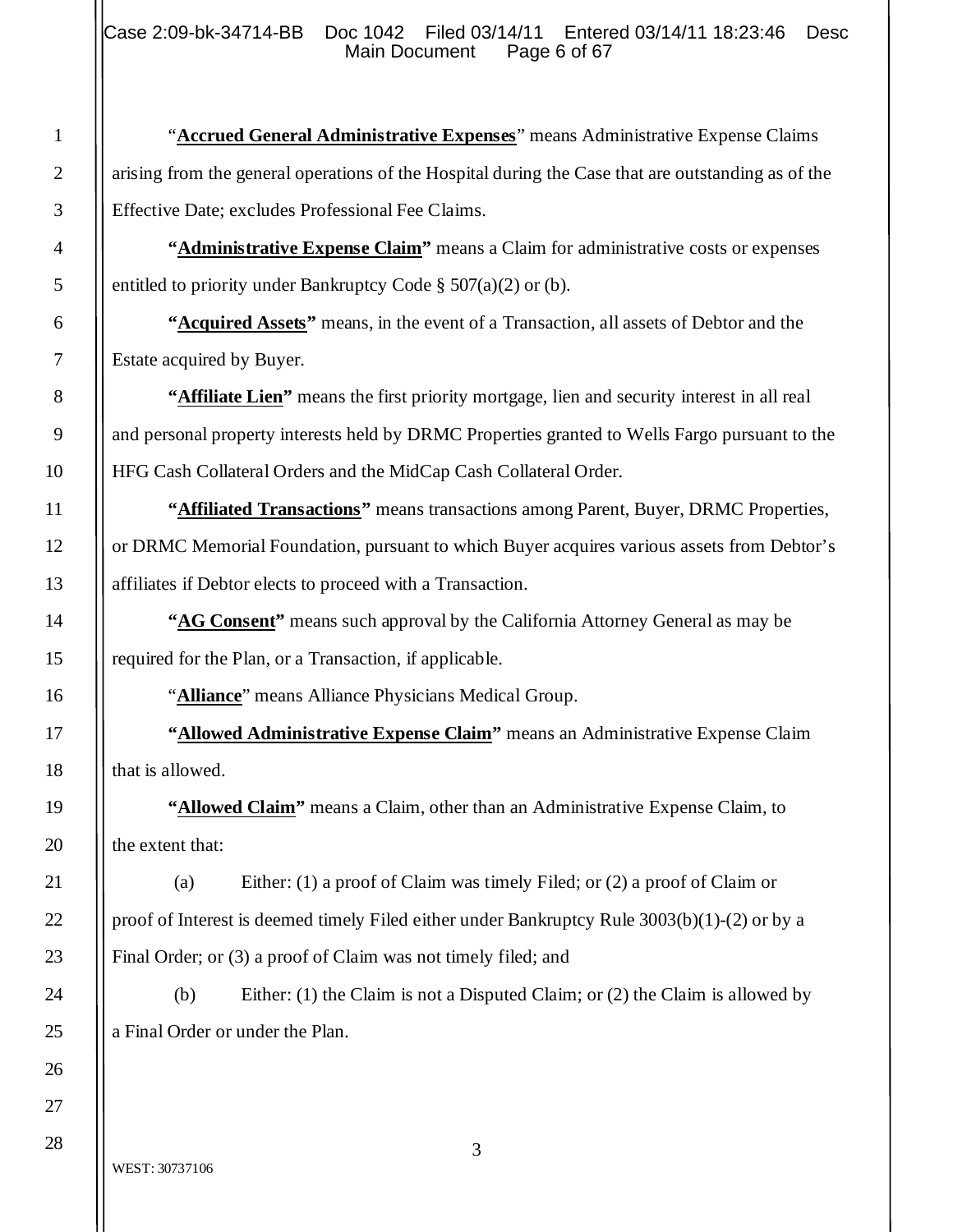# Case 2:09-bk-34714-BB Doc 1042 Filed 03/14/11 Entered 03/14/11 18:23:46 Desc<br>Main Document Page 7 of 67 Main Document

Unless otherwise specified in the Plan, an Allowed Claim does not include interest on the Claim accruing after Petition Date. Moreover, all or any portion of a Claim that is satisfied or released during the Case is not an Allowed Claim.

"**Ancillary Buildings**" means the buildings located adjacent to the Hospital that are owned by DRMC Properties and are generally known as the Rehab Building and storage shed, located at 11420 Brookshire Ave., Downey, CA 90241.

**"Apollo"** means Apollo Health Street, Inc.

"**Apollo Settlement**" means that certain settlement agreement entered into by Debtor and Apollo as of March 30, 2009 regarding termination of the parties' contract and payment by Debtor of approximately \$2.3 million to resolve disputes about amounts due to Apollo. Approximately \$1.2 million of the settlement remained unpaid as of Petition Date.

"**AppleCare**" means AppleCare Independent Physicians' Association.

"**A/R Loan**" means a \$20 million revolving line of credit to be secured by the Hospital's accounts receivables and other personal property, to be provided by Debtor's DIP Lender as part of the Exit Funding.

**"Asset Purchase Agreement"** means, in the event of a Transaction, the agreement among Debtor, its Parent, and Buyer regarding the Transaction.

**"Assumed Employee PTO Claims"** means PTO Claims for retained employees that are assumed by Reorganized Debtor. In the event of a Transaction, this term shall refer to PTO Claims that are "grandfathered" into Buyer's human resources system for Debtor's employees in good standing who are hired by Buyer.

**"Avoidance Actions"** mean the causes of action held by Debtor or the Estate that arise out of Bankruptcy Code §§ 510, 542, 544, 547, 548, 549, 550, 551, and 553. Reorganized Debtor shall be vested with the right to pursue and recover on the Avoidance Actions specified in the Supplemental Schedules to be filed on or before the Exhibit Filing Date. All other Avoidance Actions shall be deemed waived and released when the Plan becomes Effective.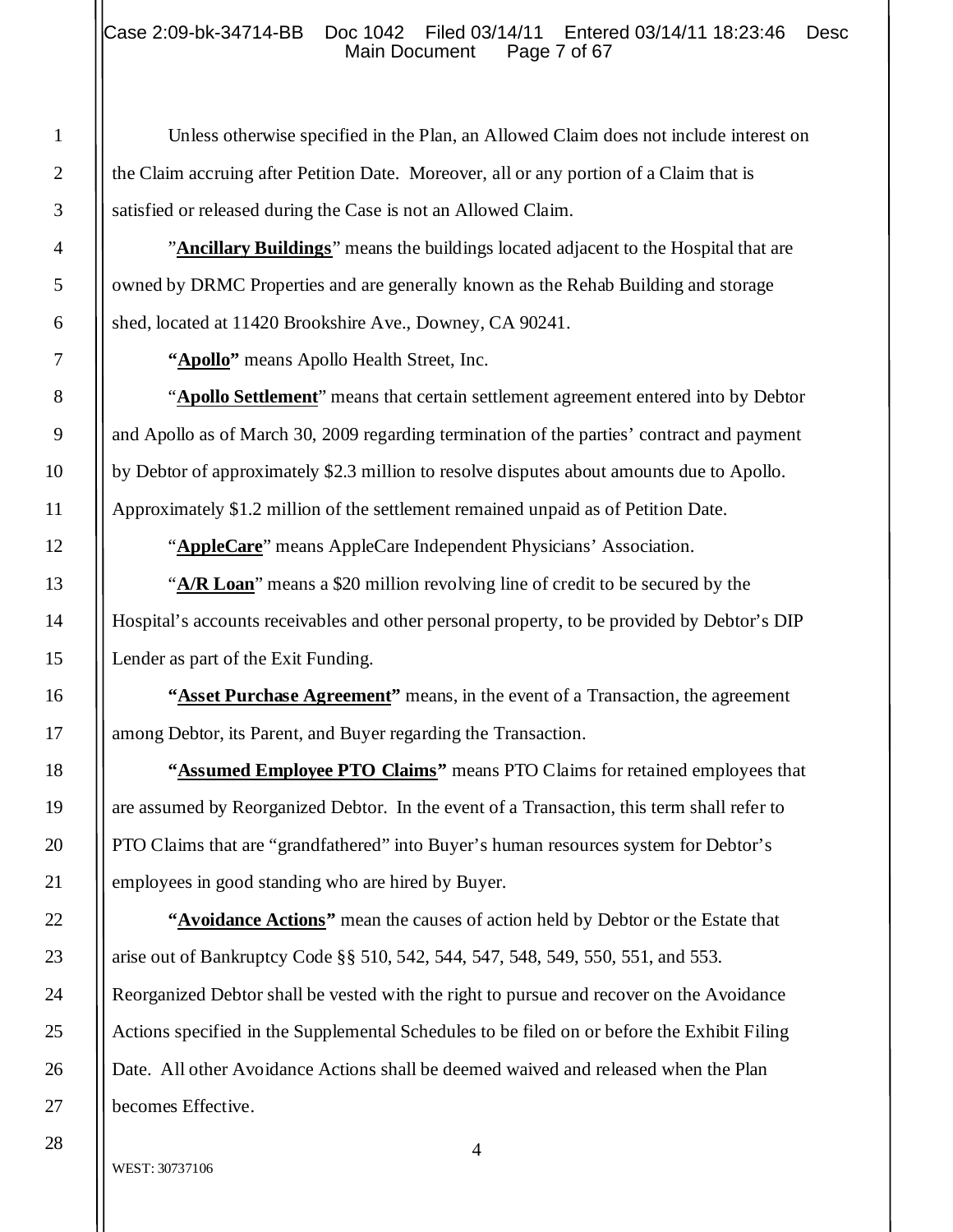**"Attorney General"** means the Attorney General of the State of California.

**"Ballot"** means the ballot to vote to accept or reject the Plan.

**"Ballot Tabulator"** means Omni Management Group, Debtor's claims agent, or any other person or entity designated by Debtor to tabulate ballots.

**"Ballot Deadline"** means the deadline established by the Court for the delivery of executed Ballots to the Ballot Tabulator.

**"Bankruptcy Code"** or **"Code"** means Title 11 of the United States Code, 11 U.S.C. §§ 101 et seq.

**"Bankruptcy Court"** or "**Court"** means the United States Bankruptcy Court for the Central District of California, Los Angeles Division, or any other court that exercises jurisdiction over the Case.

**"Bankruptcy Rules"** means, collectively, (a) the Federal Rules of Bankruptcy Procedure and (b) the Local Rules of the Bankruptcy Court, as applicable in the Case.

**"Bonds"** means California Health Facilities Financing Authority Hospital Revenue Bonds (Downey Community Hospital), Series 1993 in the original principal amount of \$68,845,000.

**"Bond Debt"** means any and all amounts owed under the Bond Documents.

"**Bond Documents**" means the loan agreement, Indenture and other documents relating to the Bonds, including, but not limited to the HFG Cash Collateral Orders and the MidCap Cash Collateral Order.

**"Bond Funds"** means collectively, the Bond Reserve Account and other funds related to the Bonds as described more fully in the HFG Cash Collateral Orders and the MidCap Cash Collateral Order. As of the Effective Date, the balance of the Bond Funds is estimated to be approximately \$5.4 million.

**"Business Day"** means a day that is not a Saturday, Sunday, or legal holiday.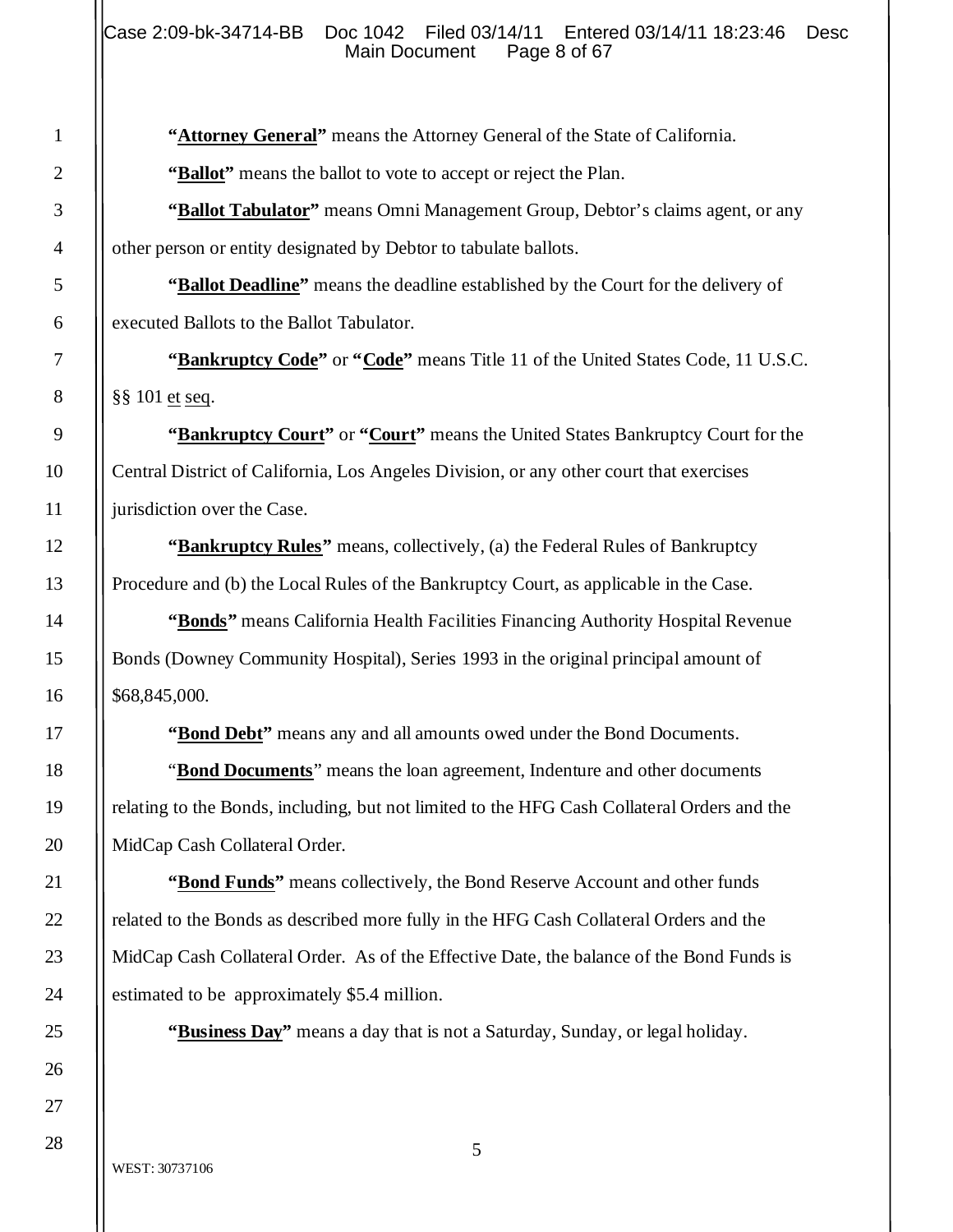**"Buyer"** means, in the event of a Transaction, the entity that will acquire the assets of the Hospital or by member substitution take control of Debtor and continue to operate a general acute care charitable hospital at the Hospital's facilities after the Effective Date.

"**Capitation Provider**" means a third party provider of medical services to a patient who was insured under Debtor's former capitation contracts with physician groups and health plans.

**"Capitation Provider Claim"** means a Claim made by a Capitation Provider pursuant to a capitation agreement with Debtor.

**"Case"** means Debtor's case under chapter 11 of the Bankruptcy Code.

**"CHFFA"** means the California Health Facilities Financing Authority.

**"City Lease"** means that certain ground lease dated February 8, 1983 between Debtor and the City of Downey for the parcel located at 11500 Brookshire Avenue, Downey, California, on which Debtor has constructed the Hospital Facility.

**"Claim"** means a claim — as Bankruptcy Code § 101(5) defines the term "claim" against Debtor or Debtor's property.

**"Claims Objection Deadline"** means the deadline set forth in Section III.F. for objections to Claims.

**"Class"** means a group of Claims that are substantially similar in nature.

"**Class 5 Claim**" means a General Unsecured Claim that is not a Convenience Class Claim, a Health Plan Loan Claim, an Assumed Employee PTO Claim, or a Risk-Share Claim.

**"Confirmation Date"** means the date of entry of the Confirmation Order.

**"Confirmation Documents"** means the briefs, memoranda, declarations, and other writings and evidence submitted by Debtor (and in the event of a Transaction, Buyer or Buyer) in support of confirmation of the Plan.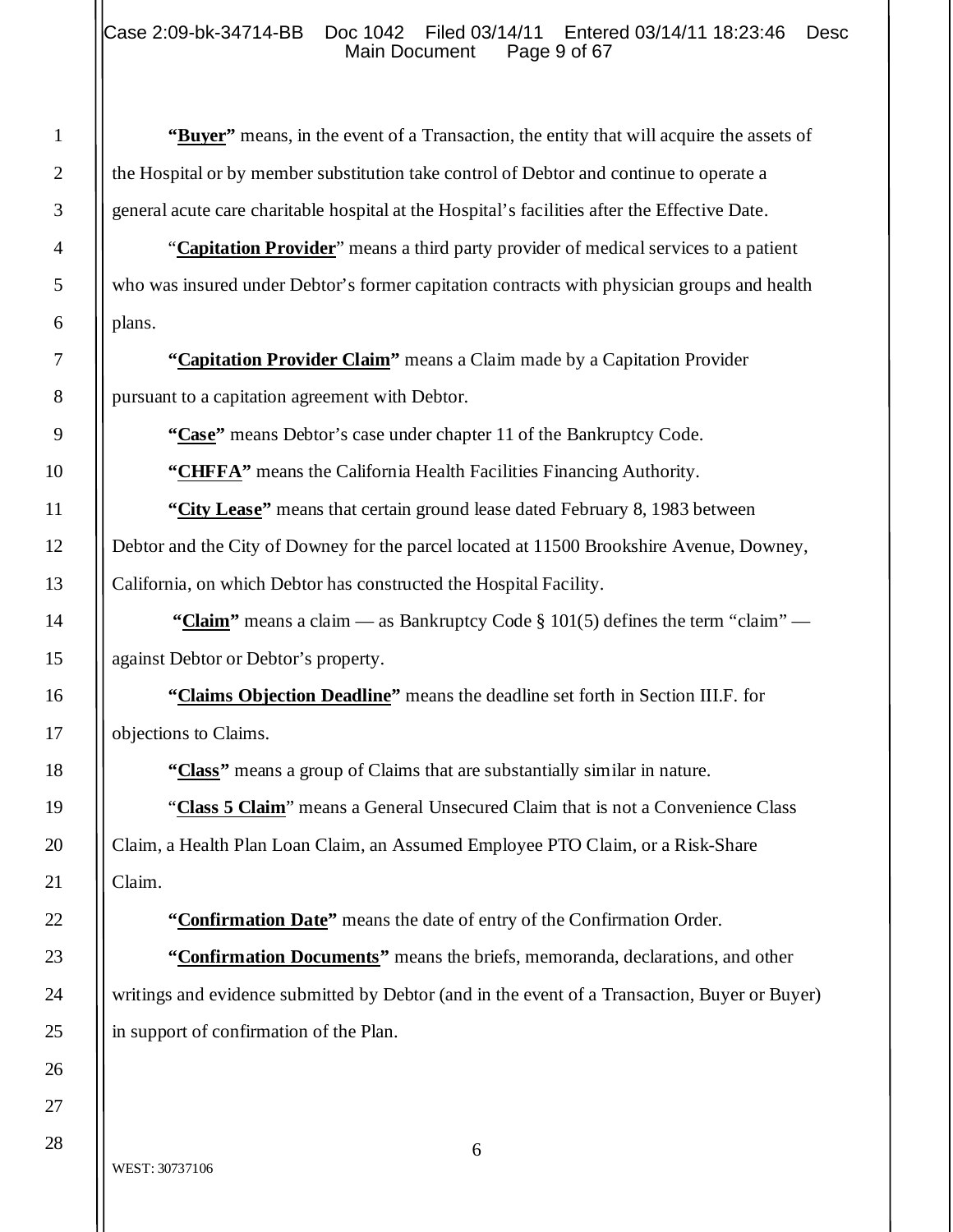**"Confirmation Hearing"** means the hearing by the Court on confirmation of the Plan, and in the event of a Transaction, to approve the sale of substantially all of Debtor's assets to Buyer.

**"Confirmation Order"** means the Court order confirming the Plan and approving the Transaction.

**"Convenience Class"** means the class of General Unsecured Claims that are either less than or equal to \$10,000, or if the claim amount is greater, if the claimant shall have made a Convenience Class Election with respect to such Claim.

**"Convenience Class Election"** means the timely election by the holder of a General Unsecured Claim in excess of \$10,000 to have such entire General Unsecured Claim be treated as a claim in the Convenience Class (Class 4), in which case the portion of such General Unsecured Claim in excess of \$10,000 shall be discharged in full on the Effective Date.

**"Creditors' Committee"** means the official committee of unsecured creditors appointed under Bankruptcy Code § 1102 by the United States Trustee.

**"Cure Payment"** means the payment of cash or the distribution of other property (as the parties may agree or the Court may order), as necessary to cure defaults under an executory contract or unexpired lease of Debtor pursuant to Bankruptcy Code § 365(b).

"**Cymetrix**" means Cymetrix, Inc., Debtor's former billing and collection agency that was replaced during the Case.

"**Cymetrix Administrative Claim**" means the stipulated amount to be paid in installments on account of unpaid post-petition invoices and certain contract termination payments.

"**Debtor**" means Downey Regional Medical Center-Hospital, Inc.

"**Debtor's Counsel**" means Arnold & Porter LLP, reorganization counsel to Debtor. **"Debtor's Board"** means the board of directors of Debtor.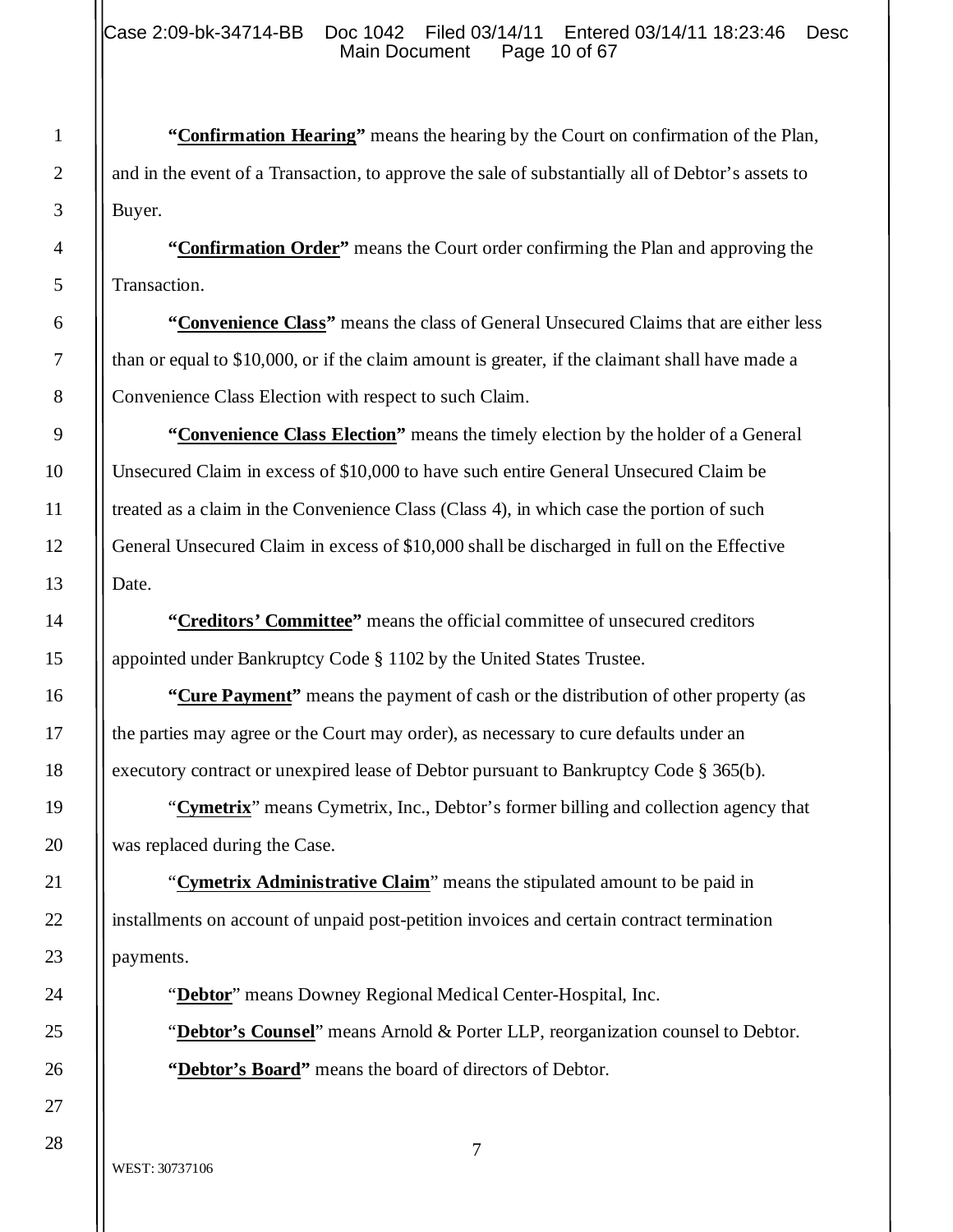**"Defenses to Claims"** means any counterclaims, defenses, rights of setoff, rights of recoupment or credits with respect to any Claims against Debtor in the Case, excluding rights of setoff, recoupment, credit or other entitlement to payments due to Debtor from health insurers contracted with Debtor with respect to services for patients discharged or treated after Petition Date.

**"DIP Lender"** means MidCap, or any successor lender under the MidCap DIP Loan.

**"Disallowed Claim"** means a Claim, or any portion thereof, that: (a) is not listed on the Debtor's Schedules, or is listed therein as contingent, unliquidated, disputed, or in an amount equal to zero, and whose holder has failed to timely File a proof of Claim; or (b) the Court has disallowed pursuant to order of the Court.

"**Disclosure Hearing**" means the hearing(s) on the approval of the Disclosure Statement.

**"Disclosure Statement"** means the disclosure statement to accompany the Plan, as it subsequently may be modified or amended.

**"Disputed"** with respect to any Claim means a Claim:

(a) As to which a proof of Claim is Filed or is deemed Filed under Bankruptcy Rule 3003(b)(1); and

(b) As to which:

1. An objection: (1) has been timely Filed; and (2) has not been denied by a Final Order or withdrawn; or

2. That Claim is listed on the Debtor's Schedules as disputed, contingent or unliquidated, as amended as of the Effective Date.

For the avoidance of doubt, an Allowed Claim is not a Disputed Claim.

"**Disputed Administrative Claims Reserve**" means funds in an amount sufficient to pay Administrative Claims that are disputed or unresolved as of the Effective Date, estimated Cure Payments that have not yet been determined, and any professional fees and expenses that have not yet been approved by the Court. Such amounts shall be placed by the Plan Trustee in an interest-bearing account that shall be maintained until the resolution of all such Claims.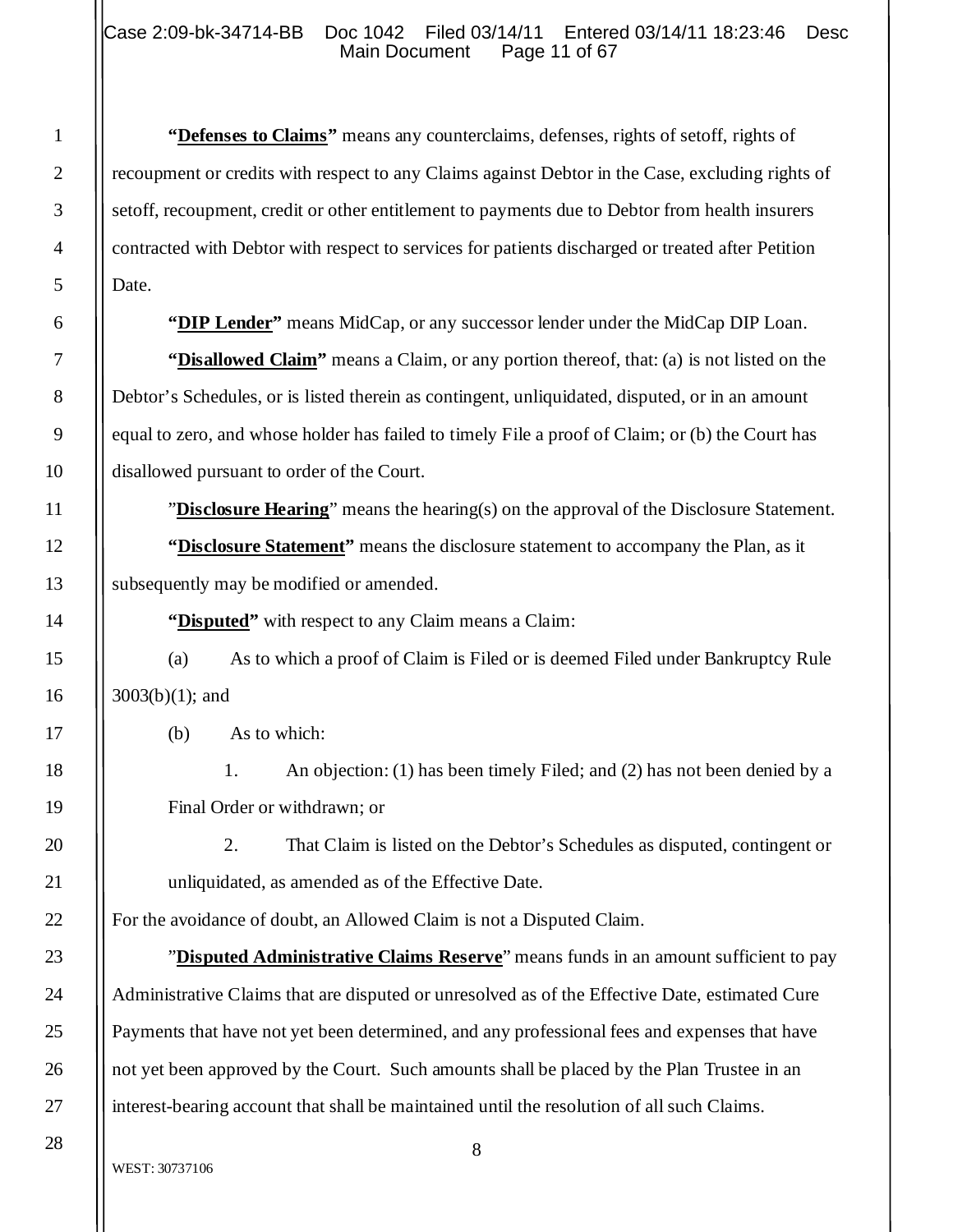**"Disputed Class 5 Claims Reserve**" means an amount reserved from any Installment Payment that is reasonably estimated to be sufficient to pay the Pro Rata distribution to Disputed Class 5 Claims when they become Allowed Class 5 Claims. Amounts so withheld shall be placed by the Plan Trustee in an interest-bearing account that shall be maintained until the resolution of all Class 5 Claims.

**"Disputed Class 6 Claims Reserve**" means an amount reserved from any Installment Payment that is reasonably estimated to be sufficient to pay the Pro Rata distribution to Disputed Class 6 Claims when they become Allowed Class 6 Claims. Amounts so withheld shall be placed by the Plan Trustee in an interest-bearing account that shall be maintained until the resolution of all Class 6 Claims.

**"Dolan Property"** means the real property owned by Debtor located at 11445 Dolan Road, Downey, California.

**"DRMC Properties"** means DRMC Properties, Inc., a non-debtor, for-profit affiliate of Debtor.

**"Effective Date"** means the first Business Day (a) that is at least fourteen days after the Confirmation Date; (b) on which no stay of the Confirmation Order is in effect; and (c) on which the conditions set forth in Section III.K. have been satisfied or waived by each of Debtor or Buyer as applicable.

"**Effective Date Payments**" means the payments required by the Bankruptcy Code or the Plan to be made on the Effective Date, including payment of the following: (i) the principal, interest and other amounts, if any, then outstanding under the DIP Loan, (ii) all Allowed Administrative Expense Claims; except Ordinary Course Administrative Expenses, (iii) all Allowed Priority Claims, (iv) 50% of the Allowed Convenience Class Claims; (v) the principal, interest, attorneys' fees, and other amounts, if any, then outstanding under the Bonds in Class 2A; (vi) all Allowed Cure Payments, except those being paid in installments over time; (vii) Initial Distributions to Classes 2B, 5, and 6; (viii) initial funding for the Plan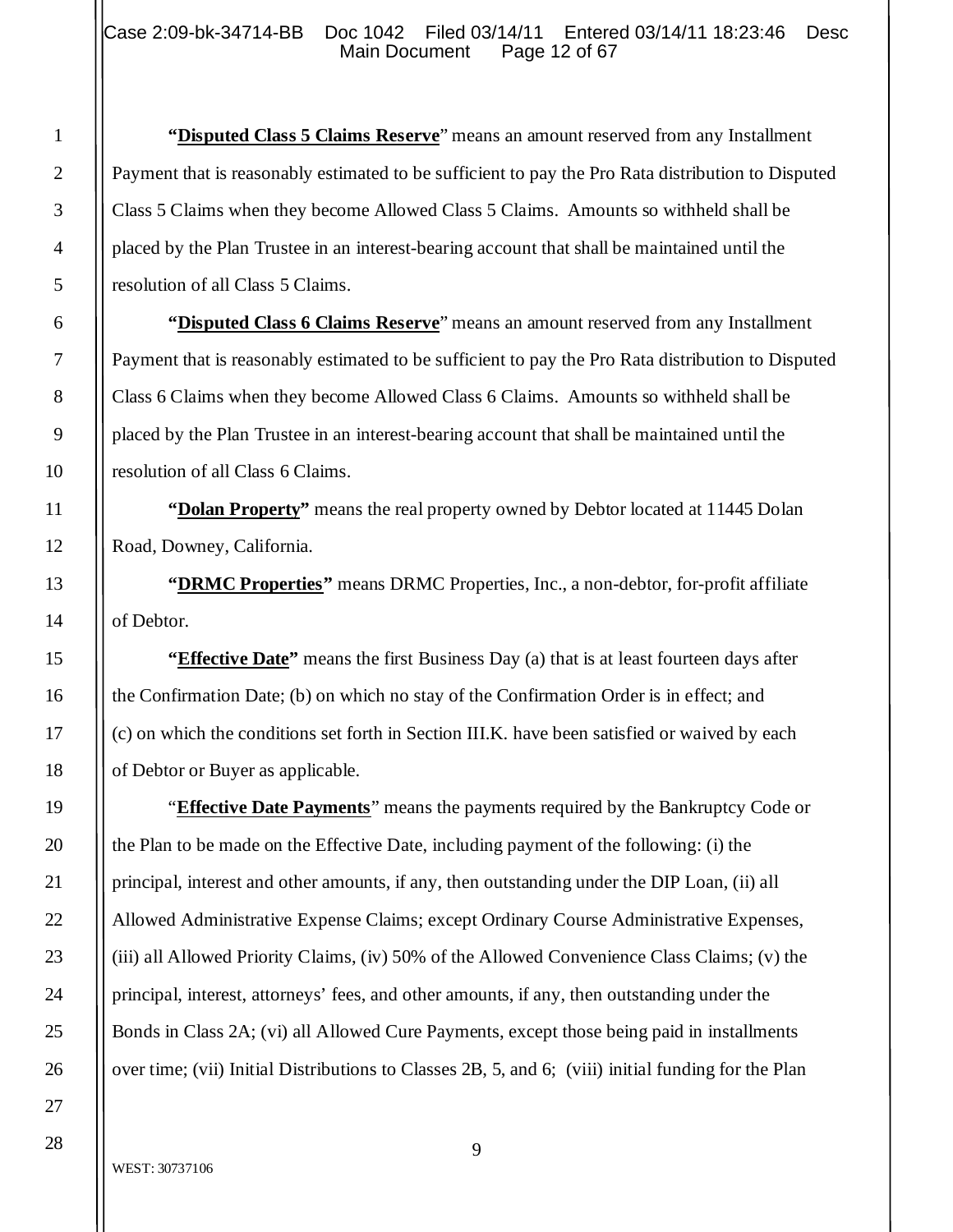Trust; and (ix) the Disputed Administrative Claims Reserve, including amounts for Disputed Cure Claims and Disputed Convenience Class Claims.

["**Equipment Loan**" means a \$[xx] million term DIP Loan provided by LeasEquip and secured by a senior lien on Debtor's equipment.]

**"Estate"** means the estate created in the Case under Bankruptcy Code § 541.

**"Excluded Assets"** means, in the event of a Transaction, all assets that are excluded from the sale to Buyer under the Asset Purchase Agreement and that remain assets of the Estate, including any and all Avoidance Actions retained by Debtor; any Released Avoidance Actions; any claims against directors or officers or against directors and officers or other liability insurance policies; any offsets or Defenses to Claims; and any tangible or intangible asset that Buyer designates as an Excluded Asset and any other asset that is excluded from the sale to Buyer pursuant to the Asset Purchase Agreement.

**"Exhibit Filing Date"** means the date that is the last Business Day that is at least five days prior to the date of the Confirmation Hearing, or such other date as may be set by the Bankruptcy Court.

**"Exit Funding"** means the Real Property Loan, the A/R Loan, or such other equivalent funding as may be arranged by Debtor to fund the Standalone Alternative. In the event of a Transaction, this term shall refer to (a) the funds provided by Buyer or Buyer from its own resources to pay the Effective Date Payments; and (b) such additional committed working capital as Buyer may arrange, and (c) such other funds for capital expenditures as Buyer may be required to provide by the Attorney General pursuant to the consent of the Attorney General to the Transaction.

**"Filed"** means duly and properly filed with the Court and reflected on the Court's official docket.

**"Final Order"** means an order or judgment of the Court entered on the Court's official docket:

(a) that has not been reversed, rescinded, stayed, modified, or amended;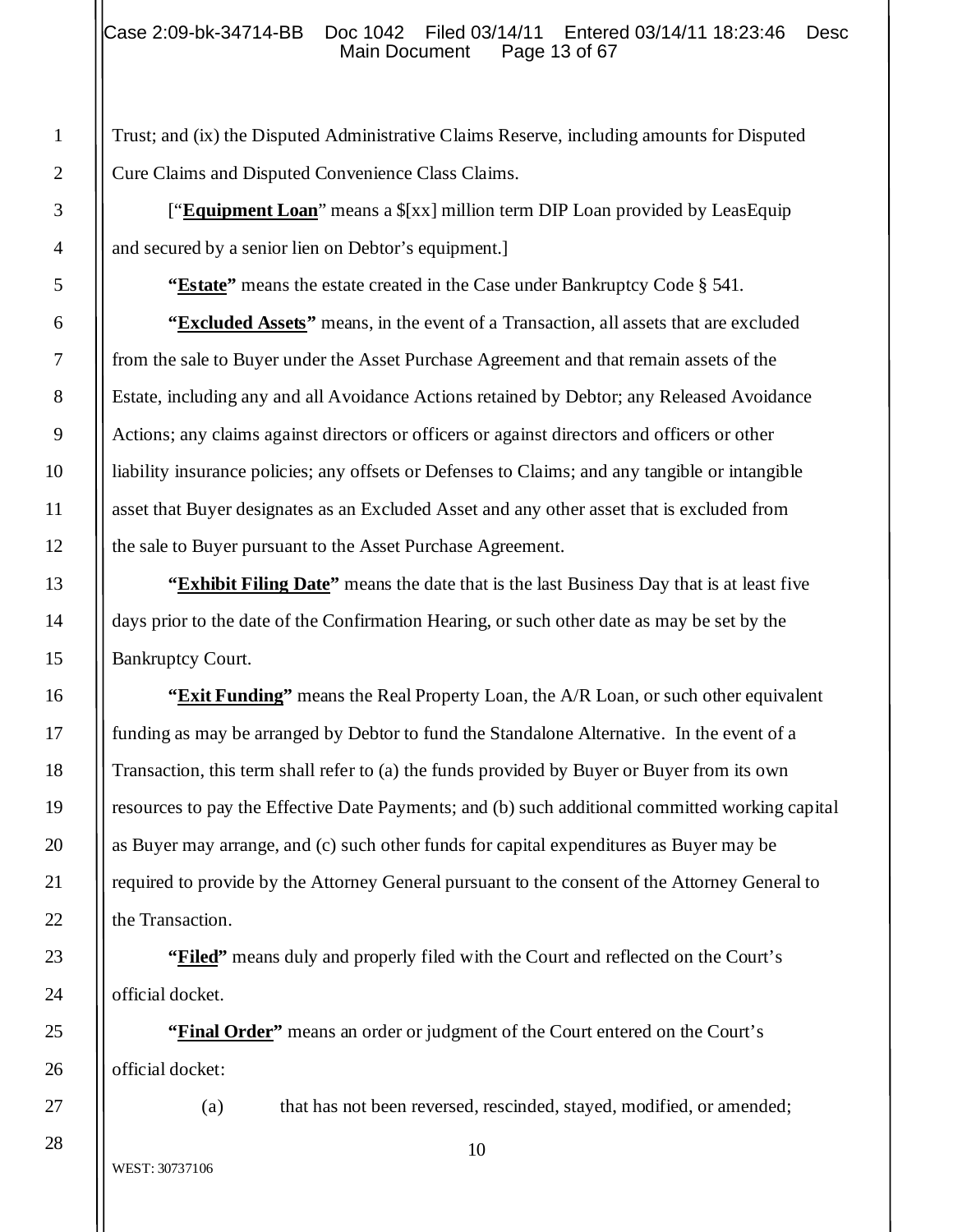# Case 2:09-bk-34714-BB Doc 1042 Filed 03/14/11 Entered 03/14/11 18:23:46 Desc<br>Main Document Page 14 of 67 Main Document

(b) that is in full force and effect;

(c) with respect to which: (1) the time to appeal or to seek review, remand, rehearing, or a writ of certiorari has expired and as to which no timely filed appeal or petition for review, rehearing, remand, or writ of certiorari is pending; or (2) any such appeal or petition has been dismissed or resolved by the highest court to which the order or judgment was appealed or from which review, rehearing, remand, or a writ of certiorari was sought; and

(d) that has not been appealed, or that has been appealed but this condition has been waived by Debtor or Buyer, as applicable.

**"General Unsecured Claim"** means a Claim that is not a 503(b)(9) Claim, an Administrative Expense Claim, a Priority Claim, a Priority Tax Claim, a Secured Claim, or a Secured Tax Claim.

"**Health Net**" means Health Net of California.

**"Health Plan Loan Claims"** means the Claims filed by Health Net and PacifiCare with respect to certain prepetition loans made to Debtor or payments made to third-party providers on Debtor's behalf and at its request that are being paid pursuant to assumption and modification of their provider contracts, and installment payment of their Cure Payments.

"**HFG**" means Healthcare Finance Group, the lender that provided debtor in possession financing at the outset of the Case.

**"HFG Cash Collateral Orders"** means the interim order entered September 18, 2009 and final order entered on October 16, 2009 approving the Emergency Motion for Interim and Final Orders Authorizing Debtor to Utilize Cash Collateral, Granting Adequate Protection to Pre-Petition Secured Lenders, and Scheduling Final Hearing with respect to the HFG DIP Loan at the outset of the Case.

"**HFG DIP Loan**" means the \$10 million debtor in possession loan provided by HFG.

"**Hospital Facility**" means Debtor's hospital building, fixtures, and related physical plant located at 11500 Brookshire Avenue, Downey, California.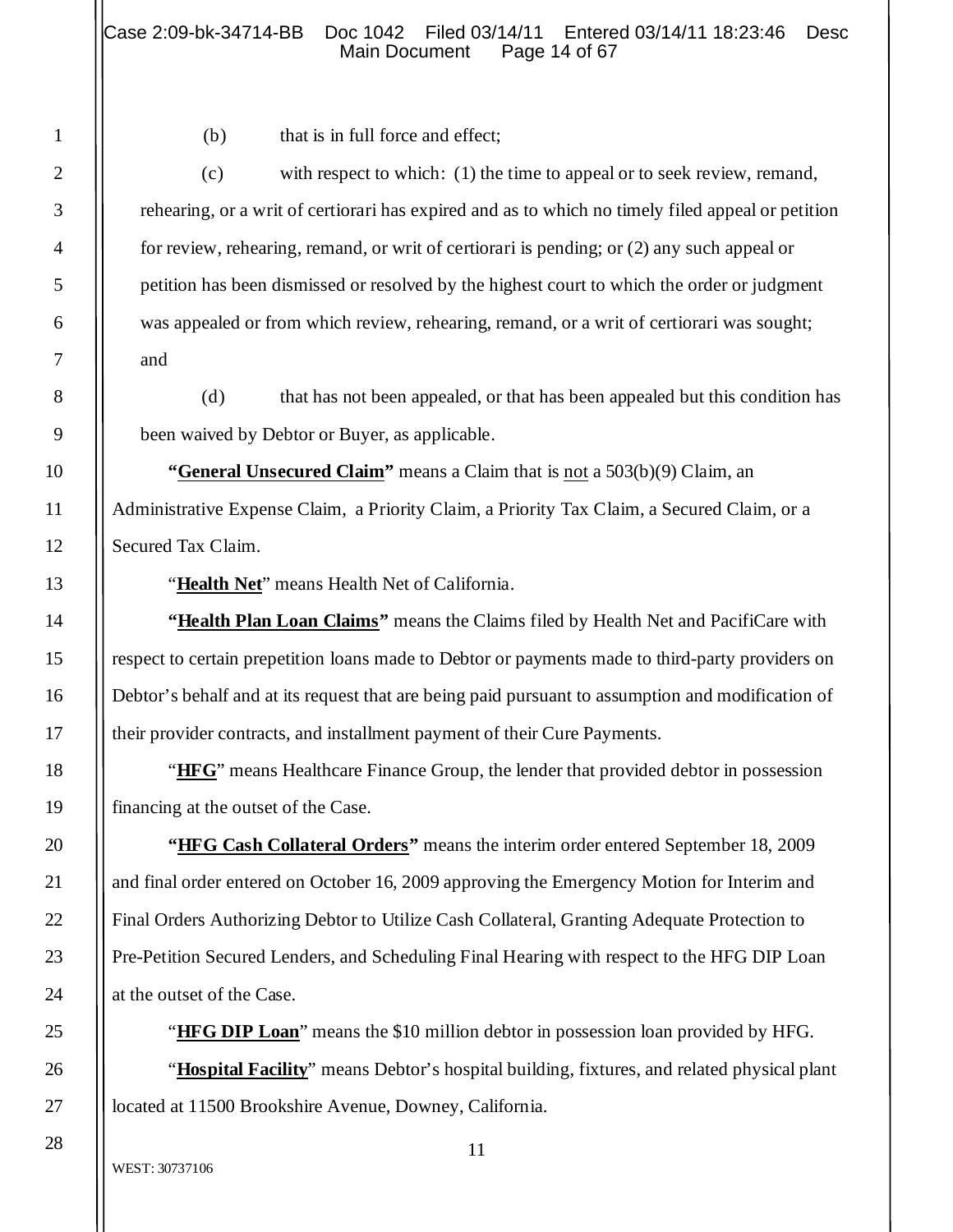**"Indenture"** means that certain Indenture dated as of August 1, 1993 as amended by, among other things, the First Supplemental Indenture, dated as of February 26, 2004, entered into between the CHFFA and Wells Fargo.

"**Initial Distribution**" means a partial payment to be made on account of Allowed Claims in Classes 5 and 6 on the Effective Date.

"**Installment Plan Payments**" means the periodic payments of interest and principal to be made to holders of Allowed Claims in Classes 5 and 6 pursuant to the Plan, but not including the Effective Date Payments or payments to holders of Allowed Claims in Classes 1, 2A, 2B, 2C, and 4.

**"Interest"** means the interest of Parent, the sole member of the Debtor, as defined in Bankruptcy Code § 101(17).

**"Interest Rate"** means 3% per annum.

["**LeasEquip**" means LeasEquip Incorporated, Debtor's debtor in possession lender with respect to the Equipment Loan.]

**"Mandatory Assumed Contract"** means managed care contracts between Debtor and various health plans and approved by order of the Court or entered into during the Case that are required to be assumed by Reorganized Debtor or Buyer, as set forth on the Plan Schedules to be filed on the Exhibit Filing Date.

"**Medical Office Building**" means the medical office building owned by DRMC Properties that is located adjacent to the Hospital, 11480 Brookshire Ave., Downey, CA 90241.

**"MidCap**" means MidCap Financial, LLC, the DIP Lender.

"**MidCap Cash Collateral Motion**" means the Motion for Approval of Amended Final Order Authorizing the Use of Cash Collateral and Granting Adequate Protection With Respect Thereto in Connection with Replacement Postpetition Financing With MidCap filed by Debtor on August 31, 2010.

"MidCap Cash Collateral Order" means the final order entered on September 17, 2010 approving the MidCap Cash Collateral Motion.

1

2

3

4

5

6

7

8

9

10

11

12

13

14

15

16

17

18

19

20

21

22

23

24

25

26

27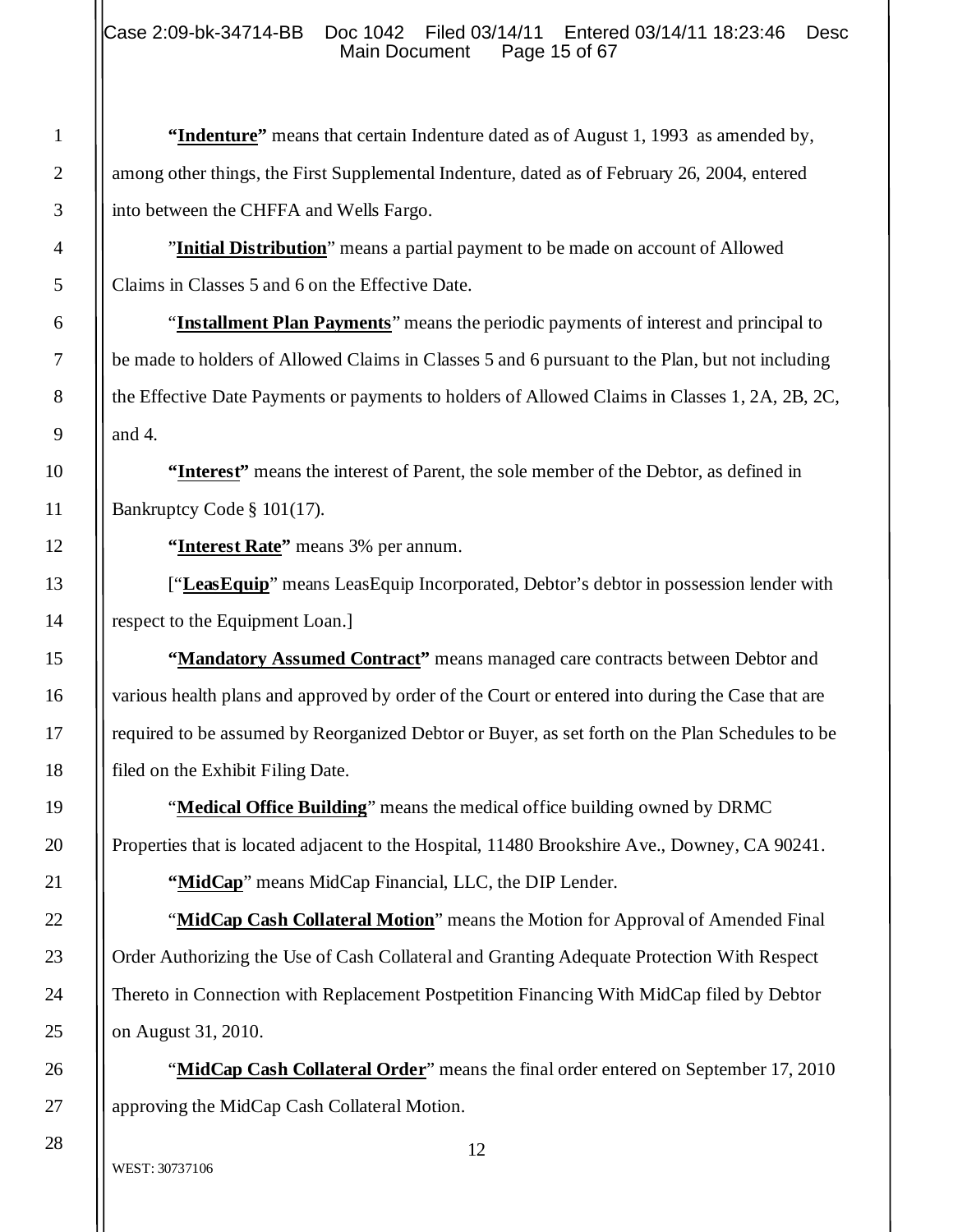"**MidCap DIP Financing Motion**" means the Motion for Final DIP Order Authorizing Debtor to Obtain Replacement Postpetition Financing With MidCap filed by Debtor on August 31, 2010.

"MidCap DIP Loan" means that certain First Priority Secured Priming Super-Priority Debtor In Possession Credit and Security Agreement, dated as of September 20, 2010, among Downey Regional Medical Center-Hospital, Inc. and MidCap Financial, LLC, as the same may be refinanced or replaced from time to time, as approved by the Final DIP Order (a) Authorizing Debtor to Obtain Postpetition Financing With Midcap Financial, LLC; (b) Granting Superpriority Expense Claims and Security Interests; and (c) Granting Other Relief, entered on September 17, 2010 [ECF Dkt. No. 810].

"**MidCap DIP Order**" means the final order entered on September 17, 2010 approving the MidCap DIP Financing Motion.

"**Next Payment Date**" means, with respect to any particular Disputed Claim, the first business day of the calendar quarter after such Claim has been Allowed by Final Order.

**"Ordinary Course Administrative Expense"** means Administrative Expense Claims that will be paid as they come due after the Effective Date in the ordinary course of Reorganized Debtor's business.

**"PacifiCare"** means United/PacifiCare of California, Inc. and its affiliates.

"**PacifiCare Settlement**" means the Claims Settlement Agreement entered into between Debtor and PacifiCare on March 4, 2011, as approved by the Court.

**"Parent"** means Downey Regional Medical Center, Inc., the sole member of Debtor.

**"Parent Board"** means the board of directors of Parent.

"**Patton Property**" means the real property owned by Debtor located at 11400 Patton Road, Downey, California, which is currently used as an employee parking lot.

**"Petition Date"** means September 14, 2009.

"**Pioneer**" means Pioneer Medical Group.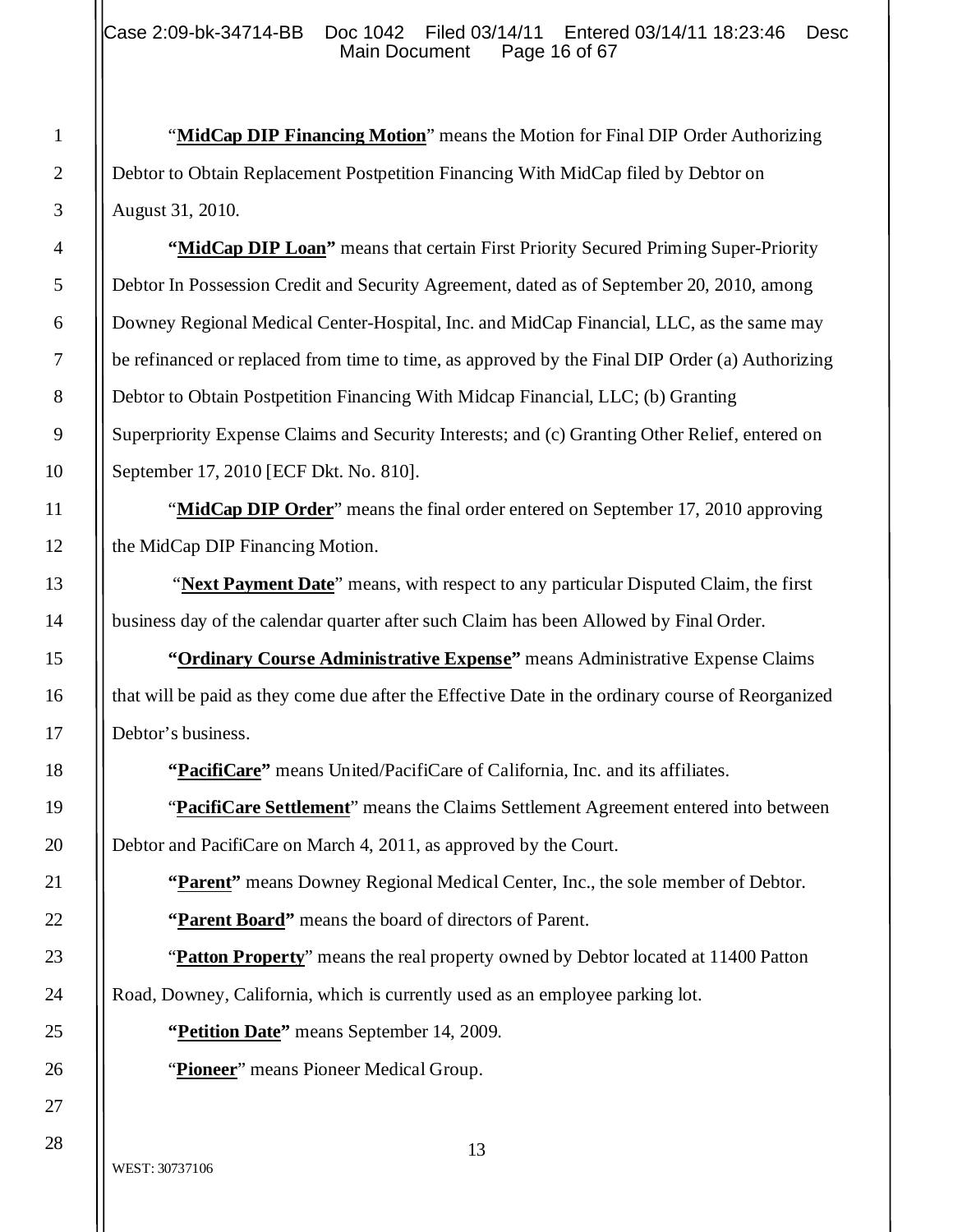# 1 2 3 4 5 6 7 8 amended.

**"Plan"** means Debtor's Chapter 11 Plan of Reorganization Proposed by Debtor (dated April 22, 2010), as amended March 14, 2011, and as it subsequently may be modified or

"**Plan Schedules**" means schedules and exhibits to be attached to and incorporated by reference in the Plan, to be filed on the Exhibit Filing Date.

"**Plan Trust**" means the trust established for the benefit of creditors as of the Effective Date pursuant to the Plan to (a) receive Plan Payments from Debtor or Buyer, as applicable; (b) act as disbursing agent to make Installment Plan Payments and distributions under the Plan on account of the Allowed Claims in Classes 5 and 6, other than (i) the Effective Date Payments, which shall be made by Debtor or Buyer, as applicable, from the Exit Funding, and (ii) the periodic payments on account of the Class 2B and 2C Claims, and assumed contracts and leases, which shall be made directly by Reorganized Debtor or Buyer, as applicable; and (c) in the event of a Transaction, administer, liquidate, and distribute proceeds on account of any Excluded Assets, and object to Claims. The documentation establishing the Plan Trust will be filed as part of the Plan Schedules to be filed on the Exhibit Filing Date. The Plan Trust shall receive [\$100,000] as its initial funding as part of the Effective Date Payments.

"**Plan Trustee**" means Tim Yoo, the trustee for the Plan Trust. The Plan Trustee shall be entitled to retain attorneys, accountants and such other professionals as may be necessary.

**"Potential Bidder"** means a third party that has made an offer or other serious expression of interest in entering into a Transaction to acquire Debtor or its assets.

**"Priority Claim"** means a Claim entitled to priority against the Estate under Bankruptcy Code §§ 507(a)(4), 507(a)(5), 507(a)(6) or 507(a)(7). Priority Claims do not include any Claims incurred after Petition Date.

**"Priority Tax Claim"** means a Claim entitled to priority against the Estate under Bankruptcy Code § 507(a)(8). Priority Tax Claims do not include any Claims incurred after Petition Date.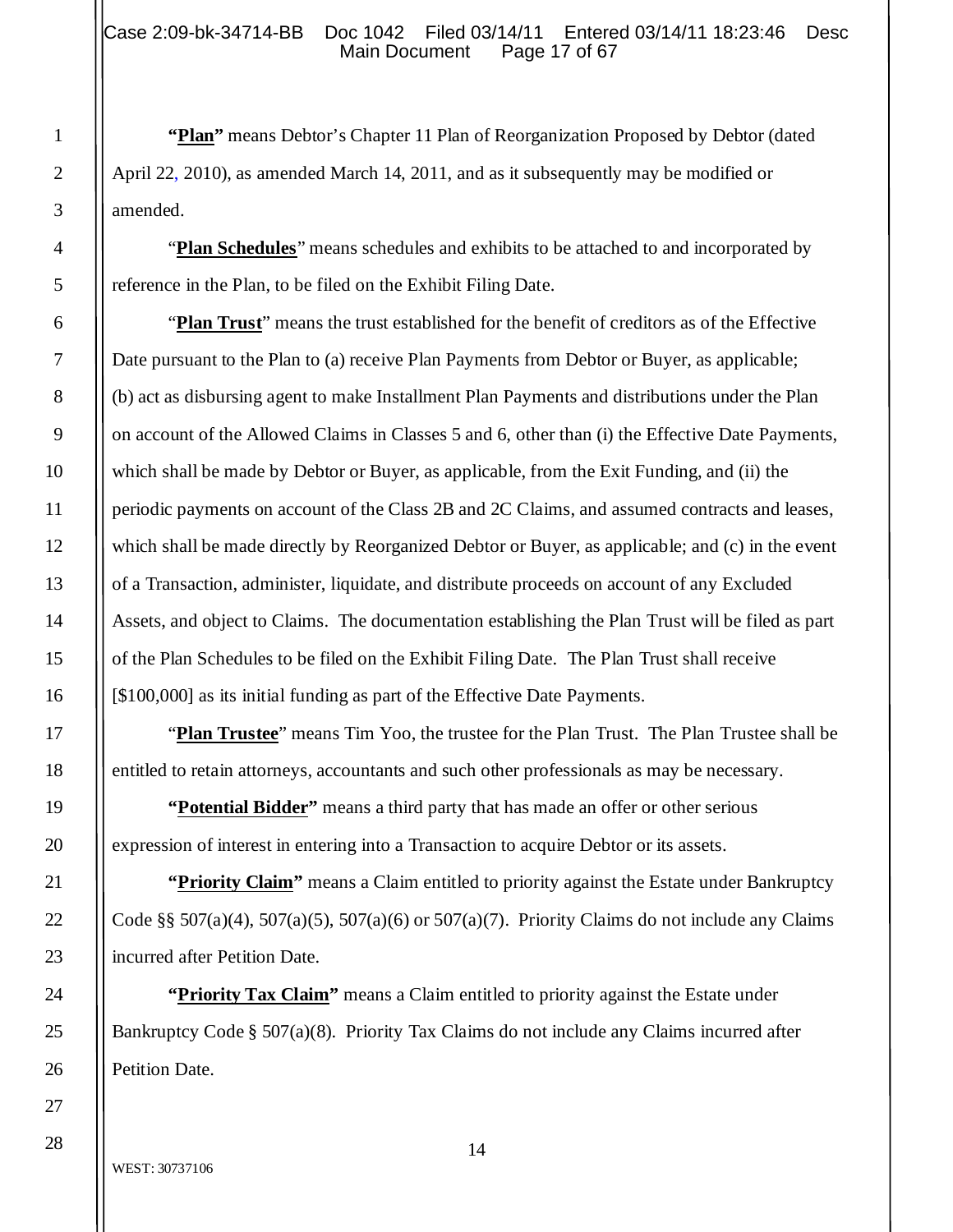**"Professional Fee Claim"** means a Claim under Bankruptcy Code §§ 327, 328, 330, 331, 503, or 1103 for compensation for professional services rendered or expenses incurred for which the Estate is liable for payment.

**"Pro Rata"** means proportionately so that the ratio of (a) the amount of consideration distributed on account of a particular Allowed Claim to (b) the Allowed Claim, is the same as the ratio of (x) the amount of consideration available for distribution on account of Allowed Claims in the Class in which the particular Allowed Claim is included to (y) the amount of all Allowed Claims of that Class.

"**PTO Claims**" mean Claims asserted by Debtor's employees that are based upon accrued hours arising under Debtor's nonworking day and paid time off policies.

"**Real Property**" means the real property consisting of the Hospital Facility, the underlying grounds, and related fixtures.

"**Real Property Loan**" means a \$27 million loan, secured by a senior lien on the Real Property pursuant to the City Lease and on the Patton Property, that is to be obtained as part of the Exit Funding.

**"Rejection Claim"** means a Claim arising under Bankruptcy Code § 365 from the rejection by Debtor of an unexpired lease or executory contract.

**"Released Avoidance Actions"** means any Avoidance Action that is not a Trust Avoidance Action.

**"Reorganized Debtor"** means Debtor on and after the Effective Date, after giving effect to the Plan. In the event that the Plan implements a Transaction, all references to Reorganized Debtor shall be deemed to refer to Buyer, as applicable.

**"Risk-Share Claims"** means Claims held by AppleCare, Alliance, and Pioneer with respect to alleged risk-sharing profit allocations arising from Debtor's former capitation agreements.

**"Schedule of Assumed Agreements"** means the Plan Schedule of executory contracts and unexpired leases that Debtor will assume on the Effective Date, which in the event of a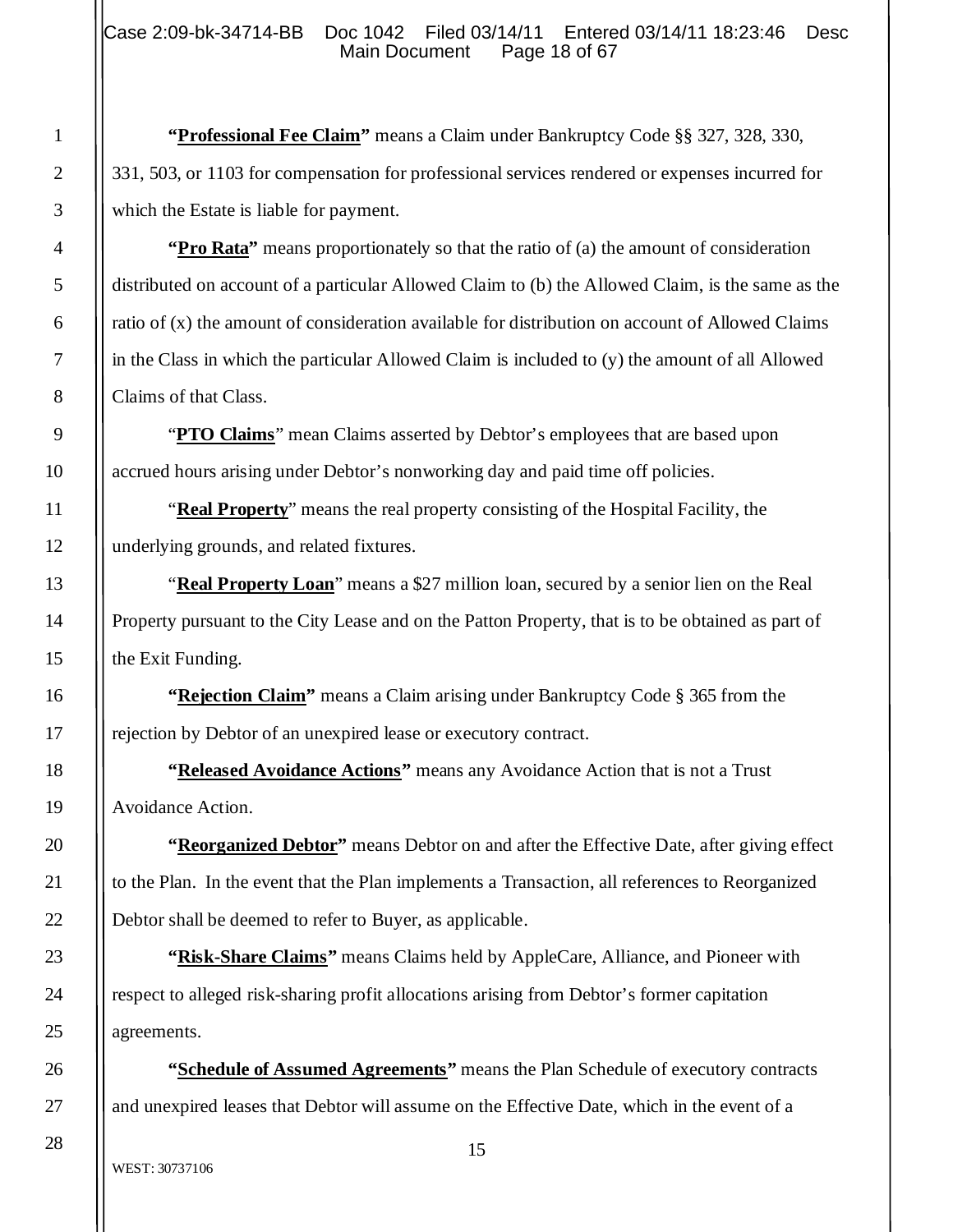# Case 2:09-bk-34714-BB Doc 1042 Filed 03/14/11 Entered 03/14/11 18:23:46 Desc<br>Main Document Page 19 of 67 Main Document

Transaction shall include all Mandatory Assumed Contracts. On or before the Exhibit Filing Date, Debtor will File the initial Schedule of Assumed Agreements and serve it on the parties to agreements listed on the schedule. If there is no Transaction, Debtor reserves the right to amend the Schedule of Assumed Agreements at any time prior to the Effective Date to: (a) delete any executory contract or unexpired lease and provide for its rejection under the Plan or otherwise, or (b) add any executory contract or unexpired lease and provide for its assumption under the Plan. In the event of a Transaction, up to 30 days after the Effective Date, Buyer may (i) add additional executory contracts or unexpired leases to the Schedule of Assumed Agreements via Supplemental or Amended Plan Schedules, or (ii) delete executory contracts or unexpired leases from the Schedule of Assumed Agreements, except that Mandatory Assumed Contracts shall not be deleted.

**"Schedule of Rejected Agreements"** means the Plan Schedule of executory contracts and unexpired leases that Debtor will reject on the Effective Date. On or before the Exhibit Filing Date, Debtor will File the initial Schedule of Rejected Agreements and serve it on the parties to agreements listed on the schedule. If there is no Transaction, Debtor reserves the right to amend the Schedule of Rejected Agreements at any time prior to the Effective Date to: (a) delete any executory contract or unexpired lease from the Schedule of Rejected Agreements and provide for its assumption under the Plan, subject to the right of the counterparty to object to such transfer within ten business days after notice with a right to a hearing thereon, or (b) add any executory contract or unexpired lease and provide for its rejection under the Plan or otherwise. In the event of a Transaction, up to 30 days after the Effective Date, Buyer may remove an executory contract or unexpired lease from the Schedule of Rejected Agreements and add it to the Schedule of Assumed Agreements, subject to the right of the counterparty to object to such transfer within ten business days after notice with a right to a hearing thereon.

**"Schedules"** means the Schedules of Assets and Liabilities filed by the Debtor as such Schedules may have been, or may subsequently be, amended before the Effective Date.

1

2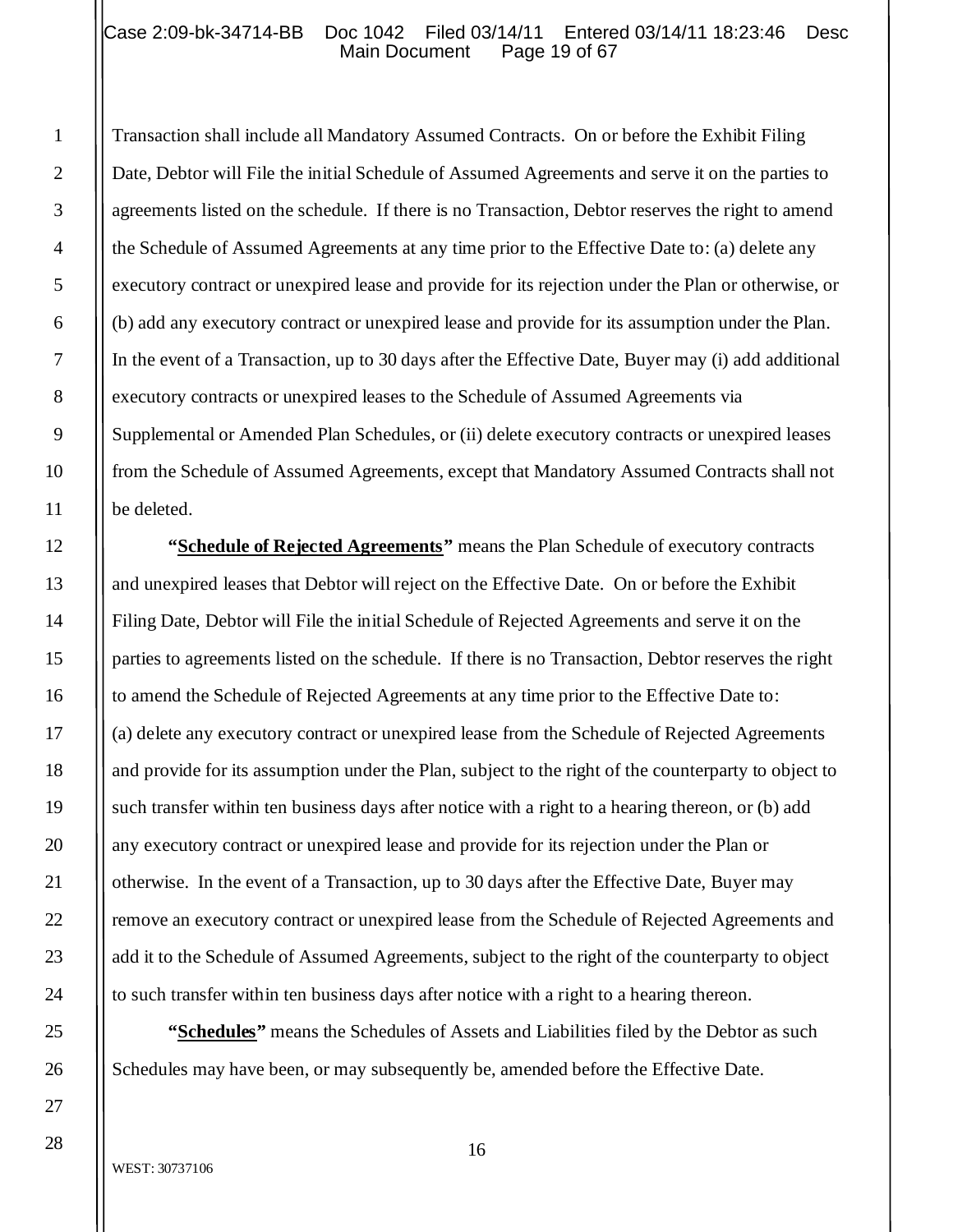# Case 2:09-bk-34714-BB Doc 1042 Filed 03/14/11 Entered 03/14/11 18:23:46 Desc<br>Main Document Page 20 of 67 Main Document

**"Secured Claim"** means a Claim, including a Secured Tax Claim, that is secured by a lien on Debtor's property. A Claim is a Secured Claim only to the extent of the value of the claimholder's interest in the collateral or to the extent of the amount subject to setoff, whichever is applicable, and as determined under Bankruptcy Code § 506(a).

**"Secured Tax Claim"** means a governmental unit's Secured Claim for unpaid taxes arising before Petition Date.

**"Transaction"** means the alternative plan transaction pursuant to which Buyer simultaneously acquires (a) the Hospital by member substitution or purchasing the assets of Debtor pursuant to the Asset Purchase Agreement; (b) the Medical Office Building pursuant to a separate agreement with the Parent and DRMC Properties; and, at Buyer's option, (c) the Memorial Foundation, pursuant to a separate agreement with the Parent.

**"Transaction Documents"** means all documents relating to a proposed Transaction, including but not limited to an Asset Purchase Agreement or Member Substitution Agreement.

"**Trust Assets**" means (i) the Disputed Claims Reserves; (ii) the Installment Plan Payments as they are made to the Plan Administrator; (iii) any net proceeds of the sale of the Dolan Property, after payment of the Apollo Claim; and (iv) [TBD].

**"U.S. Trustee"** means the Office of the United States Trustee for the Central District of California.

**"U.S. Trustee Fees"** means fees or charges assessed against the Estate pursuant to 28 U.S.C. § 1930.

**"Wells Fargo"** means Wells Fargo Bank, National Association, as Indenture Trustee for the Bonds.

# **B. Rules of Construction.**

1. The rules of construction in Bankruptcy Code § 102 apply to this Plan to the extent not inconsistent herewith.

2. Bankruptcy Rule 9006(a) applies when computing any time period under the Plan.

WEST: 30737106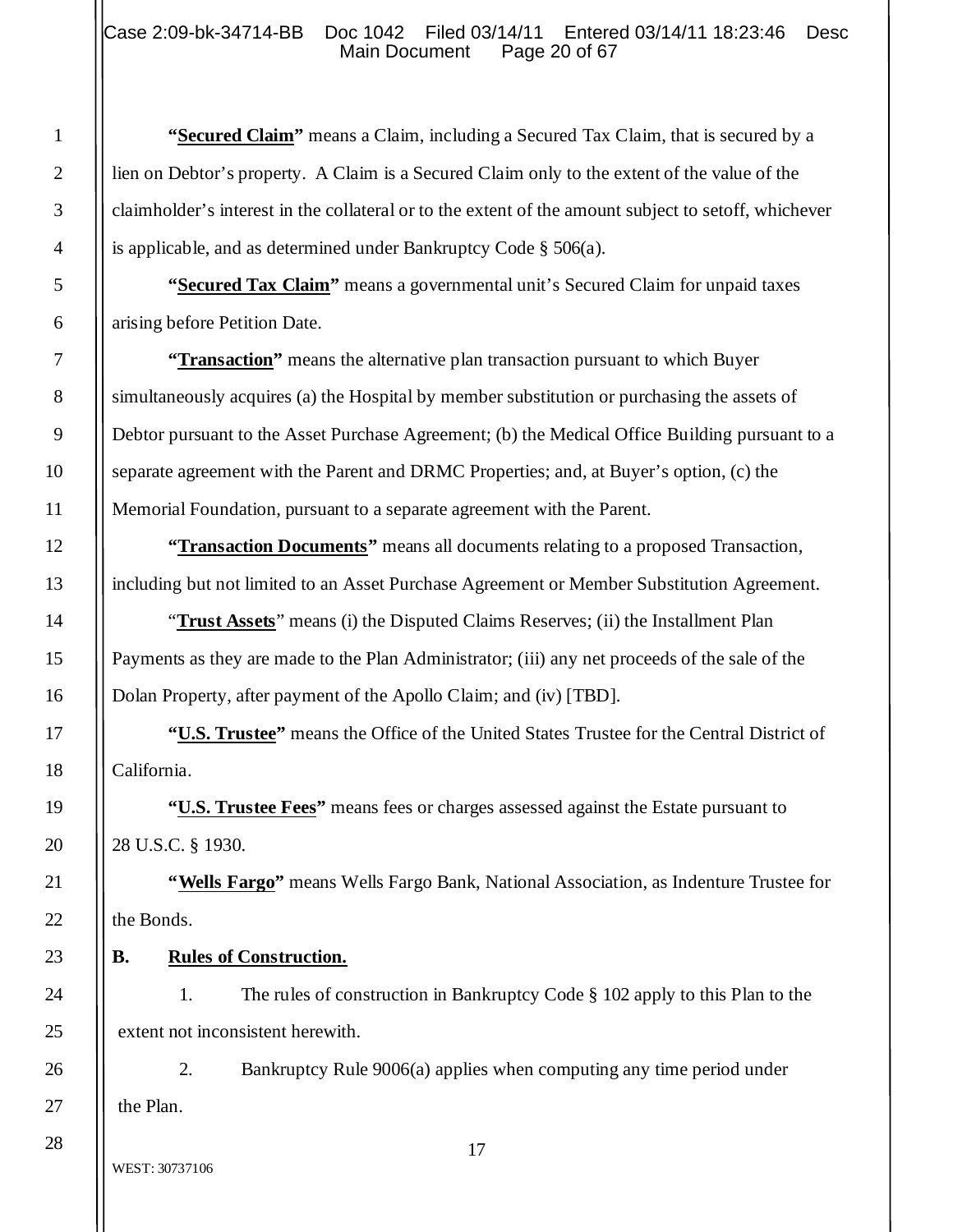3. A term that is used in this Plan and that is not defined in this Plan has the meaning attributed to that term, if any, in the Bankruptcy Code or the Bankruptcy Rules.

4. The definition given to any term or provision in the Plan supersedes and controls any different meaning that may be given to that term or provision in the Disclosure Statement.

5. Whenever it is appropriate from the context, each term, whether stated in the singular or the plural, includes both the singular and the plural.

6. Any reference to a document or instrument being in a particular form or on particular terms means that the document or instrument will be substantially in that form or on those terms.

7. Any reference to an existing document means the document as it has been, or may be, amended or supplemented.

8. Unless otherwise indicated, the phrase "under the Plan" and similar words or phrases refer to this Plan in its entirety rather than to only a portion of the Plan.

9. Unless otherwise specified, all references to Sections or Exhibits are references to this Plan's Sections or Exhibits.

10. The words "herein," "hereto," "hereunder," and other words of similar import refer to this Plan in its entirety rather than to only a particular portion hereof.

1

2

3

4

5

6

7

8

9

10

11

12

13

14

15

16

17

18

19

20

21

22

23

24

25

26

27

28

# **III. CLASSIFICATION AND TREATMENT OF CLAIMS**

# **A. General Overview**

As required by the Bankruptcy Code, the Plan classifies claims and interests in various classes according to their right to priority of payments as provided in the Bankruptcy Code. The Plan states whether each Class of Claims or interests is impaired or unimpaired. The Plan provides the treatment each Class will receive under the Plan.

# **B. Summary and Classification of Claims and Interests.**

This Section classifies Claims and Interests – except for Administrative Expense Claims and Priority Tax Claims, which are not classified – for all purposes, including voting,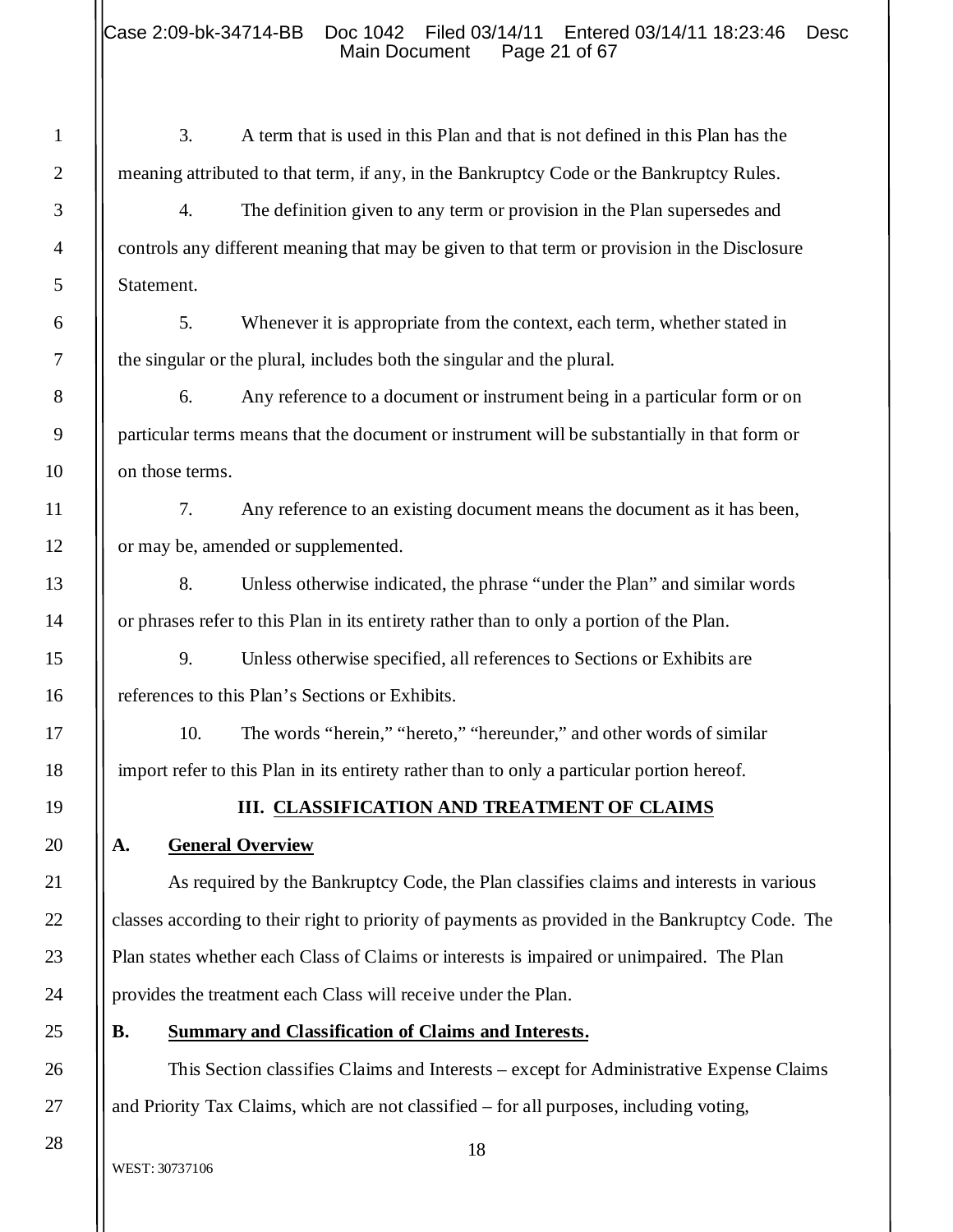# Case 2:09-bk-34714-BB Doc 1042 Filed 03/14/11 Entered 03/14/11 18:23:46 Desc<br>Main Document Page 22 of 67 Main Document

confirmation, and distribution under the Plan. A Claim or Interest is classified in a particular Class only to the extent that the Claim or Interest falls within the Class description. To the extent that part of the Claim or Interest falls within a different Class description, the Claim or Interest is classified in that different Class.

The following table summarizes the Classes of Claims and Interests under the Plan that are Allowed Claims or Allowed Administrative Expense Claims:

| <b>CLASS</b>   | <b>DESCRIPTION</b>                                       | <b>IMPAIRED/</b><br><b>UNIMPAIRED</b> | <b>VOTING STATUS</b>                       |
|----------------|----------------------------------------------------------|---------------------------------------|--------------------------------------------|
| None           | Administrative Expense Claims and<br>Priority Tax Claims | Unimpaired                            | Not Entitled to Vote                       |
| $\mathbf{1}$   | <b>Priority Claims</b>                                   | Unimpaired                            | Not Entitled to Vote /<br>Deemed to Accept |
| 2A             | Secured Claims of Wells Fargo and<br><b>CHFFA</b>        | Unimpaired                            | Not Entitled to Vote /<br>Deemed to Accept |
| 2B             | Secured Claim of Apollo                                  | Impaired                              | <b>Entitled</b> to Vote                    |
| 2C             | Secured Claims of Equipment Lessors                      | Unimpaired                            | Not Entitled to Vote /<br>Deemed to Accept |
| 3              | <b>Assumed Employee PTO Claims</b>                       | Unimpaired                            | Not Entitled to Vote /<br>Deemed to Accept |
| $\overline{4}$ | <b>Convenience Class Claims</b>                          | Impaired                              | <b>Entitled</b> to Vote                    |
| $\overline{5}$ | General Unsecured Claims (Not<br>Otherwise Classified)   | Impaired                              | <b>Entitled</b> to Vote                    |
| 6              | <b>Risk-Share Claims</b>                                 | Impaired                              | <b>Entitled</b> to Vote                    |
| $\overline{7}$ | <b>Interest Holders</b>                                  | Unimpaired                            | Not Entitled to Vote                       |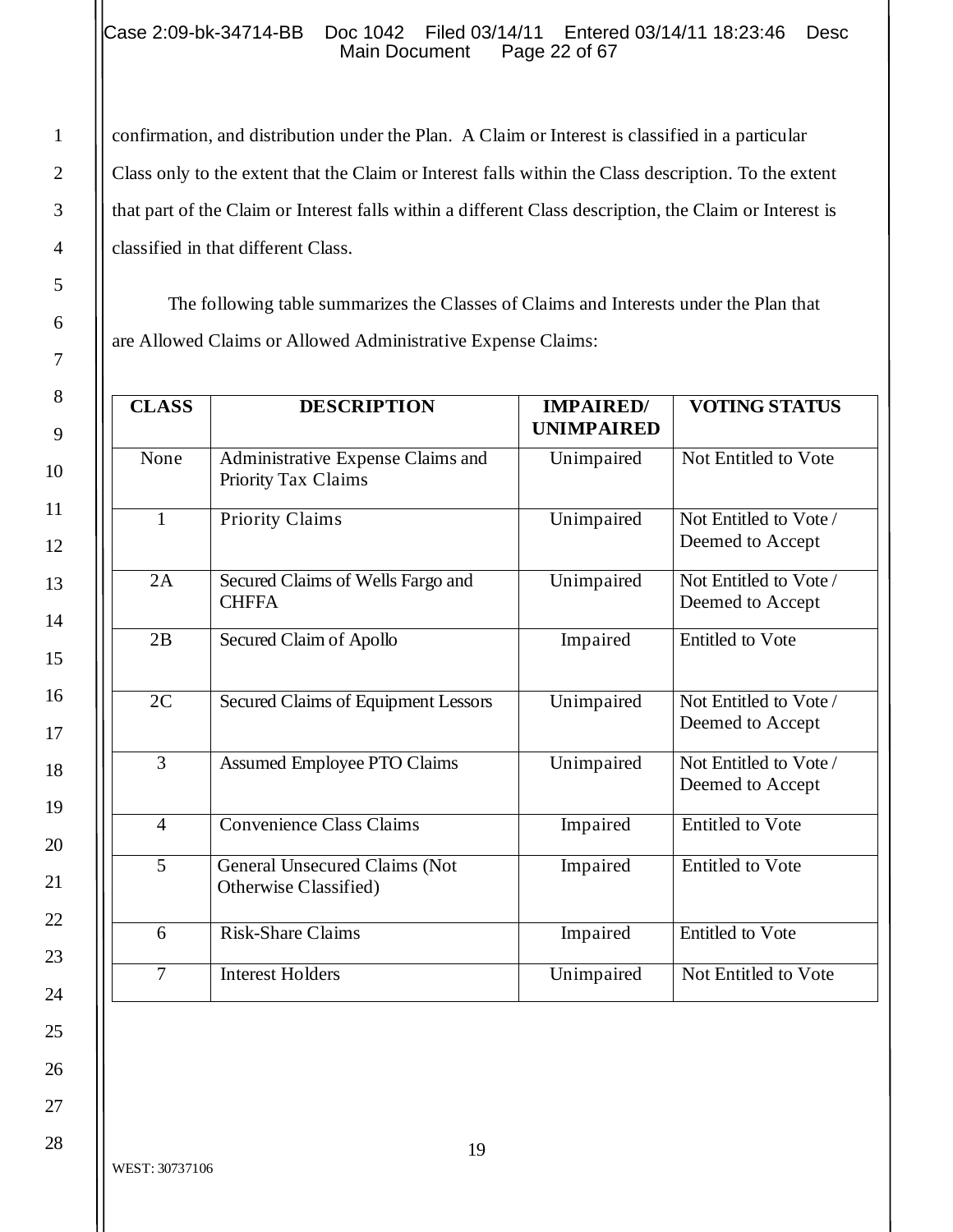# **NOTWITHSTANDING ANYTHING TO THE CONTRARY IN THE PLAN, NO DISTRIBUTIONS WILL BE MADE AND NO RIGHTS WILL BE RETAINED ON ACCOUNT OF ANY CLAIM OR INTEREST THAT IS NOT AN ALLOWED CLAIM OR INTEREST.**

The treatment in this Plan is in full and complete satisfaction of the legal, contractual, and equitable rights (including any liens) that each individual or entity holding an Allowed Claim may have in or against Debtor, the Estate, or their respective property. This treatment supersedes and replaces any agreements or rights those individuals or entities may have in or against Debtor, the Estate, or their respective property. Except as otherwise provided in this Plan, all distributions in respect of Allowed Claims will be allocated first to the principal amount of such Allowed Claim, as determined for federal income tax purposes, and thereafter, to the remaining portion of such Allowed Claim, if any.

# **C. Unclassified Claims**

Certain types of claims are not placed into voting classes; instead they are unclassified. They are not considered impaired and they do not vote on the Plan because they are automatically entitled to specific treatment provided for them in the Bankruptcy Code. As such, Debtor has not placed the following claims in a class. The treatment of these claims is provided below.

**1. Administrative Expense Claims**

# **a. Types of Claims Entitled to Administrative Priority**

Administrative Expense Claims are claims for costs or expenses of administering the Debtor's Chapter 11 case which are Allowed by the Bankruptcy Court under Bankruptcy Code § 507(a)(1). The Code requires that all Administrative Expense Claims that have not been paid by Debtor in the ordinary course of business before the Effective Date must be paid on the Effective Date of the Plan (or as soon thereafter as they are Allowed) unless a particular claimant agrees to a different treatment. Administrative Expense Claims include (i) the DIP Loan; (ii) Accrued General Administrative Expenses; (iii) 503(b)(9) Claims; (iv) Allowed Professional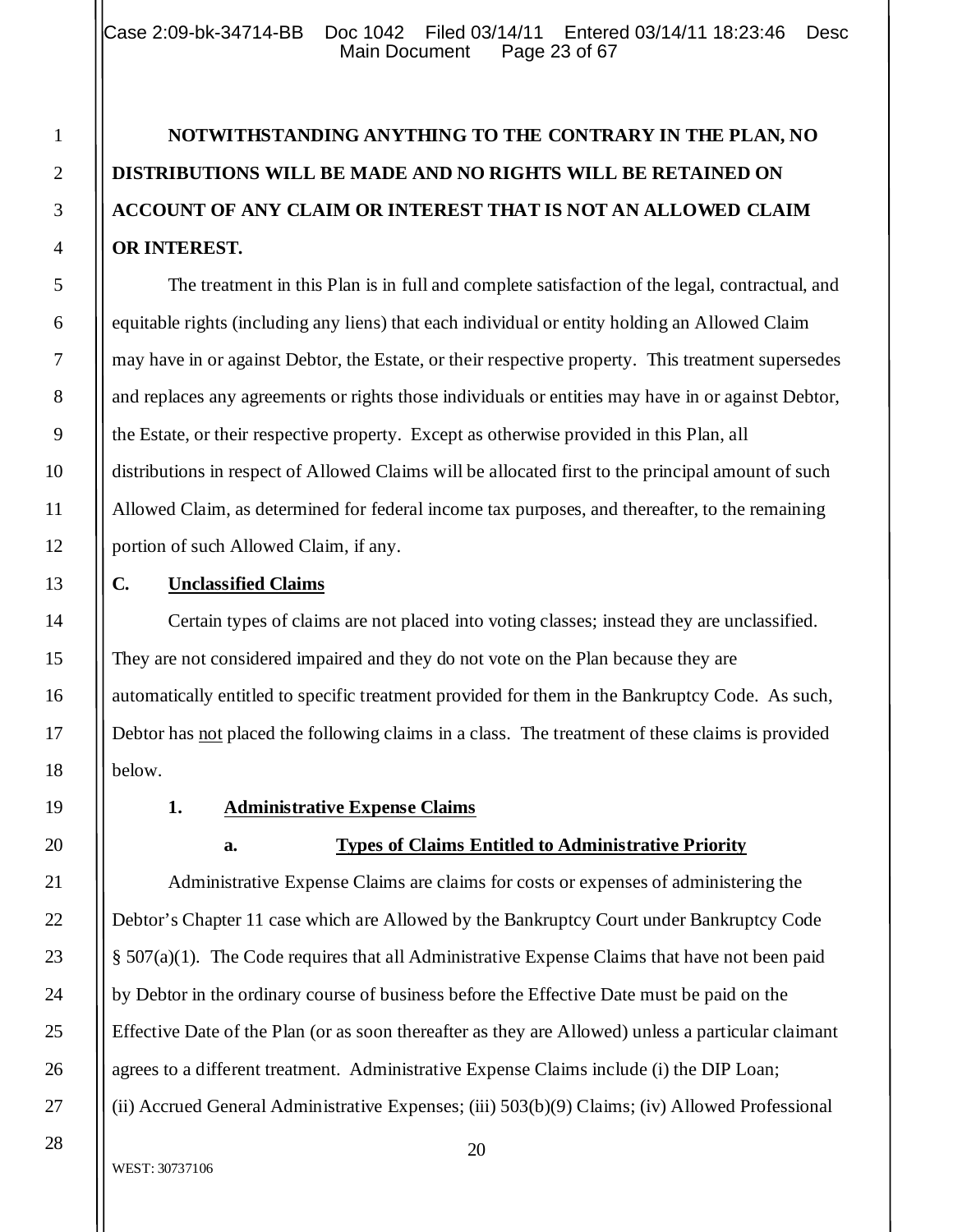# Case 2:09-bk-34714-BB Doc 1042 Filed 03/14/11 Entered 03/14/11 18:23:46 Desc<br>Main Document Page 24 of 67 Main Document

Fee Claims, (v) Cure Payments (except for the Cure Payments owed to PacifiCare that are to be paid in installments pursuant to the PacifiCare Settlement); (vi) any Adequate Protection Payments (as such term is defined in the HFG Cash Collateral Orders and the MidCap Cash Collateral Order) that have not otherwise been paid by the Effective Date, including Wells Fargo's post-petition fees and expenses and any payments of principal, interest, or charges, which amounts shall be deemed Allowed without further action by Wells Fargo, Debtor, or the Court; and (vii) fees payable to the clerk of the Bankruptcy Court and the Office of the United States Trustee.

Pursuant to Section 503(b)(9) of the Bankruptcy Code, certain Claims for payment of goods used in the operation of the Hospital that had been delivered to it within 20 days before Petition Date qualify as administrative priority claims, entitled to payment in full on the Effective Date of the Plan. Debtor's motion to establish deadlines and procedures for 503(b)(9) Claims early in the Case that proposed deadlines and treatment of such Claims was approved early in the Case and a bar date was established for Filing such Claims. Debtor filed objections to certain claims that asserted priority status under Section 503(b)(9) that were upheld. The Allowed 503(b)(9) Claims are listed on Exhibit A and total about \$1.2 million.

With respect to Professional Fee Claims, the professional in question must file and serve a properly noticed fee application and the Court must rule on the application. Only the amount of fees Allowed by the Court will be required to be paid under this Plan.

Other than Ordinary Course Administrative Expenses that will be paid by Debtor or Reorganized Debtor in the ordinary course of business, the Allowed Administrative Expense Claims are estimated to total approximately \$22-23 million as of the Effective Date, of which approximately \$[13] million is for the DIP Loan [and the Equipment Loan]; [\$1] million for the 503(b)(9) Claims; \$[2,051,000] for Cure Payments due on the Effective Date; \$[130,000] for Wells Fargo for adequate protection cure amounts; \$[5] million for Professional Fee Claims; and \$872,000 for amounts due to PIH and Cymetrix. It should be noted that the DIP Loan total does not reflect any substantial incurrence of net, new debt during the case; it is effectively balance-

1

2

3

4

5

6

7

8

9

10

11

12

13

14

15

16

17

18

19

20

21

22

23

24

25

26

27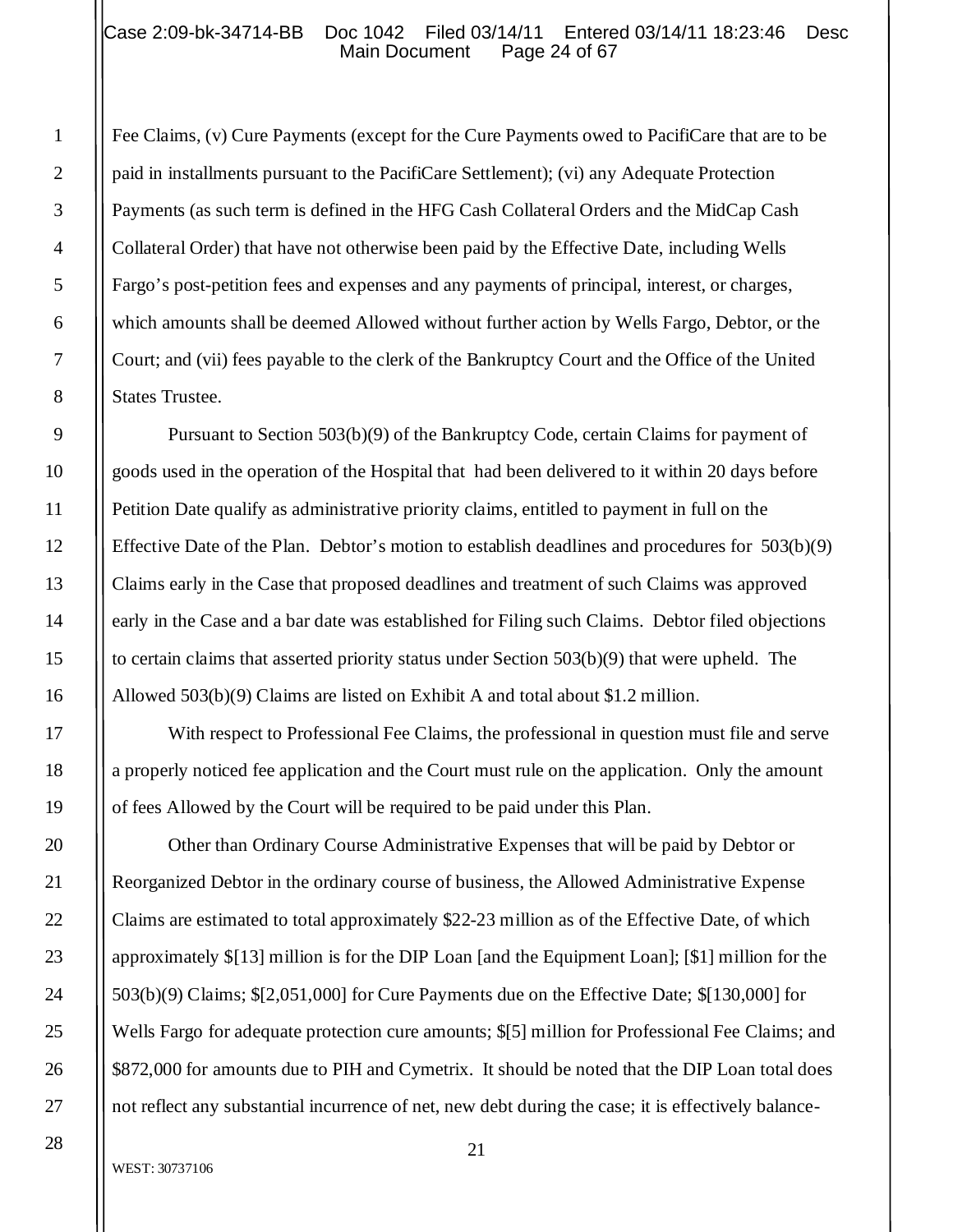sheet neutral. The availability of the DIP Loan enabled Debtor to continue to operate while paying approximately \$9-10 million in interest and principal on the Bond Debt by continuing the regular monthly payments during the Case, as well as the full balance of the \$1.2 million Health Net Health Plan Loan Claim and approximately \$1.5 million on account of the PacifiCare Health Plan Loan Claim pursuant to the court-approved stipulated orders.

# **b. Treatment of Administrative Priority Claims**

Unless otherwise agreed, or to the extent that they have not been paid during the Case or are Ordinary Course Administrative Expenses that will be paid as they come due after the Effective Date, all Allowed Administrative Expense Claims (including Professional Fees), Allowed Cure Payments, Allowed 503(b)(9) Claims, Clerk's Office Fees, and U.S. Trustee Fees will be paid in full in cash on the later of the Effective Date or the date such claims are allowed.

# **2. Priority Tax Claims**

Priority Tax Claims are certain unsecured income, employment and other taxes described by Bankruptcy Code § 507(a)(8). The Code requires that each holder of such a Priority Tax Claim receive the present value of such claim in deferred cash payments, over a period not exceeding six years from the date of the assessment of such tax.

For this Case, no known Priority Tax Claims exist. Debtor is a nonprofit corporation and does not owe income taxes. During the Case, Debtor obtained court authority to bring wages, benefits and payroll taxes current for the prepetition period, so no prepetition employment related taxes remain due. Debtor has otherwise kept current on taxes. The only Priority Tax Claim scheduled by Debtor related to property taxes, but it was filed as a secured claim and has since been withdrawn:

| <b>Description</b>                  | <b>Amount Owed</b> |
|-------------------------------------|--------------------|
| No priority tax claims are on file. | \$0                |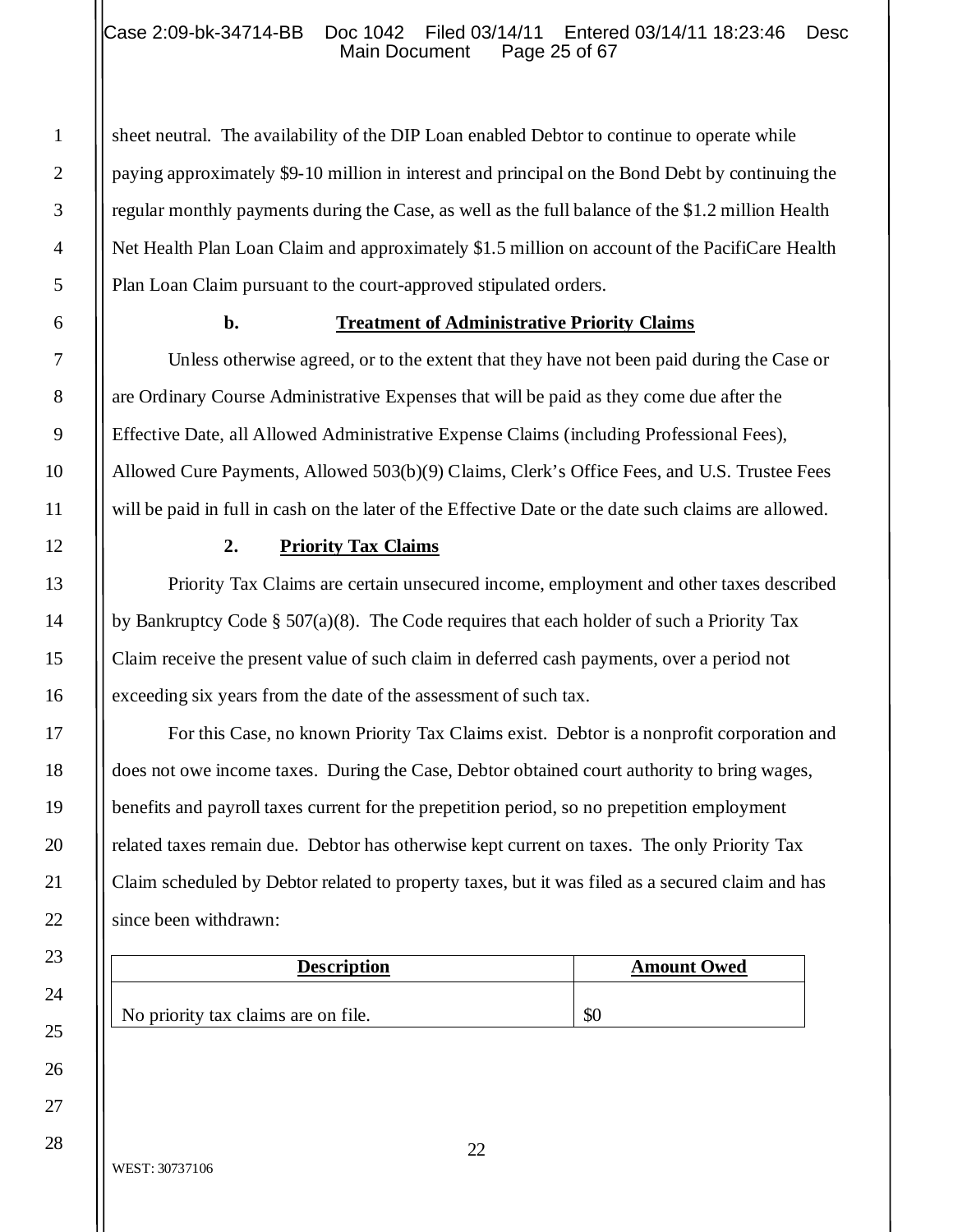# **D. Classified Claims**

# **1. Class 1 – Priority Claims (Other than Priority Tax Claims) –**

Class 1 consists of Priority Claims against Debtor, other than Priority Tax Claims. These Priority Claims are entitled to priority treatment in that each holder of such a claim is entitled to receive cash on the Effective Date equal to the allowed amount of such claim, unless. the class votes to accept deferred cash payments of a value, as of the Effective Date, equal to the allowed amount of such claims.

The only known Priority Claims consist of wage and benefits Claims under Bankruptcy Code §§ 507(a)(4) and (5) for PTO Claims that (a) were for accrued PTO Claims that were not paid pursuant to the Order Authorizing Payment of Prepetition Wages, entered on September 17, 2009; (b) are PTO Claims that arise from the termination of employment during the Case or on the Effective Date, or (c) in the event of a Transaction, are PTO Claims of Debtor's employees who are hired by Buyer, but whose PTO Claims exceed the maximum amount of PTO eligible for assumption under Buyer's human resources policies. Most Claims filed by employees that asserted Priority status were in an "unknown" amount and remain to be determined. The face amount of filed PTO Claims is about \$450,000, but many employees have applied those PTO amounts to time off taken during the Case. Debtor estimates the total amount of Priority PTO Claims to be less than \$200,000.

Excluded from this class are (a) wage claims (including severance pay) in excess of the statutory limit of \$10,950, and (b) PTO Claims in excess of the statutory limit of \$10,950 for benefits. Such Claims will be treated as General Unsecured Claims in Class 5. Also excluded from this class are the Assumed Employee PTO Claims of Debtor's employees who are retained by Reorganized Debtor or who are hired by Buyer, which will be treated as assumed obligations.

Certain medical services providers also asserted priority status on their proofs of Claim forms in the aggregate amount of approximately \$195,000, but provided no evidence that they qualify for priority. Debtor intends file objections to the priority status of those Claims before the Confirmation Hearing and therefore has excluded them from the estimated Priority Claims.

1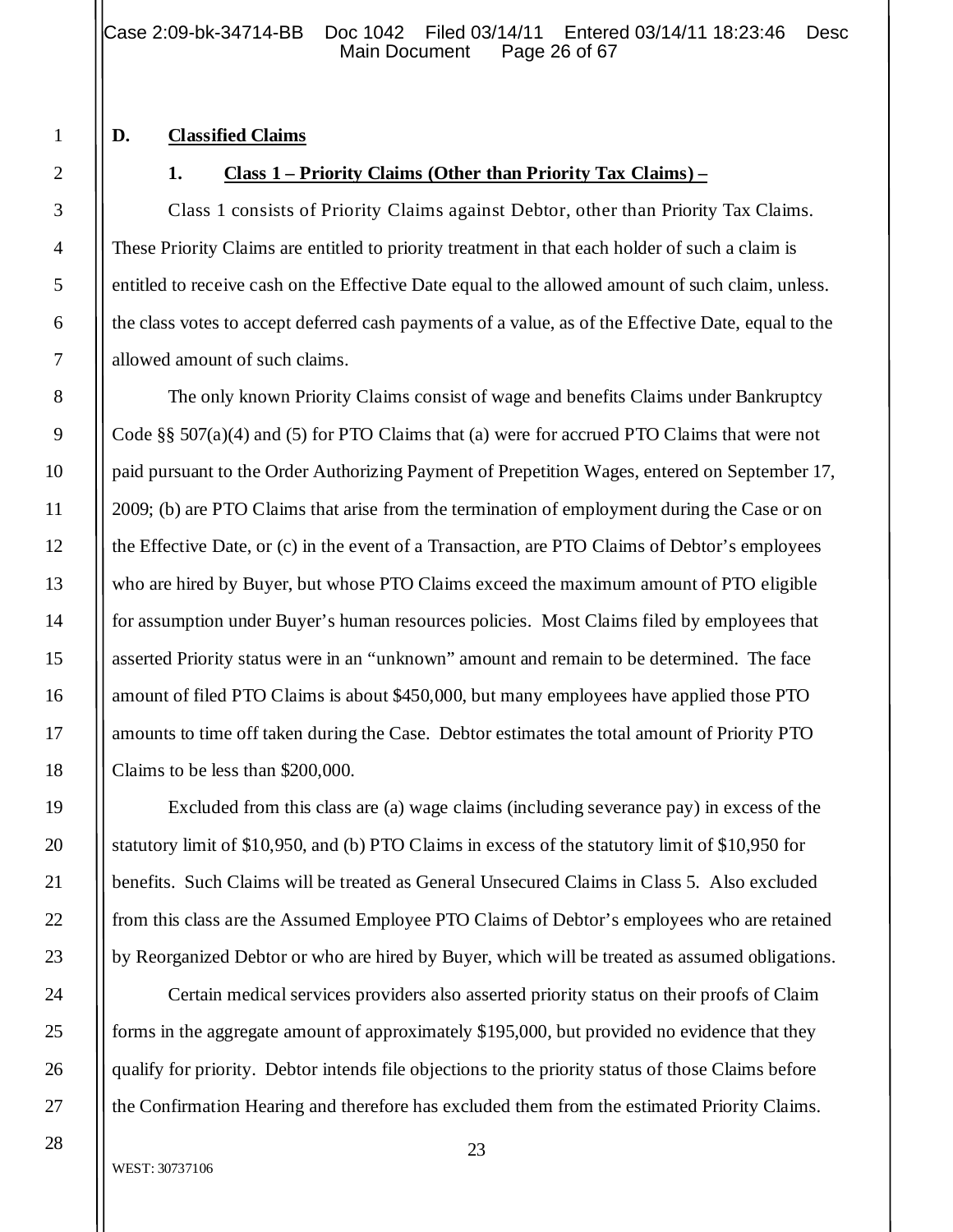Case 2:09-bk-34714-BB Doc 1042 Filed 03/14/11 Entered 03/14/11 18:23:46 Desc<br>Main Document Page 27 of 67 Main Document

The Priority Claims shall be treated as follows:

1

2

3

4

5

6

7

8

9

10

11

12

13

14

15

16

17

18

19

20

21

22

23

24

25

26

27

28

| $CLASS$ # | <b>DESCRIPTION</b>                                                                                                       | <b>INSIDER</b><br>(Y/N) | <b>IMPAIRED</b><br>(Y/N) | <b>TREATMENT</b>                                                                |
|-----------|--------------------------------------------------------------------------------------------------------------------------|-------------------------|--------------------------|---------------------------------------------------------------------------------|
|           | Priority unsecured claims alleged<br>pursuant to Code $\S$ § 507(a)(4) and<br>(5)<br>Total amt of claims $=$ [\$200,000] | No                      | N <sub>0</sub>           | Paid in cash in full<br>on later of<br><b>Effective Date or</b><br>when allowed |

# **2. Classes 2A, 2B, and 2C – Secured Claims**

Classes 2A, 2B, and 2C consist of Secured Claims against Debtor. Secured Claims are claims secured by liens on property of the estate. The Secured Claims shall be treated as follows:

| $CLASS$ # | <b>DESCRIPTION</b>                                                                                                                                                                                                                                                                                                                                                                                                                                                                                                                                                                        | <b>INSIDER</b><br>(Y/N) | <b>IMPAIRED</b><br>(Y/N) | <b>TREATMENT</b>                                                                                                                                                                                               |
|-----------|-------------------------------------------------------------------------------------------------------------------------------------------------------------------------------------------------------------------------------------------------------------------------------------------------------------------------------------------------------------------------------------------------------------------------------------------------------------------------------------------------------------------------------------------------------------------------------------------|-------------------------|--------------------------|----------------------------------------------------------------------------------------------------------------------------------------------------------------------------------------------------------------|
| $2A-1$    | Bond Debt Secured Claim of<br>Wells Fargo for Tax Exempt<br><b>Bonds</b><br>Collateral description $=$<br>Pursuant to the Indenture, a<br>security interest in Gross<br>Operating Revenues (as defined in<br>the Bond Documents) and the<br>Bond Funds; and pursuant to the<br>HFG Cash Collateral Orders and<br>the MidCap Cash Collateral<br>Order, a security interest in<br>substantially all of Debtor's assets<br>and certain assets of Debtor's<br>affiliates.<br>Collateral value as of Petition<br>$Date=$<br>Fully secured as of Petition Date:<br>Gross Operating Revenues (as | N <sub>o</sub>          | N <sub>o</sub>           | The Bond Debt<br>shall be paid in<br>full on the<br><b>Effective Date.</b><br>Debtor shall<br>continue to make<br>all payments on<br>account of the<br>Bonds, as<br>scheduled, until<br>the Effective<br>Date. |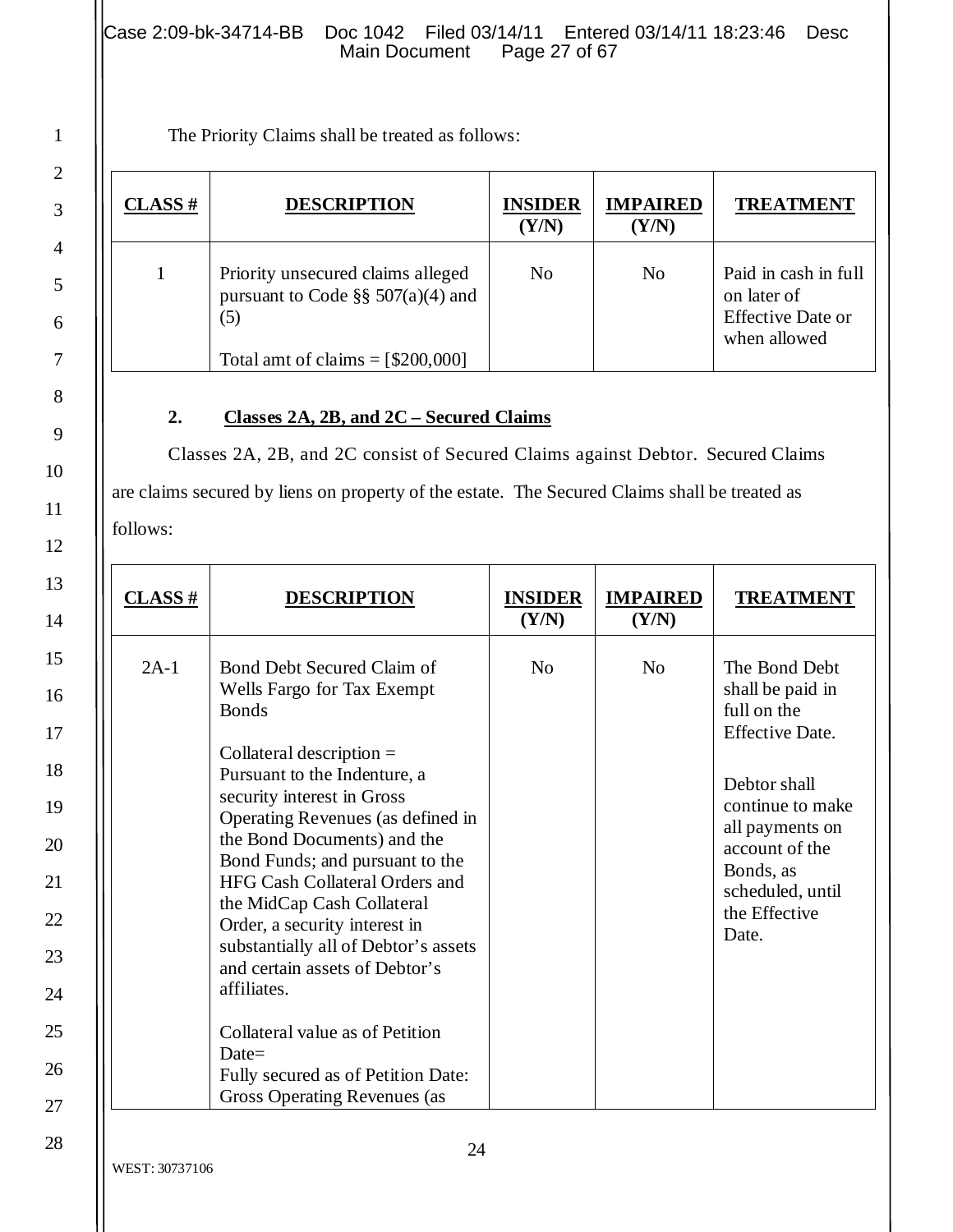| $CLASS$ # | <b>DESCRIPTION</b>                                                                                                                                                                                                                   | <b>INSIDER</b><br>(Y/N) | <b>IMPAIRED</b><br>(Y/N) | <b>TREATMENT</b>                                                            |
|-----------|--------------------------------------------------------------------------------------------------------------------------------------------------------------------------------------------------------------------------------------|-------------------------|--------------------------|-----------------------------------------------------------------------------|
|           | defined in the Bond Documents)<br>valued in excess of \$30 million;<br>Bond Funds on deposit in the<br>current amount of \$5,371,772                                                                                                 |                         |                          |                                                                             |
|           | Priority of security interest $=$ First                                                                                                                                                                                              |                         |                          |                                                                             |
|           | Principal owed as of $6/30/11 = \text{est.}$<br>$[16.1]$ million                                                                                                                                                                     |                         |                          |                                                                             |
|           | Prepetition Arrearage Amt = $$0$                                                                                                                                                                                                     |                         |                          |                                                                             |
|           | Post-pet. Arrearage $Amt =$ approx.<br>\$350,000 attorney's and trustee<br>fees                                                                                                                                                      |                         |                          |                                                                             |
|           | Total claim amount = est. $[16.5]$<br>million<br>(subject to offset by application of<br>\$[5.4] million in Bond Funds, for<br>net claim of \$[11.1] million;<br>additional fees and costs may<br>accrue through the Effective Date) |                         |                          |                                                                             |
| $2A-2$    | Bond Debt Claim of CHFFA for<br>expenses relating to Tax Exempt<br><b>Bonds</b>                                                                                                                                                      | N <sub>o</sub>          | N <sub>o</sub>           | The Bond Debt<br>shall be paid in<br>full on the<br><b>Effective Date.</b>  |
|           | Collateral Description and value<br>same as for Class 2A-1                                                                                                                                                                           |                         |                          |                                                                             |
|           | Prepetition Amount due: \$6,186<br>on account of various expenses<br>relating to administration of the<br><b>Bond Debt</b>                                                                                                           |                         |                          |                                                                             |
| 2B        | Secured claim of Apollo<br>Collateral description $=$ Accounts<br>receivable                                                                                                                                                         | N <sub>o</sub>          | Yes                      | The Apollo debt<br>shall be paid in<br>full and will be:<br>(i) assumed and |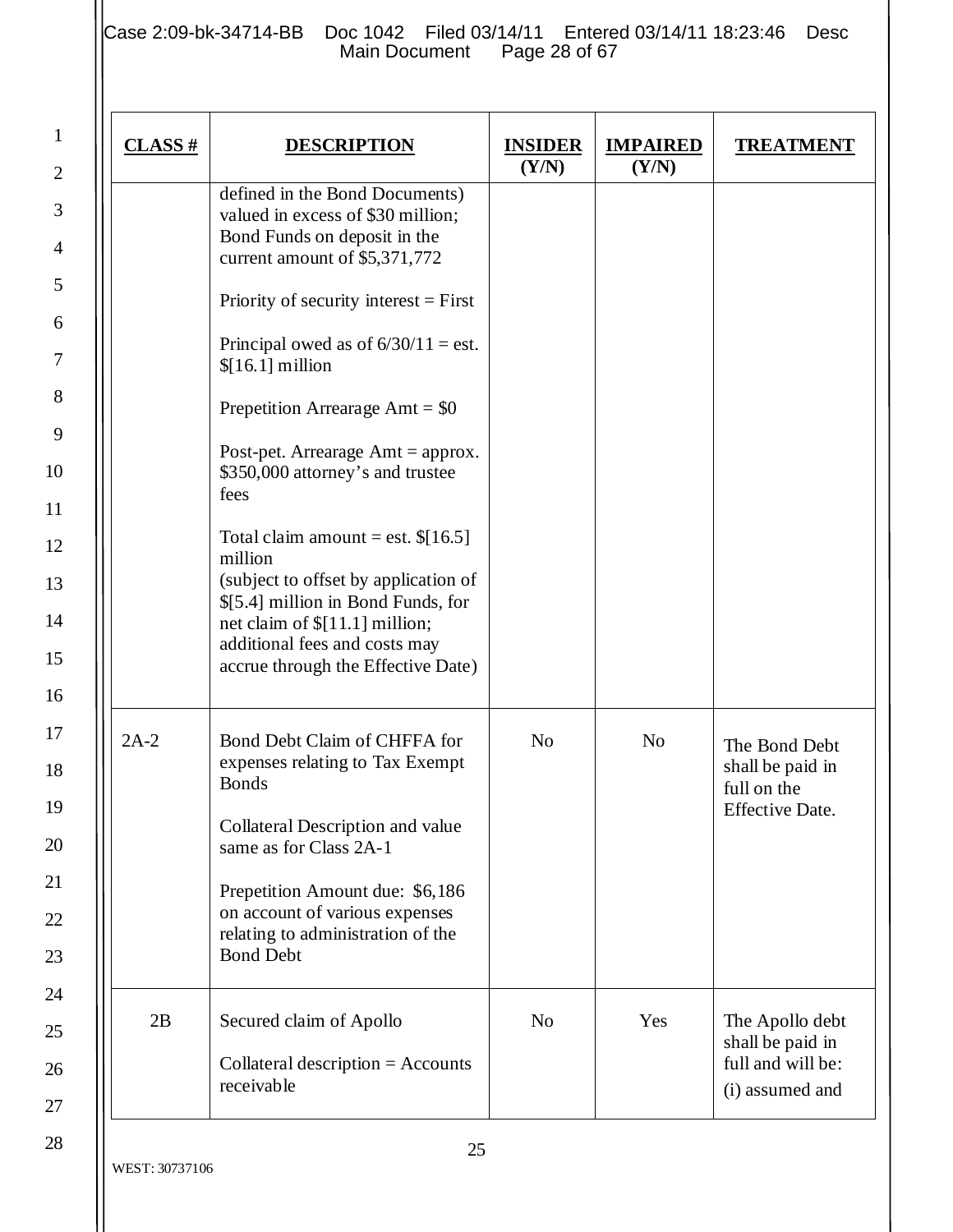2

3

4

5

6

7

8

9

10

11

12

13

14

15

16

17

18

19

20

21

22

23

24

25

26

27

28

| $CLASS$ #           | <b>DESCRIPTION</b>                                                                                                                                                                                                                                                                                                                                                                                                           | <b>INSIDER</b><br>(Y/N) | <b>IMPAIRED</b><br>(Y/N) | <b>TREATMENT</b>                                                                                                                                                                                                                                                                                                                                                                                                               |
|---------------------|------------------------------------------------------------------------------------------------------------------------------------------------------------------------------------------------------------------------------------------------------------------------------------------------------------------------------------------------------------------------------------------------------------------------------|-------------------------|--------------------------|--------------------------------------------------------------------------------------------------------------------------------------------------------------------------------------------------------------------------------------------------------------------------------------------------------------------------------------------------------------------------------------------------------------------------------|
|                     | Collateral value as of Petition<br>Date $=$ in excess of \$5 million<br>Priority of security int. $=$<br>Second/Junior<br>Principal owed = Approx. $$1.2$<br>million<br>Pre-pet. Arrearage amount $=$<br>approx. \$200,000 of principal<br>Post-pet. arrearage amount $=$<br>approx. \$986,000 of principal<br>Total claim amount = $$1,201,920$ ,<br>plus such interest, attorneys' fees,<br>and expenses as may be Allowed |                         |                          | granted a first<br>priority lien on the<br>Dolan Property;<br>and<br>(ii) paid in equal<br>quarterly<br>payments on a<br>fully amortized<br>basis over a two-<br>year period,<br>including interest<br>at the Interest<br>Rate, beginning<br>with the first<br>payment due on<br><b>Effective Date.</b><br>If the Dolan<br>Property is sold,<br>the proceeds of<br>such sale shall be<br>applied to repay<br>the Apollo Claim. |
| $2C-1$ <sup>1</sup> | Secured claim of<br><b>Bank of the West</b><br>Filed amt = $$1,780,407$<br>Collateral description $=$<br>DR Filmless Imaging System and<br>Alaris System Equipment<br>Collateral value = $$1,300,000$<br>(based upon contract stipulated<br>loss value)                                                                                                                                                                      | N <sub>o</sub>          | N <sub>o</sub>           | These security<br>interests were<br>recorded with<br>respect to<br>equipment leases<br>that expire<br>12/25/2012.<br>Leases will either<br>be assumed and<br>paid according to                                                                                                                                                                                                                                                 |

 $1$  UCC-1 liens were filed with respect to certain other leased equipment: by Philips Medical Capital with respect to digital diagnostic and x-ray equipment; and by U.S. Bank with respect to the Advia Immunoassay System. These leases expired by their terms during the Case, and Debtor exercised its buy-out options. No further amounts are due. Debtor has requested that appropriate UCC termination notices be filed, and that Philips withdraw its proof of claim.

WEST: 30737106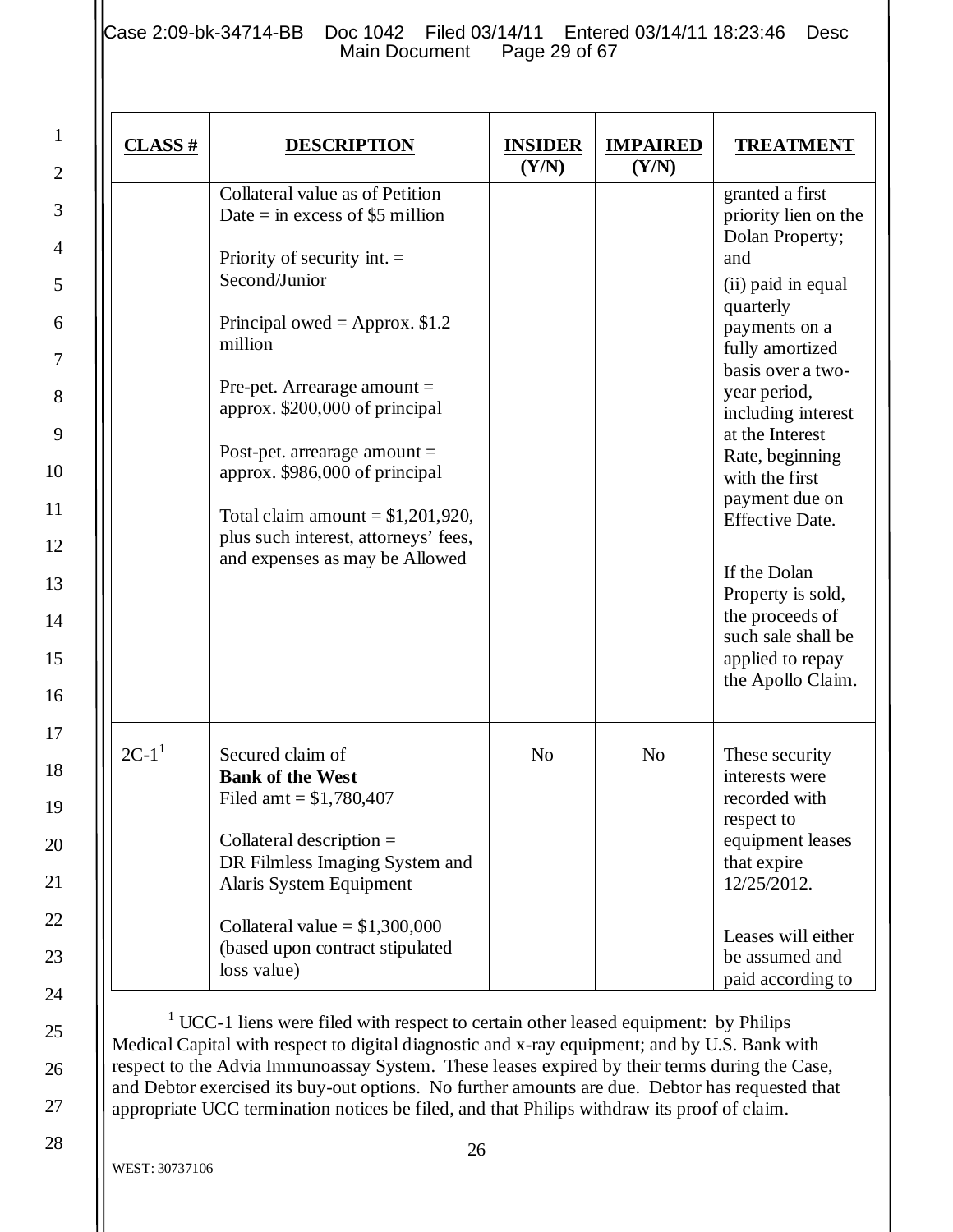2

3

4

5

6

7

8

9

10

11

12

13

14

15

16

17

18

19

20

21

22

23

24

25

26

27

28

Case 2:09-bk-34714-BB Doc 1042 Filed 03/14/11 Entered 03/14/11 18:23:46 Desc<br>Main Document Page 30 of 67 Main Document

| <b>CLASS#</b> | <b>DESCRIPTION</b>                                                                                                                                                                                                                                                                                                                                                                                                                                                                  | <b>INSIDER</b><br>(Y/N) | <b>IMPAIRED</b><br>(Y/N) | <b>TREATMENT</b>                                                                                                                                                                                                                                                                                             |
|---------------|-------------------------------------------------------------------------------------------------------------------------------------------------------------------------------------------------------------------------------------------------------------------------------------------------------------------------------------------------------------------------------------------------------------------------------------------------------------------------------------|-------------------------|--------------------------|--------------------------------------------------------------------------------------------------------------------------------------------------------------------------------------------------------------------------------------------------------------------------------------------------------------|
|               | Priority of security int. $=$ First<br>Prepetition Arrearage Amt. = $$0$<br>Post-pet. arrearage $Amt = $0$<br>Est. total claim amt. as of $6/1/11 =$<br>\$467,000 (including all remaining<br>lease payments, net after payments<br>during Case)                                                                                                                                                                                                                                    |                         |                          | their terms, or the<br>early purchase<br>option will be<br>exercised in June<br>2011 according to<br>its terms. No cure<br>payments are due.                                                                                                                                                                 |
| $2C-2$        | Secured Claim of<br><b>Cisco Systems</b><br>Filed amt = $$786,750.92$<br>Collateral description $=$ Computer<br>servers and related equipment<br>Collateral value $est = $800,000$<br>(as of Petition Date)<br>Priority of security int. $=$ First<br>Pre-pet. Arrearage Amt. $= $51,000$<br>Post-pet. arrearage $Amt =$<br>\$[0]<br>Total claim amount as of $6/1/11 =$<br>\$214,500 (including all remaining<br>lease payments and arrearages, net<br>after payments during Case) | N <sub>0</sub>          | N <sub>o</sub>           | These security<br>interests were<br>recorded with<br>respect to<br>equipment leases<br>that expire<br>8/31/2012. These<br>leases will be<br>assumed and paid<br>by their terms. To<br>the extent a cure<br>amount is<br>determined to be<br>due, it will be paid<br>in full on the<br><b>Effective Date.</b> |

# **3. Class 3 – Assumed Employee PTO Claims**

Class 3 Assumed Employee PTO Claims are certain PTO Claims for accrued nonworking days and paid time off ("**PTO**") of Hospital employees in good standing as of the Effective

WEST: 30737106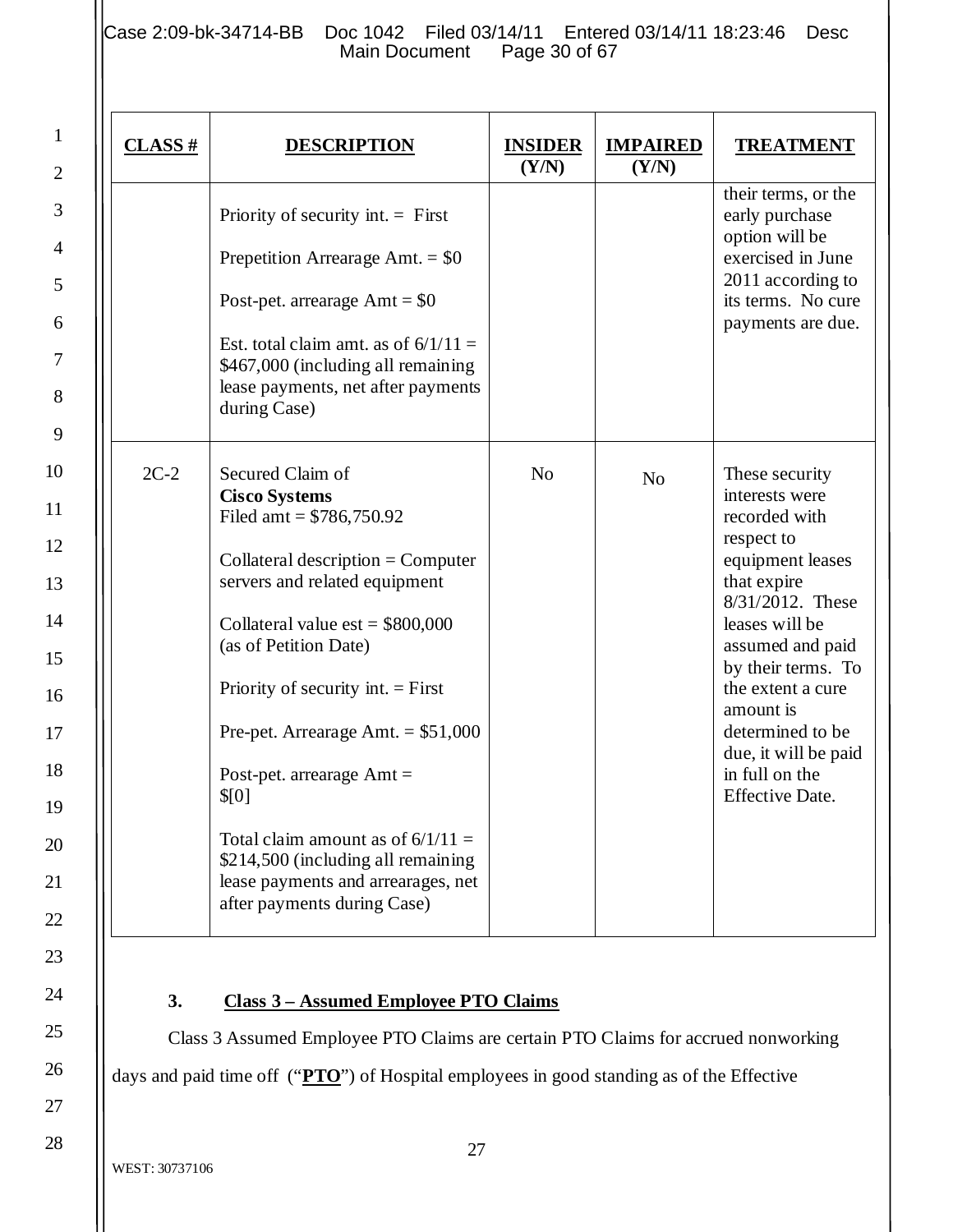# Case 2:09-bk-34714-BB Doc 1042 Filed 03/14/11 Entered 03/14/11 18:23:46 Desc<br>Main Document Page 31 of 67 Main Document

Date. Under Debtor's human resources policies, employees may have accumulated PTO that the employees were able to roll forward from year to year, or cash out at retirement or departure. Reorganized Debtor will assume the PTO Claims for retained employees. In the event of a Transaction, Buyer will treat each DRMC Employee who becomes an employee of Buyer as if such employee commenced employment with Buyer on the date that he or she commenced his or her employment with Buyer for purposes of determining such employee's seniority as an employee of Buyer as compared to other DRMC Employees who become employees of Buyer. Buyer will honor PTO Claims for hired employees up to the maximum amount permitted to be accrued pursuant to Buyer or Buyer's human resources policies. The Assumed Employee PTO Claims shall be treated as follows:

| $CLASS$ # | <b>DESCRIPTION</b>                                                                                                                        | <b>INSIDER</b><br>(Y/N) | <b>IMPAIRED</b><br>(Y/N) | <b>TREATMENT</b>                                                                                                                                                          |
|-----------|-------------------------------------------------------------------------------------------------------------------------------------------|-------------------------|--------------------------|---------------------------------------------------------------------------------------------------------------------------------------------------------------------------|
|           | Assumed<br><b>Employee PTO</b><br>Claims<br>Filed Amt of<br>claims = $$450,000$<br>Est. Assumed Amt<br>$=$ Approximately<br>\$3.8 million | No                      | N <sub>0</sub>           | For all employees that are<br>retained as employees of<br>the Hospital, PTO will be<br>allowed to be used on the<br>same terms and conditions<br>as before Petition Date. |

# **4. Class 4 – Convenience Class Claims**

Class 4 consists of Convenience Class Claims, meaning those General Unsecured Claims that are either less than or equal to \$10,000, or if the claim amount is greater, the claimant elects to reduce its Claim to \$10,000 pursuant to the Convenience Class Election, and thus accept a maximum of \$5,000 as payment in full.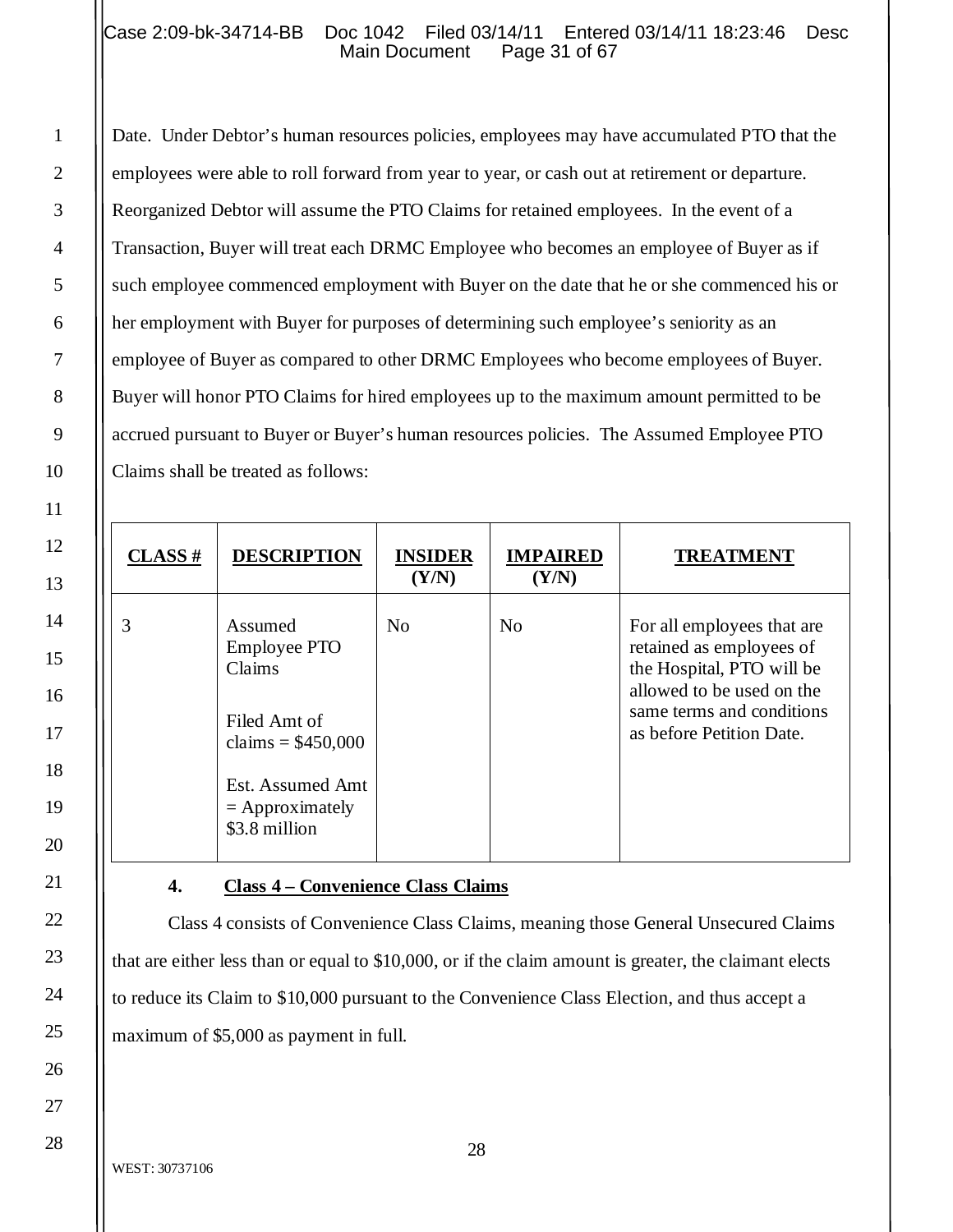# Case 2:09-bk-34714-BB Doc 1042 Filed 03/14/11 Entered 03/14/11 18:23:46 Desc<br>Main Document Page 32 of 67 Main Document

Debtor estimates that approximately 680 claimants with Claims less than or equal to \$10,000 would naturally fall within the Convenience Class. In addition, approximately 85 additional claimants with Claims between \$10,000 and \$20,000 can be expected to elect treatment as Convenience Class Claims because \$5,000 would be immediate cash and would be more attractive than what they would otherwise receive as Installment Plan Payments over a period of years as part of Class 5. Thus, approximately 765 out of a total of approximately 960 Filed or scheduled Claims (not counting Priority Employee Claims or Assumed Employee PTO Claims in Class 3) would be likely to be immediately paid and resolved through the Convenience Class upon the Effective Date. It is possible that holders of Claims greater than \$20,000 will also elect treatment in Class 4 to obtain the benefit of an immediate cash payment. There is no limit on the number or amount of Claims that may be the subject of a Convenience Class Election. Satisfaction and elimination of so many small Claims – constituting approximately 80% of the total number of non-employee Claims – will greatly simplify the administration of the Installment Plan Payments and significantly reduce the expenses of post-Effective Date administration.

The Convenience Class Claims shall be treated as follows:

| <b>CLASS</b> # | <b>DESCRIPTION</b>                                                                                                                                                                                           | <b>INSIDER</b><br>(Y/N)                                   | <b>IMPAIRED</b><br>(Y/N) | <b>TREATMENT</b>                                                                                                                                                                                                                                                               |
|----------------|--------------------------------------------------------------------------------------------------------------------------------------------------------------------------------------------------------------|-----------------------------------------------------------|--------------------------|--------------------------------------------------------------------------------------------------------------------------------------------------------------------------------------------------------------------------------------------------------------------------------|
| 4              | <b>Convenience Class</b><br>Claims<br>Total amt of claims $=$<br>Est. Allowed amount<br>of \$2.3 million,<br>assuming all<br>claimants with<br>Claims between \$1<br>and \$20,000 elect<br>Class 4 treatment | May include<br>insider expense<br>reimbursement<br>claims | <b>Yes</b>               | To be paid 50% of allowed<br>amount of claim up to a<br>maximum of \$5,000<br>(estimated payment of \$1.2)<br>million), on the Effective<br>Date or as soon as<br>practicable thereafter.<br>There shall be no<br>limitation on the number<br>of Convenience Class<br>members. |

1

2

3

4

5

6

7

8

9

10

11

12

13

14

15

16

17

18

19

20

21

22

23

24

25

26

27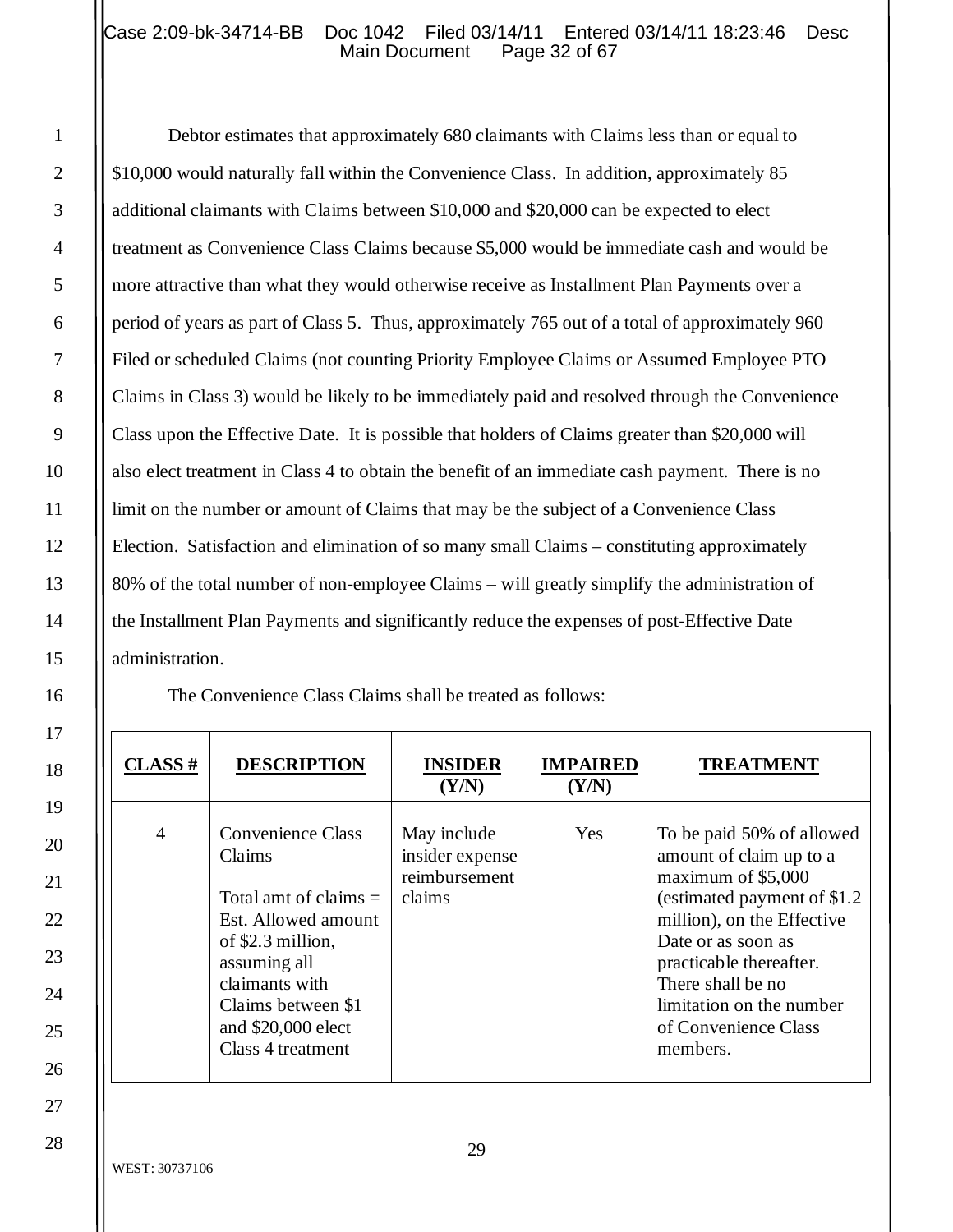Case 2:09-bk-34714-BB Doc 1042 Filed 03/14/11 Entered 03/14/11 18:23:46 Desc<br>Main Document Page 33 of 67 Main Document

# **5. Class 5 – General Unsecured Claims Not Otherwise Classified**

Class 5 consists of General Unsecured Claims that are not Priority Claims, Assumed Employee PTO Claims, Convenience Class Claims, Risk-Share Claims, or Health Plan Loan Claims. The Class 5 Claims shall be treated as follows:

| CLASS# | <b>DESCRIPTION</b>                                                                                                                                                                                                                                     | <b>INSIDER</b><br>(Y/N)                               | <b>IMPAIRED</b><br>(Y/N) | <b>TREATMENT</b>                                                                                                                                                                                                                                                                                                                                                                                                                                                                                                                                                                                                                                                                                                                                                                                                                                                               |
|--------|--------------------------------------------------------------------------------------------------------------------------------------------------------------------------------------------------------------------------------------------------------|-------------------------------------------------------|--------------------------|--------------------------------------------------------------------------------------------------------------------------------------------------------------------------------------------------------------------------------------------------------------------------------------------------------------------------------------------------------------------------------------------------------------------------------------------------------------------------------------------------------------------------------------------------------------------------------------------------------------------------------------------------------------------------------------------------------------------------------------------------------------------------------------------------------------------------------------------------------------------------------|
| 5      | <b>General Unsecured</b><br>Claims (Not<br>Otherwise<br>Classified)<br>Total amt of claims<br>$=$ Approximately<br>\$29 million for<br>Trade, Rejection,<br>Litigation,<br>Capitation<br>Provider, and other<br>Claims not<br>separately<br>classified | May include<br>some insider<br>compensation<br>claims | Yes                      | Class 5 Claims shall be paid:<br><b>Initial Distribution:</b><br>5% in cash (about \$1.5)<br>million) payable on the<br>Effective Date or, for<br>Disputed Claims, payment to<br>be made on the Next Payment<br>Date after the Claim is<br>Allowed.<br><b>Installment Plan Payments:</b><br>(i) Interest-only annual cash<br>payments at the Interest Rate,<br>commencing on the first<br>anniversary of the Effective<br>Date;<br>(ii) Quarterly Pro Rata<br>principal payments in the<br>aggregate amount of \$540,000,<br>commencing in the $39th$ month<br>and continuing until the 108 <sup>th</sup><br>month after the Effective Date,<br>for a total distribution of 50%<br>of the Allowed amount of the<br>Class 5 Claims, not to exceed<br>\$12.5 million in the aggregate<br>(including the Initial<br>Distribution and the principal<br>Installment Plan Payments). |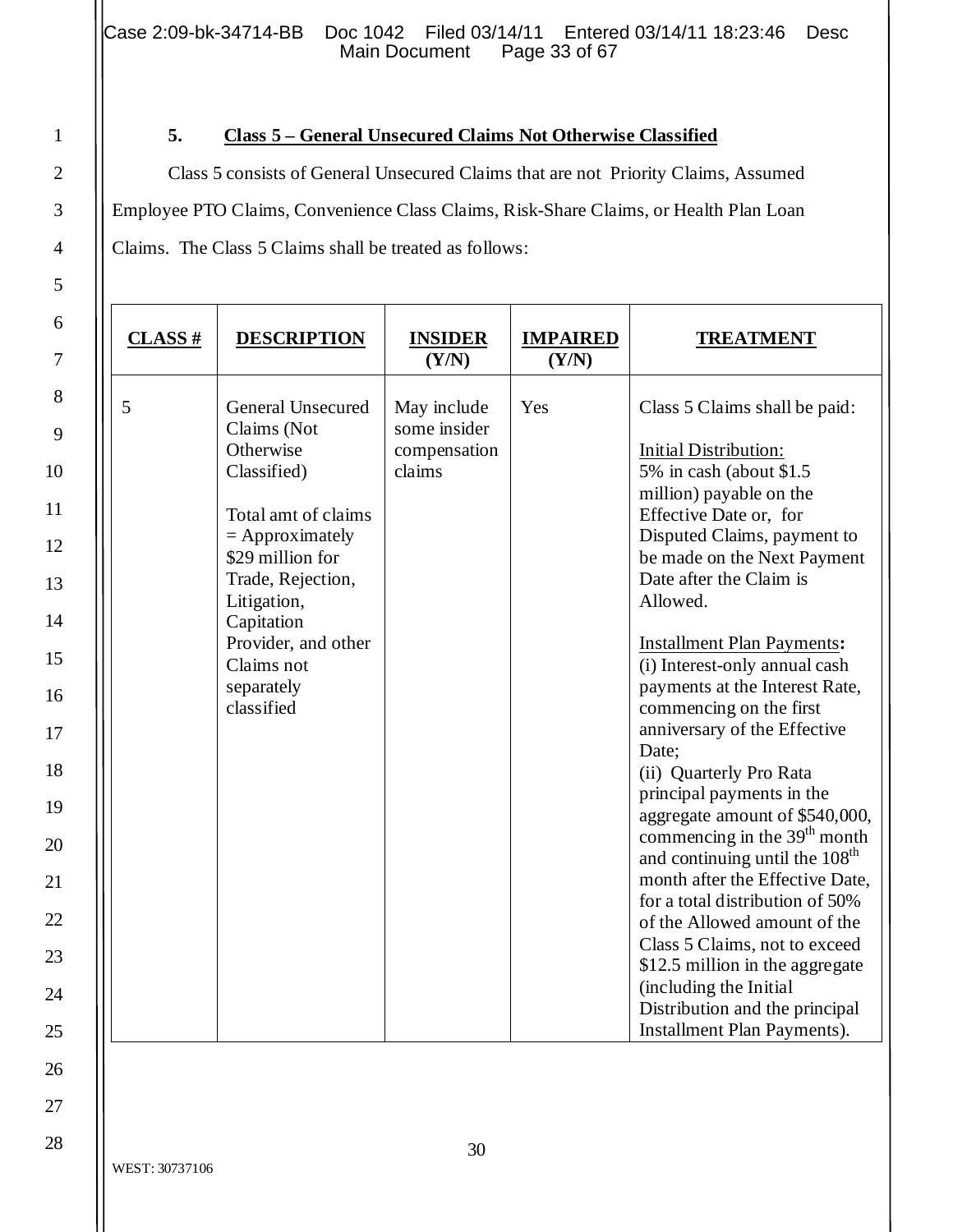Case 2:09-bk-34714-BB Doc 1042 Filed 03/14/11 Entered 03/14/11 18:23:46 Desc<br>Main Document Page 34 of 67 Main Document

# **6. Class 6 – Risk-Share Claims**

Class 6 consists of certain disputed General Unsecured Claims held by AppleCare, Alliance, and Pioneer with respect to alleged risk-sharing profit allocations arising from Debtor's former capitation agreements. Debtor has asserted formal or informal offsets and counterclaims as to each of these Risk Share Claims. Debtor has reached a written agreement with Pioneer and a verbal understanding with AppleCare on allowance and treatment of their Risk-Share Claims in accordance with the terms set forth herein. Debtor believes that a similar settlement with Alliance can also be reached. It is Debtor's understanding that, during the Case, AppleCare acquired Alliance, but Alliance's Claim was retained by the Alliance equity holders. A motion to approve the Pioneer settlement is will be filed shortly; additional motions are expected to be filed with respect to the other Risk-Share Claims, to be heard concurrently with the Disclosure Hearing.

Good, ongoing relationships with the holders of the Risk Share Claims are of critical importance to Debtor, as the physician members of these three medical groups are a major source of patients admitted to the Hospital. For that reason, their Claims are separately classified from the General Unsecured Claims and treated more favorably, to encourage them to help increase revenues by sending patients to the Hospital

The Risk-Share Claims shall be treated as follows:

| $CLASS$ # | <b>DESCRIPTION</b>                                                                                                                                       | <b>INSIDER</b><br>(Y/N) | <b>IMPAIRED</b><br>(Y/N) | <b>TREATMENT</b>                                                                                                                                                                                                                 |
|-----------|----------------------------------------------------------------------------------------------------------------------------------------------------------|-------------------------|--------------------------|----------------------------------------------------------------------------------------------------------------------------------------------------------------------------------------------------------------------------------|
| 6         | <b>Risk-Share Claims</b><br>held by AppleCare,<br>Alliance, and<br>Pioneer<br>Filed amt $= $18.5$<br>million<br>Est. Allowed amt $=$<br>$$[8.4]$ million | N <sub>0</sub>          | <b>Yes</b>               | Class 6 Claims shall be paid:<br>Initial Distribution: 5% in<br>cash [ $$420,000$ ] payable on<br>the Effective Date or, for<br>Disputed Claims, payment to<br>be made on the Next<br>Payment Date after the<br>Claim is Allowed |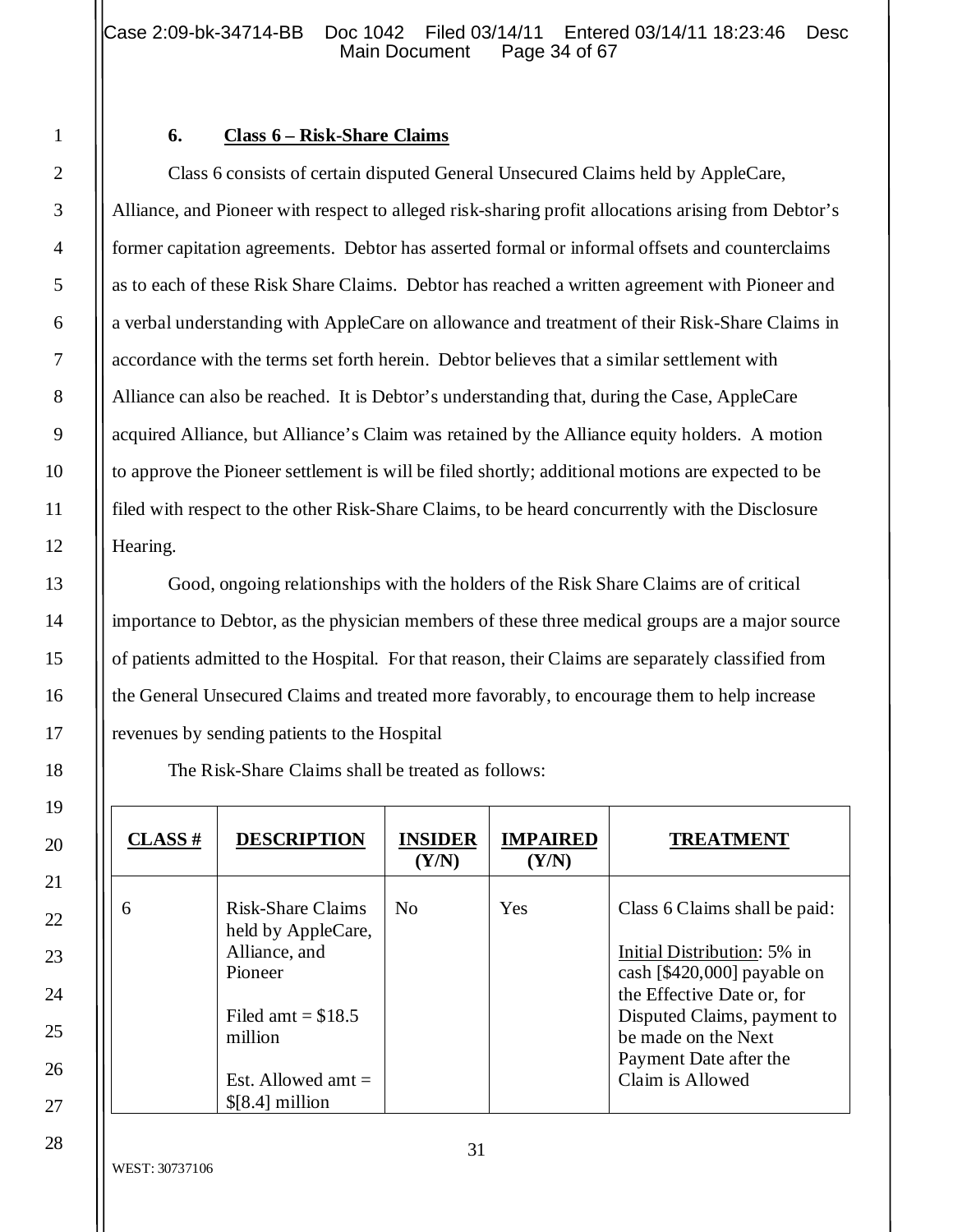Case 2:09-bk-34714-BB Doc 1042 Filed 03/14/11 Entered 03/14/11 18:23:46 Desc<br>Main Document Page 35 of 67 Main Document

| $CLASS$ # | <b>DESCRIPTION</b> | <b>INSIDER</b><br>(Y/N) | <b>IMPAIRED</b><br>(Y/N) | <b>TREATMENT</b>                                                                                                                                                                                                                                                                                                                                                                                                                                                                                                                                                                                                                |
|-----------|--------------------|-------------------------|--------------------------|---------------------------------------------------------------------------------------------------------------------------------------------------------------------------------------------------------------------------------------------------------------------------------------------------------------------------------------------------------------------------------------------------------------------------------------------------------------------------------------------------------------------------------------------------------------------------------------------------------------------------------|
|           |                    |                         |                          | <b>Installment Plan Payments:</b><br>(i) Interest-only annual cash<br>payments at the Interest Rate,<br>commencing on the first<br>anniversary of the Effective<br>Date;<br>(ii) Quarterly Pro Rata<br>principal payments in the<br>aggregate amount of<br>\$540,000, commencing in<br>the 15 <sup>th</sup> month and<br>continuing until the $38th$<br>month after the Effective<br>Date, for a total distribution<br>of 48.5% of the Allowed<br>amount of the Class 6<br>Claims, not to exceed \$4.074<br>million in the aggregate<br>(including the Initial<br>Distribution and the principal<br>Installment Plan Payments). |

# **7. Class of Interest Holders**

Interest holders are the parties who hold ownership interest (i.e., equity interest) in the Debtor. As a non-profit corporation under California law, Debtor has no Interest holders in the usual sense. Instead, Debtor's non-profit Parent is its sole corporate member. Parent will not receive any distribution on account of its interest in Debtor, but will retain its interest in Debtor unless a member substitution Transaction is implemented through the Plan.

# **E. Means of Funding and Implementing the Plan**

Debtor intends to emerge from Chapter 11 as a reorganized, standalone nonprofit community hospital. The key components of the Plan funding and implementation consist of: (i) obtaining a loan secured by the Real Property in the net amount of \$27 million<sup>2</sup>, and a loan

1

2

3

4

5

6

7

8

9

10

11

12

13

14

15

16

17

18

19

20

21

22

23

24

25

26

27

 $2$  Debtor has received a term sheet and letter of intent from Clearlake Capital Partners II (Master), L.P. ("**Clearlake**") regarding the Real Property Loan (as defined below), that would be sufficient to support this component of the funding for the Plan. Debtor intends to bring a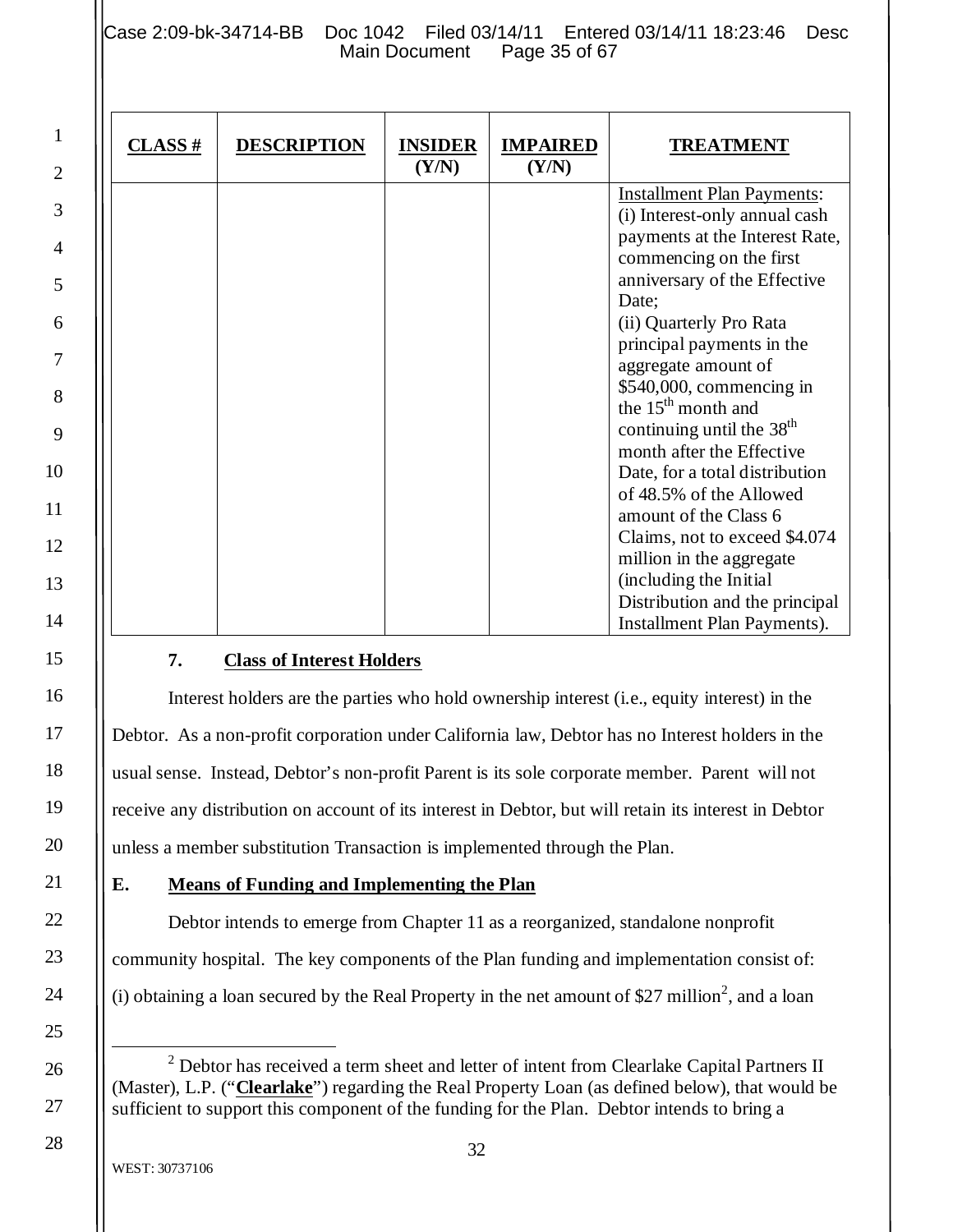# Case 2:09-bk-34714-BB Doc 1042 Filed 03/14/11 Entered 03/14/11 18:23:46 Desc<br>Main Document Page 36 of 67 Main Document

secured by accounts receivable in the amount of \$20 million that together will provide sufficient funds to pay the Bond Debt and other Effective Date Payments in full; (ii) completing the renegotiation of Debtor's contracts with the major insurance companies, so as to increase revenues (which process may be completed before the Effective Date); and (iii) paying creditors partly in cash on the Effective Date and partly in installment payments over a period of years. Debtor's projections demonstrate that the Plan is feasible, because the bankruptcy process will have enabled Debtor to (a) operate under the protection of bankruptcy until the credit markets recovered sufficiently to permit Debtor to obtain the Exit Financing, (b) negotiate significantly improved contract rates with its major health plans where the alternative was rejection of the contracts using the bankruptcy powers, (c) overhaul many of its financial, billing and collections systems and practices to improve its revenue cycle, and (d) resolve major disputes with the Health Plan Loan Claim and Risk Share Claim holders among others, thereby reducing Debtor's outstanding debt by tens of millions of dollars. The combination of the refinancing, improved revenues, and reduced debt will generate sufficient cash flow to pay the Installment Plan Payments.

In the event of a Transaction, which Debtor believes is the less likely scenario, the Exit Funding shall be provided by provided by Buyer in an amount adequate to pay the Effective Date Payments; and shall include such additional committed working capital as Buyer may arrange and such other funds for capital expenditures as Buyer may be required to provide by the Attorney General pursuant to the consent of the Attorney General to the Transaction.

# **1. Funding for the Plan**

# **a. The Effective Date Payments**

The Exit Funding will (i) provide funds to or on behalf of the Debtor on the Effective Date in an amount equal to the following: (a) all principal, interest and other amounts, if any, due or outstanding under the MidCap DIP Loan [and the Equipment Loan], as of the

motion to approve the terms of the Real Property Loan (either based on the Clearlake term sheet or a proposal received from another lender) in connection with the Confirmation Hearing.

1

2

3

4

5

6

7

8

9

10

11

12

13

14

15

16

17

18

19

20

21

22

23

24

25

26

27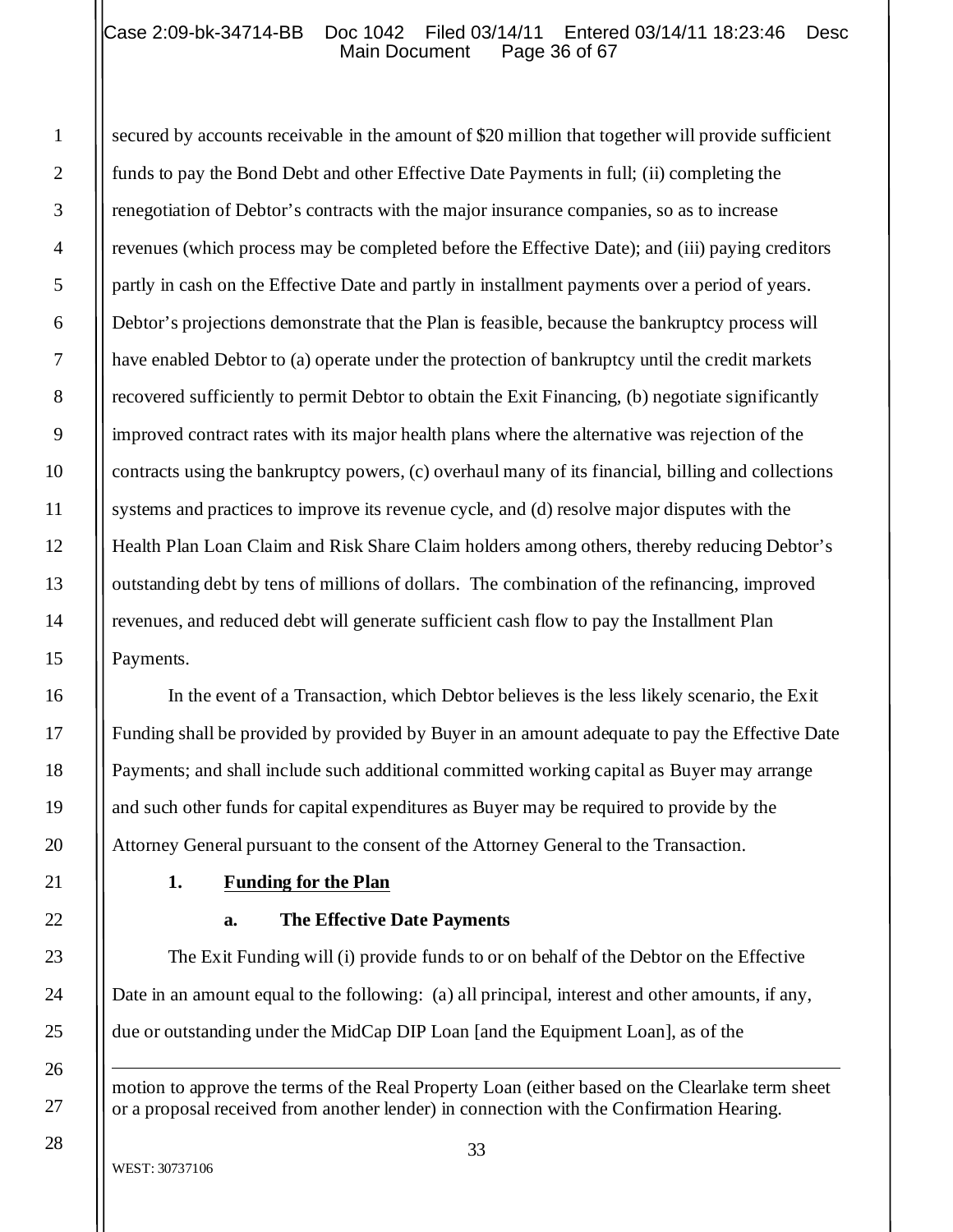Effective Date; and (b) the other Effective Date Payments; and (ii) provide sufficient working capital and funds for capital expenditures.

The Effective Date Payments are estimated as follows: (i) the principal, interest and other amounts, if any, then outstanding under the DIP Loan or the Replacement DIP Loan, as the case may be, estimated at \$11 million [and the Equipment Loan in the estimated amount of \$2 million]; (ii) the estimated \$[11.1] million net balance due on the Bonds after application of the Bond Reserves; (iii) all Administrative Expense Claims estimated at an aggregate of \$6.7 million (other than 503(b)(9) Claims, listed separately below, and Ordinary Course Administrative Expenses, that have been paid by Debtor in the ordinary course of business or that will be paid by Reorganized Debtor after the Effective Date), consisting of (w) any accrued general administrative expenses, (x) accrued professional fees and expenses, (y) any Adequate Protection Payments (as such term is defined in the Order Regarding Use of Cash Collateral and Adequate Protection entered on September 17, 2010) that have not otherwise been paid by the Effective Date, including Wells Fargo's fees and expenses and any payments of principal, interest, or charges necessary to bring the Bonds current as of the Effective Date, and  $(z)$  503(b)(9) Claims (estimated at \$1 million); (iii) all Allowed Priority Claims (not quantified, but estimated at \$200,000); (iv) 50% of the Convenience Claims, totaling about \$1,150,000; (v) Cure Payments required to be paid on the Effective Date (estimated \$2,051,000); (vi) Initial Distributions to Allowed Claims in Classes 5 and 6 (estimated at \$2 million); (vii) initial funding for the Liquidation Trust (\$100,000); and (viii) the Disputed Administrative Claims Reserve, including amounts for Disputed Cure Claims (estimated at \$\_\_\_\_\_\_\_).

The Effective Date Payments shall be paid from the proceeds of the Exit Funding.

# **b. Working Capital Financing**

The Exit Funding will provide an estimated \$10 million in working capital for its operation of the Hospital Facility after the Effective Date. In the event of a Transaction, Buyer

1

2

3

4

5

6

7

8

9

10

11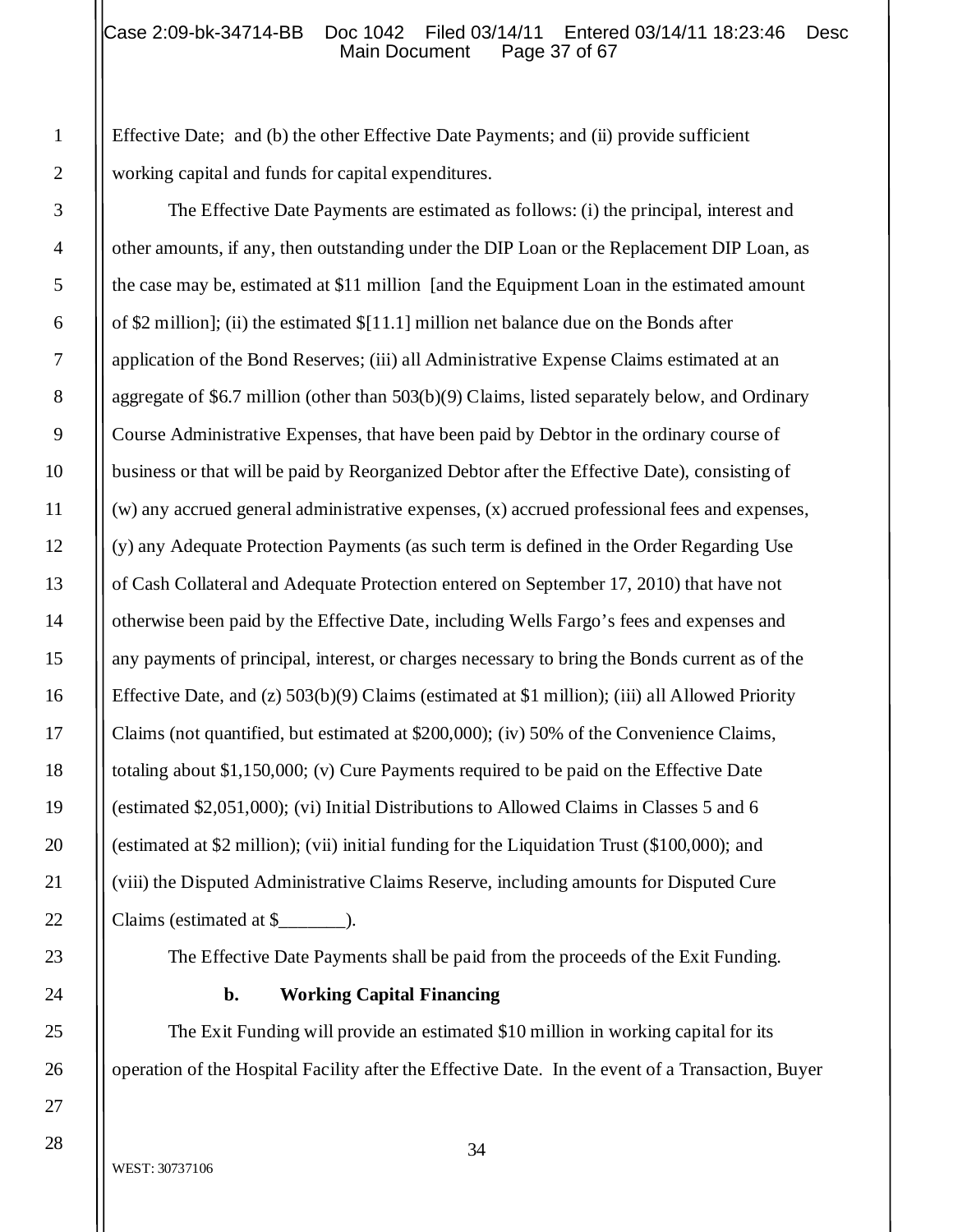shall either provide or arrange for a third party lender to provide sufficient working capital to satisfy any requirement of the Attorney General.

# **c. Payments to Class 2 Secured Creditors**

The Class 2A Bonds shall be paid in full on the Effective Date. Class 2B, Apollo, shall be assumed and provided with a first priority lien on the real property commonly known as 11441 Dolan Road, Downey, California (appraised at \$1.8 million) and be fully amortized and paid over two years in quarterly payments by Reorganized Debtor, with the first payment due on the Effective Date. Class 2C equipment leases will be assumed, replacement liens shall be granted in the collateral, and the leases paid according to their terms by Reorganized Debtor.

# **d. Installment Plan Payments for Classes 5 and 6**

From and after the Confirmation Date, Reorganized Debtor will (i) pay Apollo directly with respect to the Apollo Claim, (ii) pay the contract counter parties directly with respect to the equipment lease and other assumed contract obligations as they come due, (iii) honor the Assumed PTO Claims as PTO is used by employees in the ordinary course of business, and (iv) pay the Installment Plan Payments to the Plan Trustee as they come due. Prepayments in whole or in part are permitted and shall not constitute nor require modification of the Plan, provided that prepayments shall be made Pro Rata with respect to Claims in Classes 5 and 6.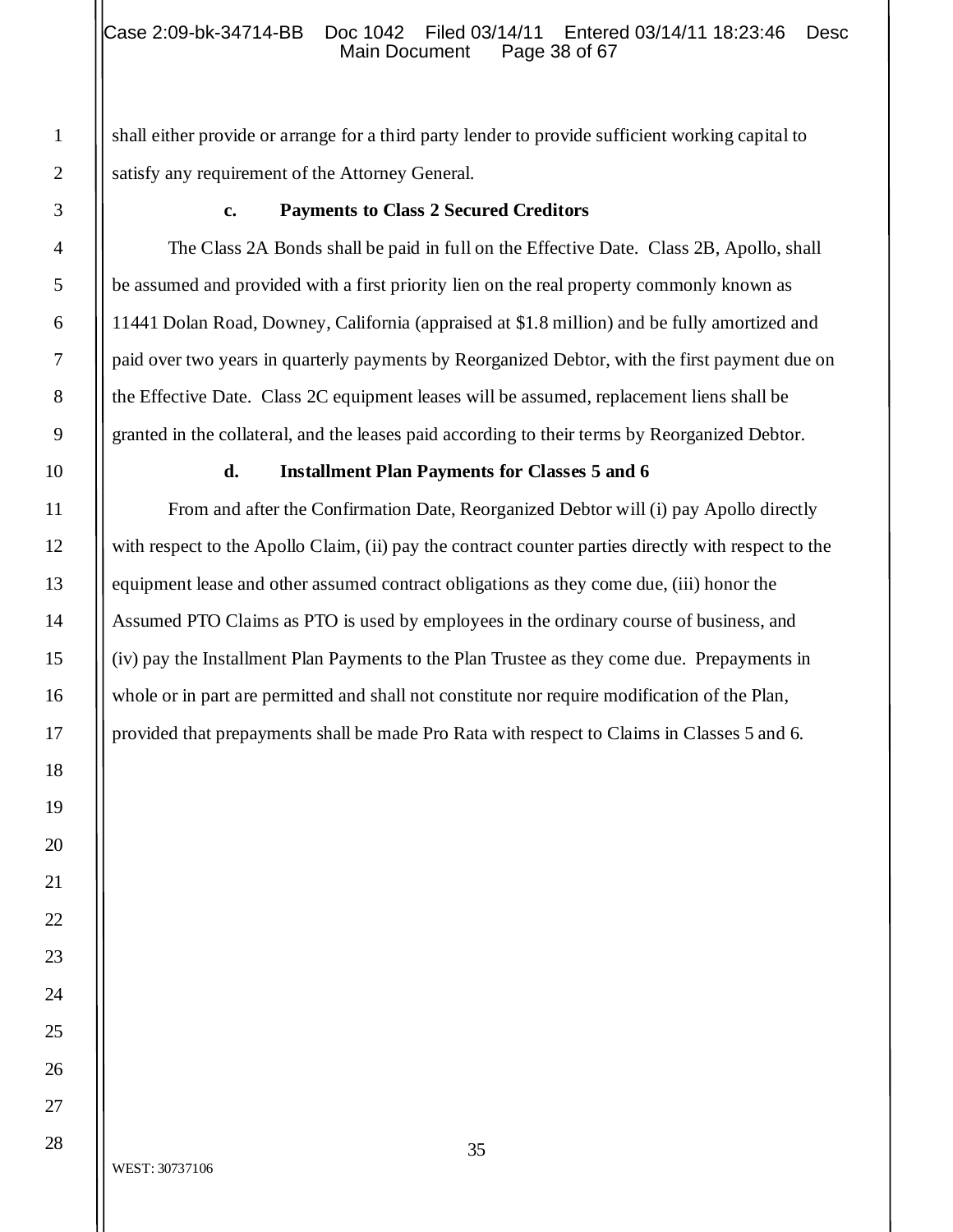#### **2. Post-Confirmation Management**

Reorganized Debtor (or Buyer, as applicable) will provide the management for the Hospital after the Effective Date. The senior officers of Reorganized Debtor are expected to be:

- Kenneth Strople will continue in his role as CEO.
- Rob Fuller will continue in his role as COO.
- Galen Gorman will continue as CFO.

After review and analysis of the senior officers' employment contracts, Debtor has determined that amendments to the contracts are necessary to conform them to tax law requirements regarding employee benefit plans and severance benefits. Moreover, pursuant to principles adopted by the compensation committee of Debtor's Board, the senior officers' postconfirmation performance incentives will be linked to Reorganized Debtor's success in making payments to creditors in accordance with the terms of the Plan. To accommodate these contractual changes and new governing principles, Debtor expects to amend the senior officers' employment contracts and assume these contracts in conjunction with confirmation of the Plan. Subject to the foregoing, the terms and conditions of the senior officers' employment contracts will be set forth in the Supplemental Schedules to be filed on or before the Exhibit Filing Date.

For Reorganized Debtor, the new board members will have staggered terms: three will appointed for three-year terms, three for two-year terms, and three for one-year terms. The full board for Reorganized Debtor will be set forth in the Supplemental Schedules.

#### **3. Disbursing Agent**

The Plan Trustee shall act as the disbursing agent for the purpose of making the Installment Plan Payments to Classes 5 and 6 provided for under the Plan after the Effective Date Payments are made. Wells Fargo shall act as the disbursing agent for the purpose of making the Effective Date payments to holders of Bonds in Class 2, and Debtor shall reimburse Wells Fargo for its reasonable fees incurred in connection with such disbursement. The Plan Trustee shall be appointed pursuant to the terms of the Plan Trust, and shall serve without a bond and shall receive quarterly compensation of [TBD] for distribution services rendered and expenses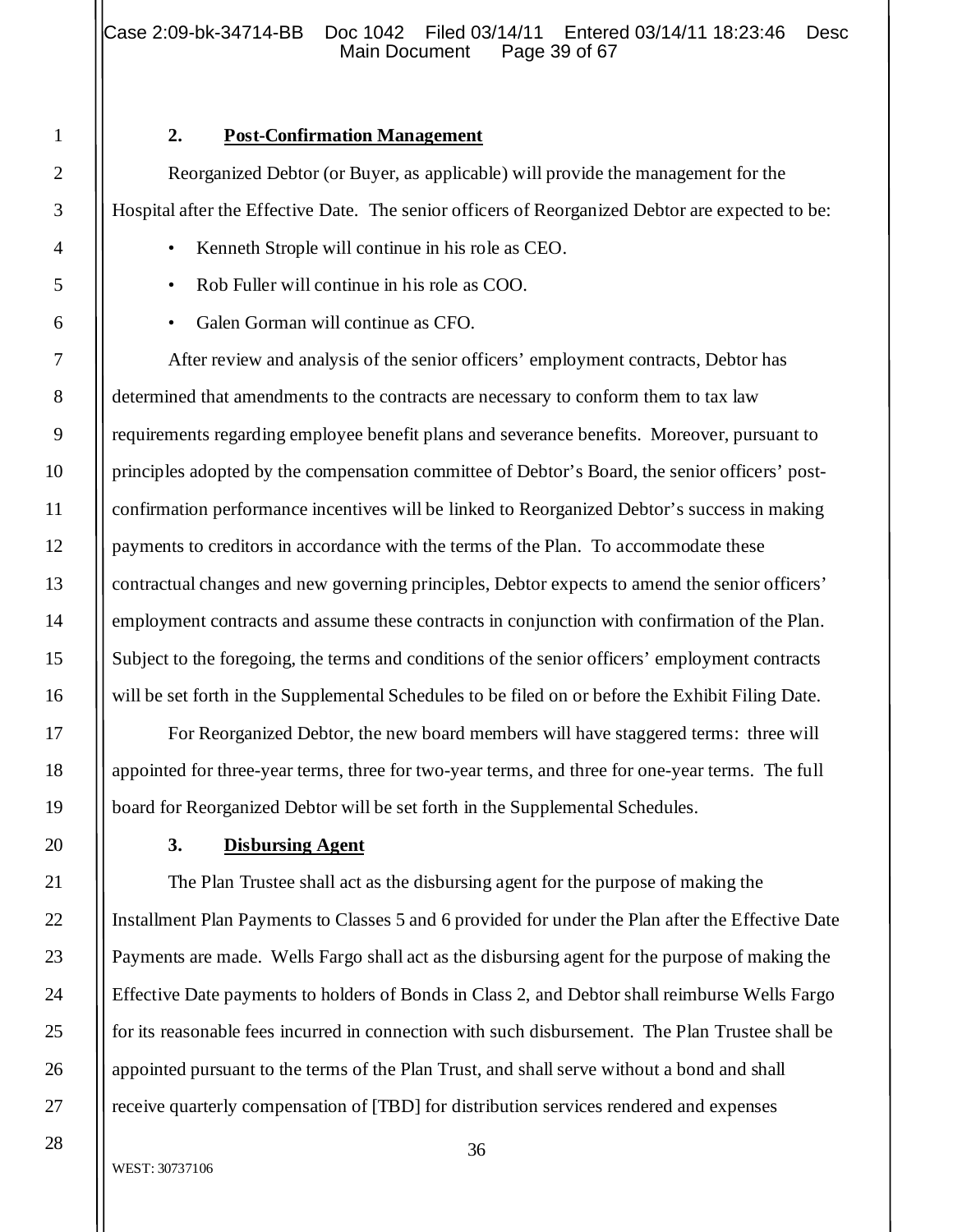incurred pursuant to the Plan. A retainer of \$100,000 for the Plan Trustee and any professionals retained by the Plan Trustee shall be included in the Administrative Expense Claims to be paid by Reorganized Debtor. The Plan Trustee may surcharge the Installment Plan Payments received from Reorganized Debtor to the extent necessary to pay reasonable and necessary fees and expenses in excess of the retainer. Any funds received by the Plan Trustee shall be maintained in segregated, interest bearing bank accounts.

The Plan Trustee is authorized and encouraged to retain professionals of Debtor or the Committee, based upon their knowledge and expertise with respect to matters affecting the administration of the Plan Trust and its assets. For the appropriate functions of the Plan Trust, the Plan Trustee shall have reasonable access to all books, records, and employees of Debtor for the functions of the Plan Trust. In the event of a Transaction, Buyer shall provide the foregoing and access to former employees of Debtor that are hired by Buyer, provided however, that to the extent Buyer incurs costs in providing access to books and records, or to the extent such employees are required to assist or otherwise spend time with, for or on behalf of the Plan Trustee, the Plan Trustee shall pay or reimburse Buyer for the cost of such access to books and records or of such employee's time and costs pursuant to a Transition Services Agreement to be negotiated between Buyer, Debtor, and the Plan Trustee. The Plan Trustee shall also have the authority and obligation to enforce the terms of the Plan if payments to the Plan Trustee are not made as required under the Plan.

# **F. Objections to Claims**

Prior to the Effective Date, Debtor will seek to resolve as many disputes or objections to Claims as possible. After the Effective Date, Reorganized Debtor will have the authority and obligation to review, compromise, and object to any Claims. Reorganized Debtor will: (i) have the authority, without Bankruptcy Court approval, to compromise, release or settle any Claim where the Claim has an asserted face value of \$200,000 or less; (ii) have authority, without Bankruptcy Court approval but with consent and upon notice to the Plan Administrator, to compromise, release or settle any Claim where the Claim has an asserted face value of \$201,000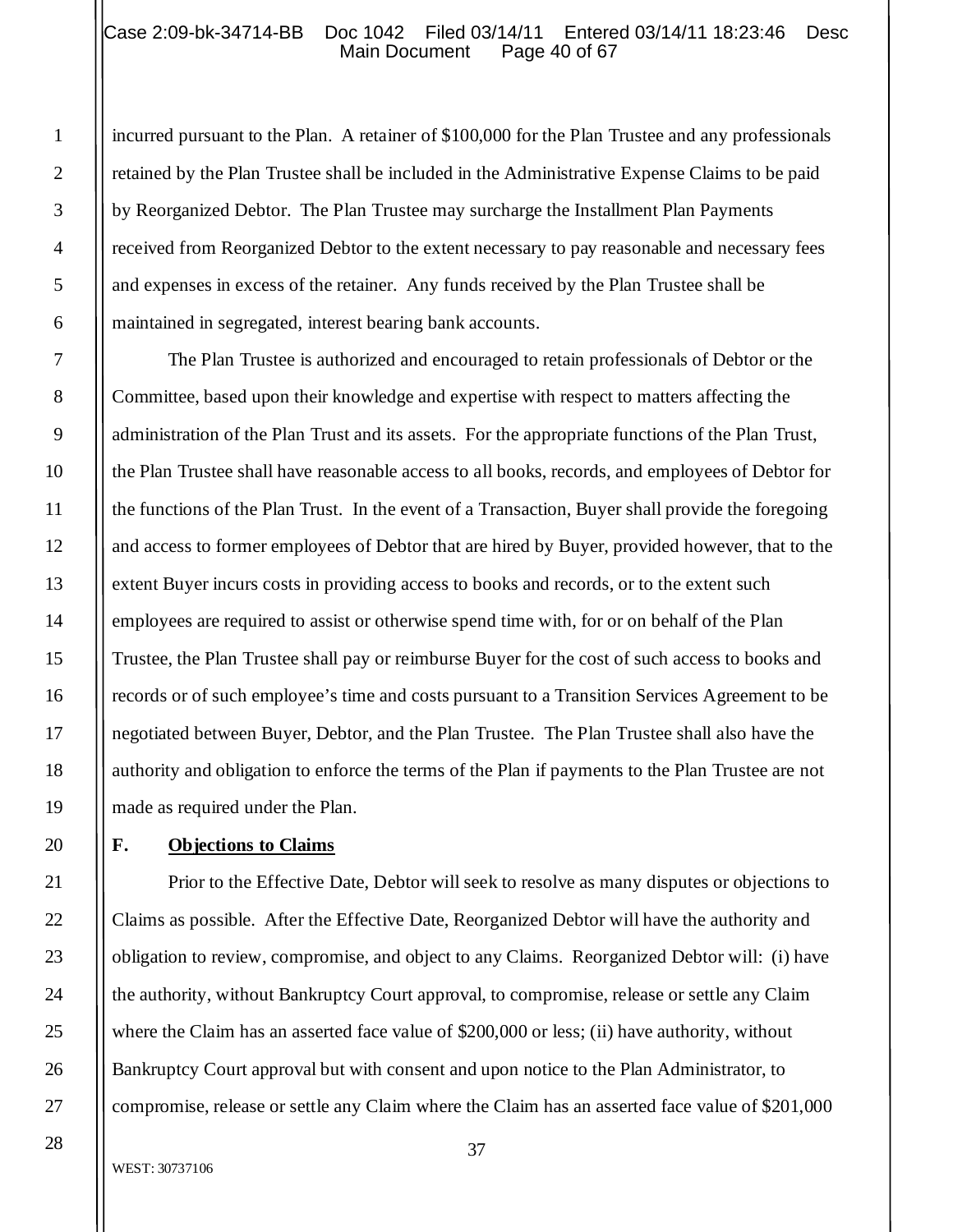to \$500,000; and (iii) be required to seek an order of the Bankruptcy Court approving the compromise, release or settlement of any Claim that has an asserted value of greater than \$500,000, with notice and opportunity for hearing required with respect to such compromise, release or settlement.

# **G. Special Issues Regarding Insured Claims**

1

2

3

4

5

6

7

8

9

10

11

12

13

14

15

16

17

18

19

20

21

22

23

24

25

26

27

28

Under the terms of Debtor's various insurance policies, Debtor may owe deductible amounts on account of any Allowed Claims that have arisen prior to the Confirmation Date involving personal injury, medical malpractice, or wrongful death ("**Insured Claims**"). Holders of Insured Claims shall be enjoined by the injunction established by the Confirmation Order from commencing or continuing any action to collect such Claim except in conformity with the Bankruptcy Code's claim adjudication procedures, as Debtor is self-insured for both deductible amounts and the costs of defense up to \$250,000 per occurrence.

# **H. Distributions of Property Under the Plan**

The following procedures set forth in the Plan apply to distributions made pursuant to the Plan whether by (i) Debtor (or Buyer, if applicable) as to the Effective Date Payments, or (ii) the Plan Trustee as to all post-Effective Date distributions received from Reorganized Debtor or Buyer (each of Reorganized Debtor, the Plan Trustee, or Buyer, a "**Distributing Party**"). In connection with the Plan, to the extent applicable, the Distributing Party shall comply with all tax withholding and reporting requirements imposed on it by any governmental unit, and all distributions pursuant to the Plan shall be subject to such withholding and reporting requirements.

# **1. Manner of Cash Payments Under the Plan**

Cash payments to domestic entities holding Allowed Claims will be tendered in U.S. Dollars and will be made by checks drawn on a domestic bank or by wire transfer from a domestic bank. Payments made to any foreign creditors holding Allowed Claims may be paid, at the option of the Distributing Party in such funds and by such means as are necessary or customary in a particular foreign jurisdiction.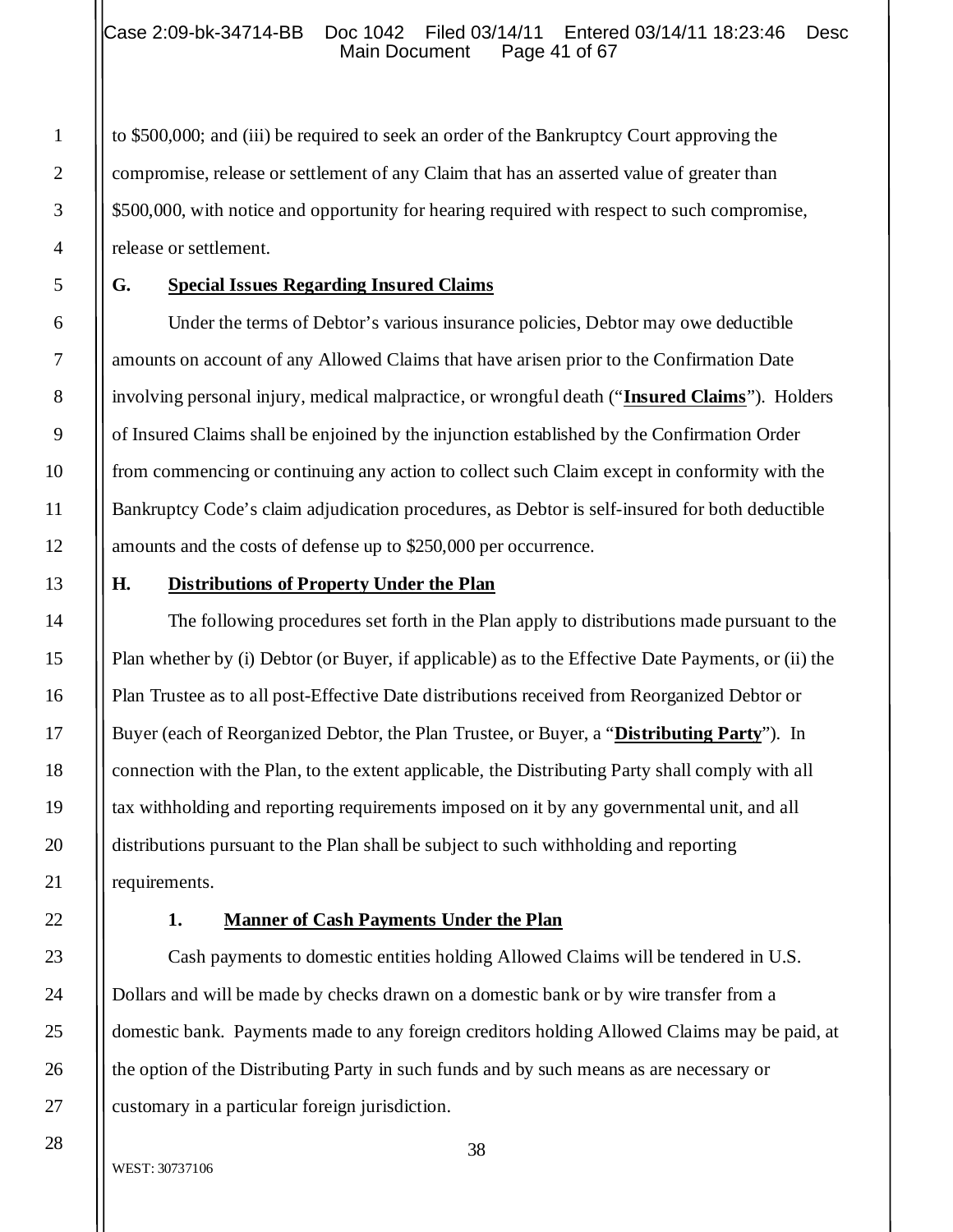Case 2:09-bk-34714-BB Doc 1042 Filed 03/14/11 Entered 03/14/11 18:23:46 Desc<br>Main Document Page 42 of 67 Main Document

### **2. No Distributions With Respect to Disputed Claims**

No payments of cash or distributions of other property or other consideration of any kind shall be made on account of any Disputed Claim unless and until such Claim becomes an Allowed Claim or is deemed to be such for purposes of distribution, and then only to the extent that the Claim becomes, or is deemed to be for distribution purposes, an Allowed Claim. Separate Disputed Claims Reserves will be established for Administrative Claims and for each of Classes 5 and 6 in amounts to be determined at the Confirmation Hearing. Unless otherwise provided herein, any holder of a Claim that becomes an Allowed Claim after the Effective Date will receive any unpaid distribution that otherwise would have been payable under the Plan on the Next Payment Date after the date that such Claim becomes an Allowed Claim.

# **3. Delivery of Distributions**

The Distributing Party shall make distributions to each holder of an Allowed Claim by mail as follows: (a) at the address set forth on the proof of Claim filed by such holder of an Allowed Claim; (b) at the address set forth in any written notice of address change delivered to the Distributing Party after the date of any related proof of Claim; and (c) at the address reflected in the Schedules if no proof of Claim is filed and the Distributing Party has not received a written notice of a change of address.

#### **4. Undeliverable and Unclaimed Distributions**

If the distribution to the holder of any Allowed Claim is returned as undeliverable, no further distribution shall be made to such holder unless and until the Distributing Party is notified in writing of such holder's then current address. Subject to the other provisions of the Plan, undeliverable distributions shall remain in the possession of the Distributing Party pursuant to this Section until such time as a distribution becomes deliverable. All undeliverable cash distributions will be held in unsegregated, interest-bearing bank accounts for the benefit of the entities entitled to the distributions. These entities will be entitled to any interest actually earned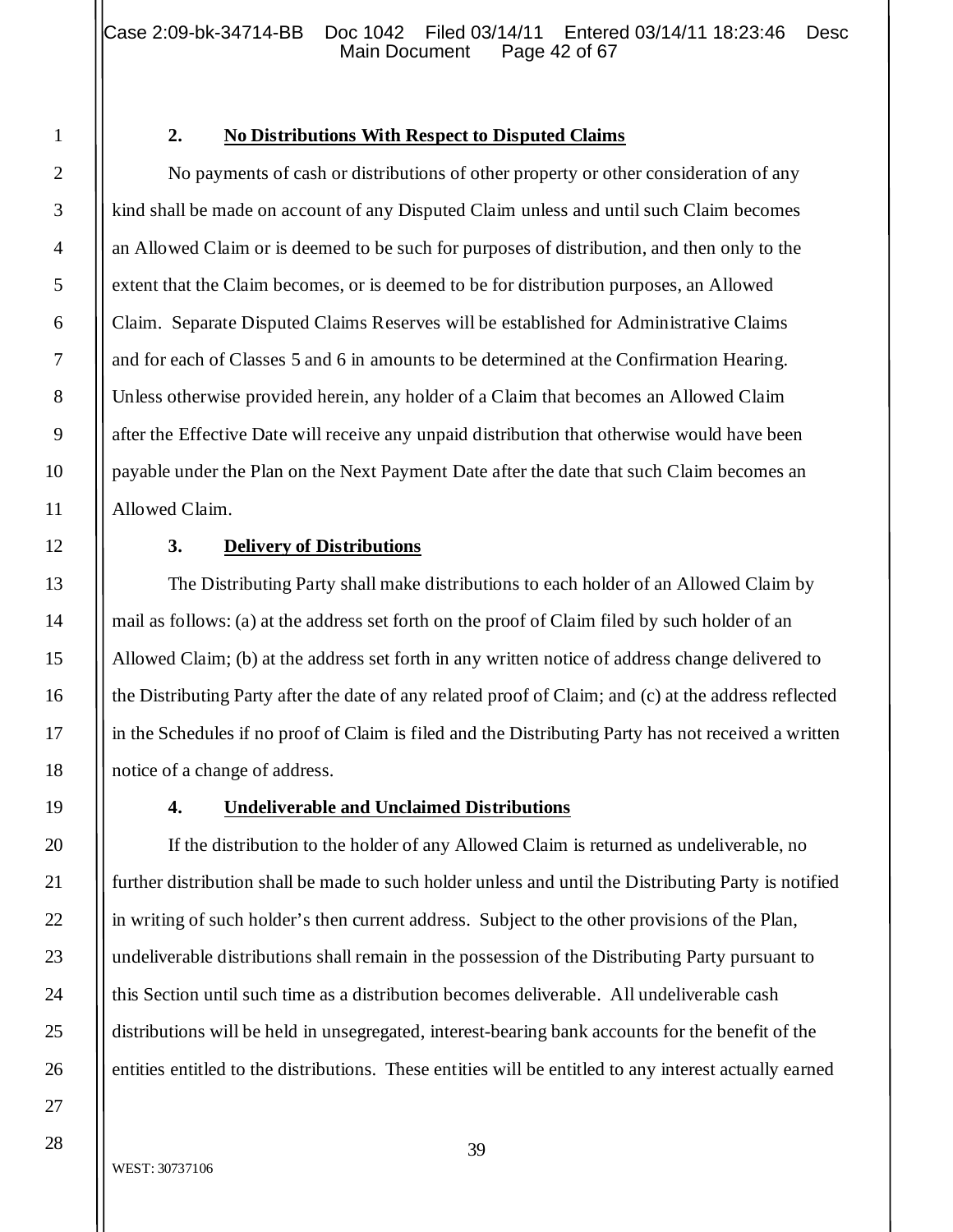on account of the undeliverable distributions. The bank account will be maintained in the name of the Distributing Party, but it will be accounted for separately.

Any holder of an Allowed Claim who does not assert a Claim in writing for an undeliverable distribution within one year after the date such distribution was due shall no longer have any Claim to or interest in such undeliverable distribution, and shall be forever barred from receiving any distributions under this Plan, or from asserting a Claim against the Debtor, the Plan Trust, or their respective property, and the Claim giving rise to the undeliverable distribution will be discharged.

Nothing contained in the Plan shall require the Distributing Party to attempt to locate any holder of an Allowed Claim.

# **5. Estimation of Disputed Claims for Distribution Purposes**

Debtor (on or before the Effective Date), or the Reorganized Debtor, or Buyer (in the event of a Transaction) may move for a Court order estimating any Disputed Claim. The estimated amount of any Disputed Claim so determined by the Court shall constitute the maximum recovery that the holder thereof may recover after the ultimate liquidation of its Disputed Claim, irrespective of the actual amount ultimately Allowed.

#### **6. Cancellation of Bonds and Bond Documents**

As of the Effective Date, the Bonds shall be deemed cancelled without further action by any party, and the Bonds and related Bond Documents shall continue in effect solely to the extent they relate to and are necessary to (i) allow applicable distributions pursuant to this Plan, (ii) permit Wells Fargo to be compensated for fees and reimbursed for expenses of its professionals, assert its charging lien, and enforce its indemnity and other rights and protections with respect to and pursuant to the Bond Documents, (iii) permit Wells Fargo to set one or more record dates and distribution dates with respect to the distribution of funds to beneficial holders of the Bonds, (iv) permit Wells Fargo to appear in the Case with respect to matters relevant to the Bonds, (v) otherwise continue to govern relationships of Wells Fargo and the holders of the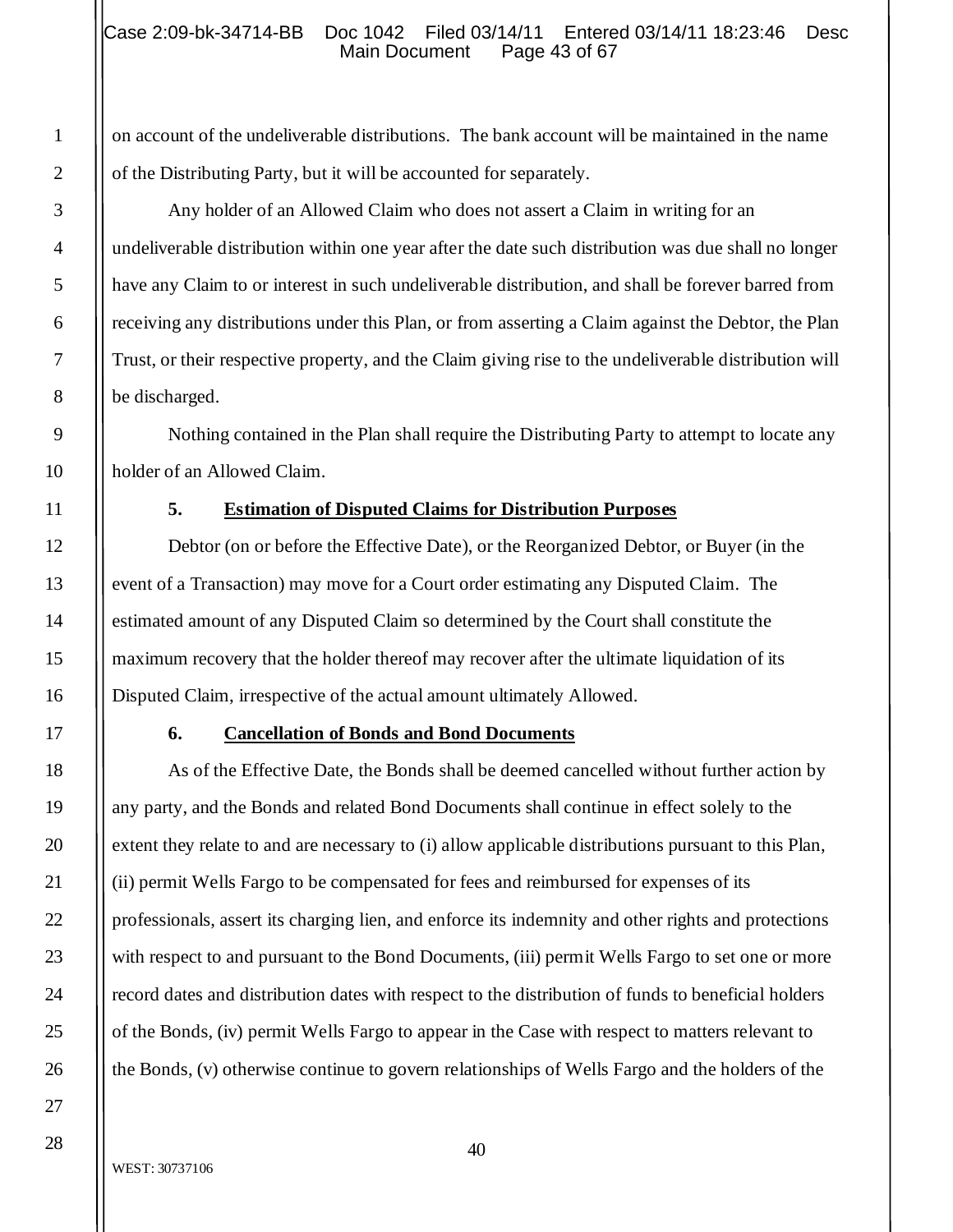Bonds, and (vi) permit Wells Fargo to perform any functions that are necessary in connection with the foregoing clauses (i) through (v).

# **I. Full Satisfaction**

The Distributing Party shall make, and each holder of a Claim shall receive, the distributions provided for in the Plan for full satisfaction and discharge of such Claim.

# **J. Setoff, Recoupment, and Other Rights**

Reorganized Debtor will retain all rights with respect to setoff, recoupment, assertion of counterclaims or withholdings against the distributions to be made pursuant to this Plan on account of any claims that Debtor or the Estate (or the Plan Trust as successor to the Estate) may have against the entity holding an Allowed Claim; provided, however, that neither the failure to effect such a setoff or recoupment, nor the allowance of any Claim against Debtor, nor any partial or full payment during the Cases or after the Effective Date in respect of any Allowed Claim, shall constitute a waiver or release by Debtor or the Estate of any claim that they may possess against such holder.

# **K. Conditions to Effectiveness**

The Plan shall not become binding unless and until the Effective Date occurs. The Effective Date is the first Business Day (a) that is at least fourteen days after the Confirmation Date; (b) on which no stay of the Confirmation Order is in effect; and (c) on which all of the following conditions have been satisfied as set forth below or waived:

# **1. Conditions**

a) The Confirmation Order shall have become a Final Order;

b) The Exit Funding shall be in full force and effect and all conditions therein to the obligations of the parties to the Exit Funding will have been satisfied or waived as set forth in the Exit Funding documents (and Debtor shall not waive such condition without the express written consent of the Bond Trustee); and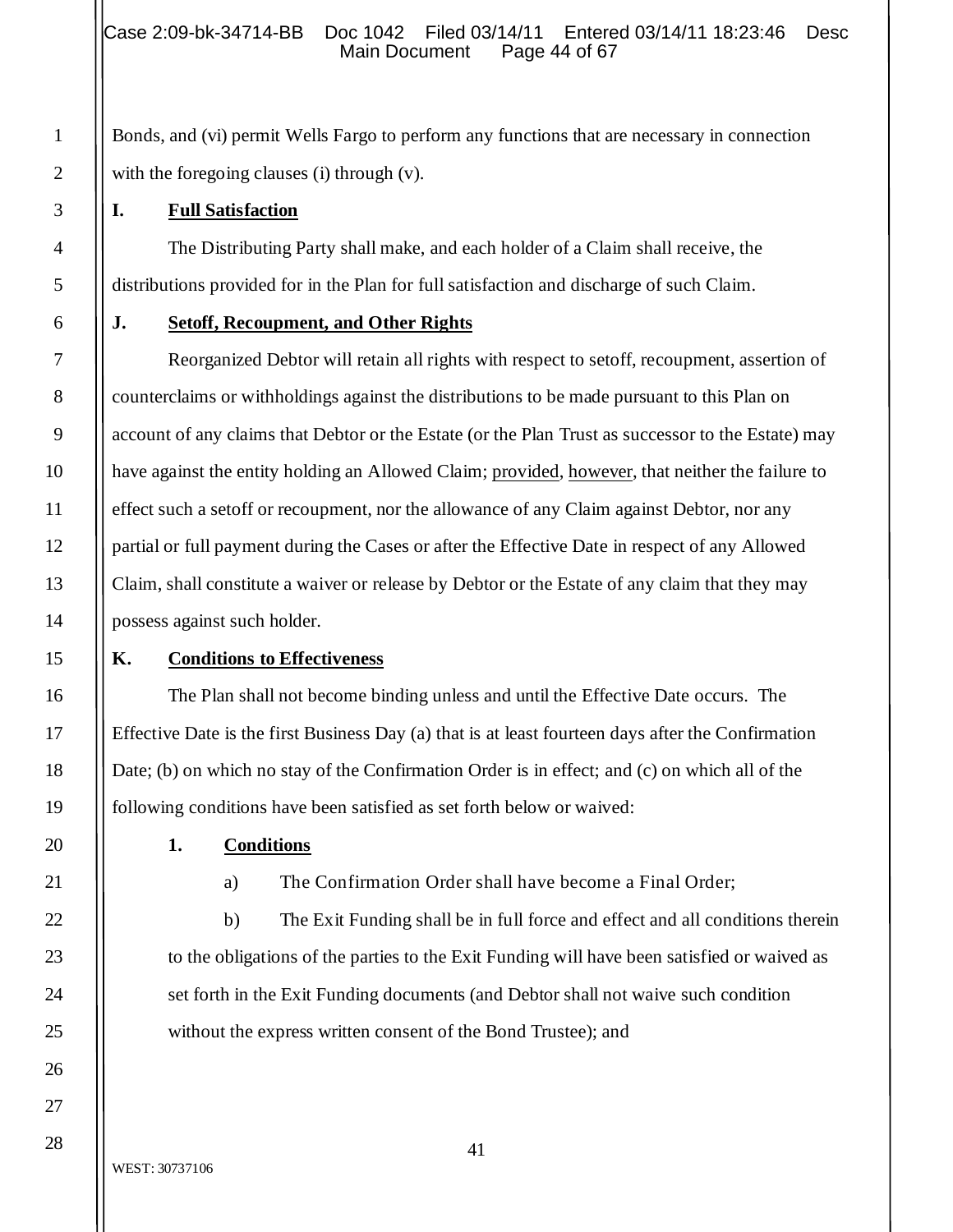c) All other documents, agreements, writings and undertakings required under the Plan shall be executed and ready for consummation, including the Transaction Documents, if a Transaction is to be implemented.

Debtor shall mail a "Notice of Occurrence of Effective Date" to all creditors and interest holders of record as of the date of entry of the Confirmation Order.

# **2. Waiver of Conditions**

Except as otherwise specified herein, the requirement that the conditions to the occurrence of the Effective Date be satisfied may be waived in whole or in part, and the time within which any such conditions must be satisfied may be extended, by Debtor. The failure to timely satisfy or waive any of such conditions may be asserted by Debtor regardless of the circumstances giving rise to the failure of such condition to be satisfied, including any action or inaction by Debtor. The failure of Debtor to exercise any of the foregoing rights shall not be deemed a waiver of any other rights and each such right shall be deemed ongoing and subject to assertion at any time.

# **L. Authorization of Entity Action**

Each of the matters provided for under this Plan involving the entity structure of Debtor or entity action to be taken by or required of Debtor shall, as of the Effective Date, be deemed to have occurred and be effective as provided herein, and shall be authorized, approved and, to the extent taken prior to the Effective Date, ratified in all respects without any requirement of further action by creditors or directors of Debtor.

# **M. Reservation of Fair and Equitable (Cram Down) Power**

Debtor reserves the right to confirm this Plan as to any impaired Class that does not accept the Plan by the requisite number of votes pursuant to the fair and equitable power of Bankruptcy Code § 1129(b).

///

///

1

2

3

4

5

6

7

8

9

10

11

12

13

14

15

16

17

18

19

20

21

22

23

24

25

26

27

28

///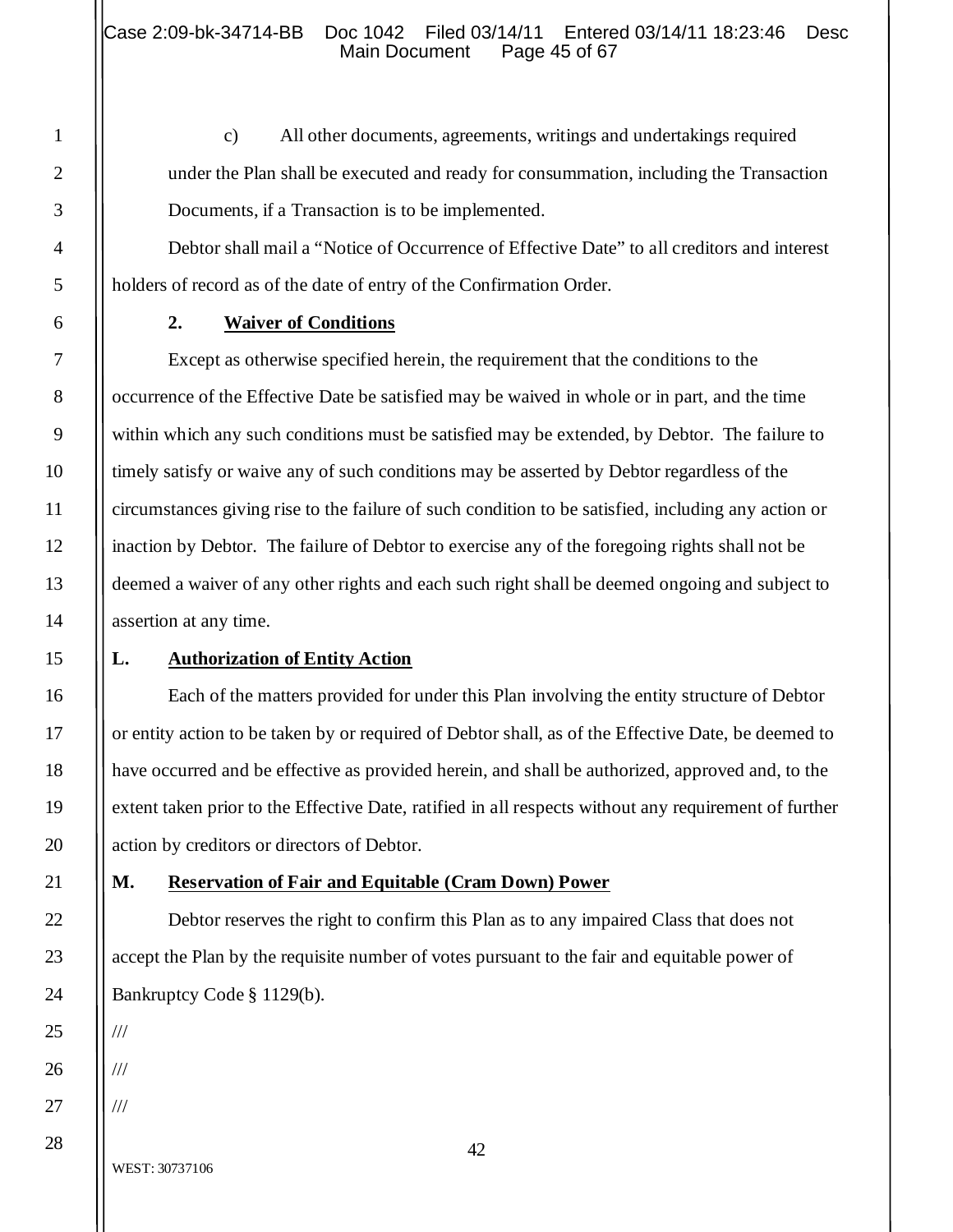# **IV. TREATMENT OF MISCELLANEOUS ITEMS**

# **A. Assumption of Executory Contracts and Unexpired Leases**

### **1. Assumptions**

On the Effective Date, Reorganized Debtor shall assume the Apollo debt and all executory contracts and unexpired leases of Debtor listed on the Schedule of Assumed Agreements and the Schedule of Post-Petition Assumed Agreements (collectively, the "**Assumption Schedules**"), to be filed by the Exhibit Filing Date. Any contract or lease not included on the Assumption Schedules shall be deemed to have been rejected pursuant to Bankruptcy Code §365. Subject to the requirement to assume certain Mandatory Assumed Contracts, Debtor reserves the right to amend the Assumption Schedules at any time prior to the Effective Date to: (a) delete any executory contract or unexpired lease and provide for its rejection under the Plan or otherwise, or (b) add any executory contract or unexpired lease and provide for its assumption under the Plan. Debtor will provide notice of any amendment to the Assumption Schedules to the party or parties to the agreement affected by the amendment. The Confirmation Order will constitute a Court order approving the assumption, on the Effective Date, of all executory contracts and unexpired leases identified on the Schedule of Assumed Agreements.

# **2. Cure Payments**

Any monetary amounts by which each executory contract and unexpired lease to be assumed is in default shall be satisfied, pursuant to Bankruptcy Code § 365(b)(l), by payment of the default amount (as set forth in the Debtor's books and records), a schedule of which will be Filed and served by the Exhibit Filing Date, in full in cash on the later of the Effective Date or when such Cure Claim is Allowed, or on such other terms as the parties to each such executory contract or unexpired lease may otherwise agree. In this Case, prior to confirmation of the Plan, some known Cure Claims will have already been paid or resolved by stipulation, including the Cure Claims of Health Net and PacifiCare, and most others have already been determined by stipulation or agreement. In the event of a dispute regarding (a) the amount of any Cure

1

2

3

4

5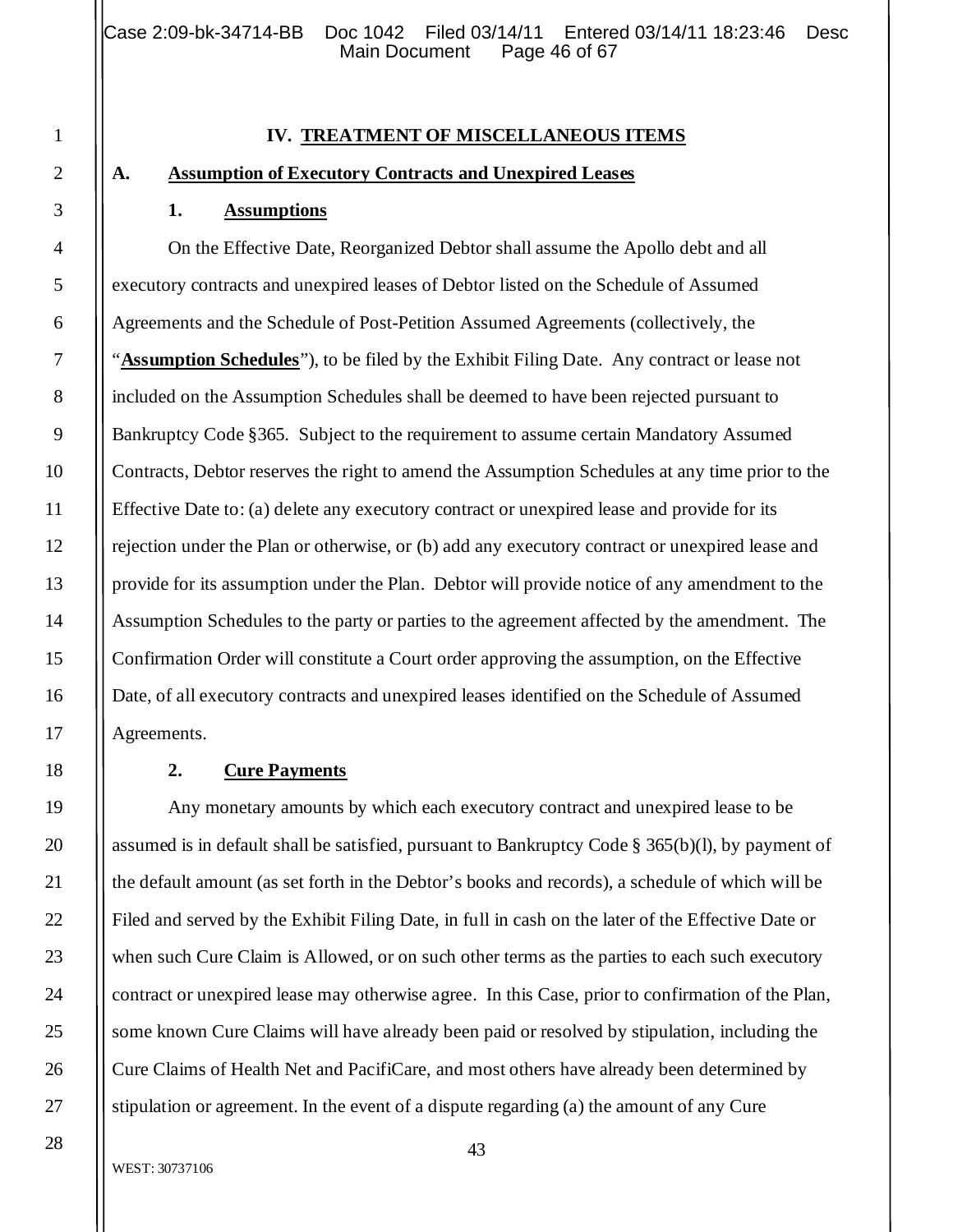# Case 2:09-bk-34714-BB Doc 1042 Filed 03/14/11 Entered 03/14/11 18:23:46 Desc<br>Main Document Page 47 of 67 Main Document

Payments, (b) the ability of Reorganized Debtor to provide "adequate assurance of future performance" (within the meaning of Bankruptcy Code § 365) under the contract or lease to be assumed, or (c) any other matter pertaining to assumption, the cure payments required by Bankruptcy Code § 365(b)(1) shall be made following the entry of a Final Order resolving the dispute and approving the assumption. Pending the Bankruptcy Court's ruling on such motion, the executory contract or unexpired lease at issue shall be deemed assumed by Reorganized Debtor as of the Effective Date, unless otherwise ordered by the Bankruptcy Court.

# **3. Objections to Assumption**

Other than a party to a Mandatory Assumed Contract (which shall be deemed to have consented to assumption), any entity who is a party to an executory contract or unexpired lease that will be assumed under the Plan must File with the Court and serve upon interested parties a written statement and supporting declaration stating the basis for any objection to assumption. This statement and declaration must be Filed and served by no later than the last business day that is ten days prior to the Confirmation Hearing. Any entity that fails to timely File and serve such a statement and declaration will be deemed to waive any and all objections to the proposed assumption of its contract or lease. In the absence of a timely objection by an entity who is a party to an executory contract or unexpired lease, the Confirmation Order shall constitute a conclusive determination as to the amount of any cure and compensation due under the executory contract or unexpired lease, and that Reorganized Debtor has demonstrated adequate assurance of future performance with respect to such executory contract or unexpired lease.

# **4. Resolution of Claims Relating to Assumed Agreements**

In accordance with the procedures set forth in Section IV.A.2 relating to the Cure Payments, payment of the Cure Payments with respect to executory contracts or unexpired leases that will be assumed under the Plan shall be deemed to satisfy, in full, any prepetition or postpetition arrearage or other Claim asserted in a Filed proof of Claim or listed in the Schedules, irrespective of whether the Cure Payment is less than the amount set forth in such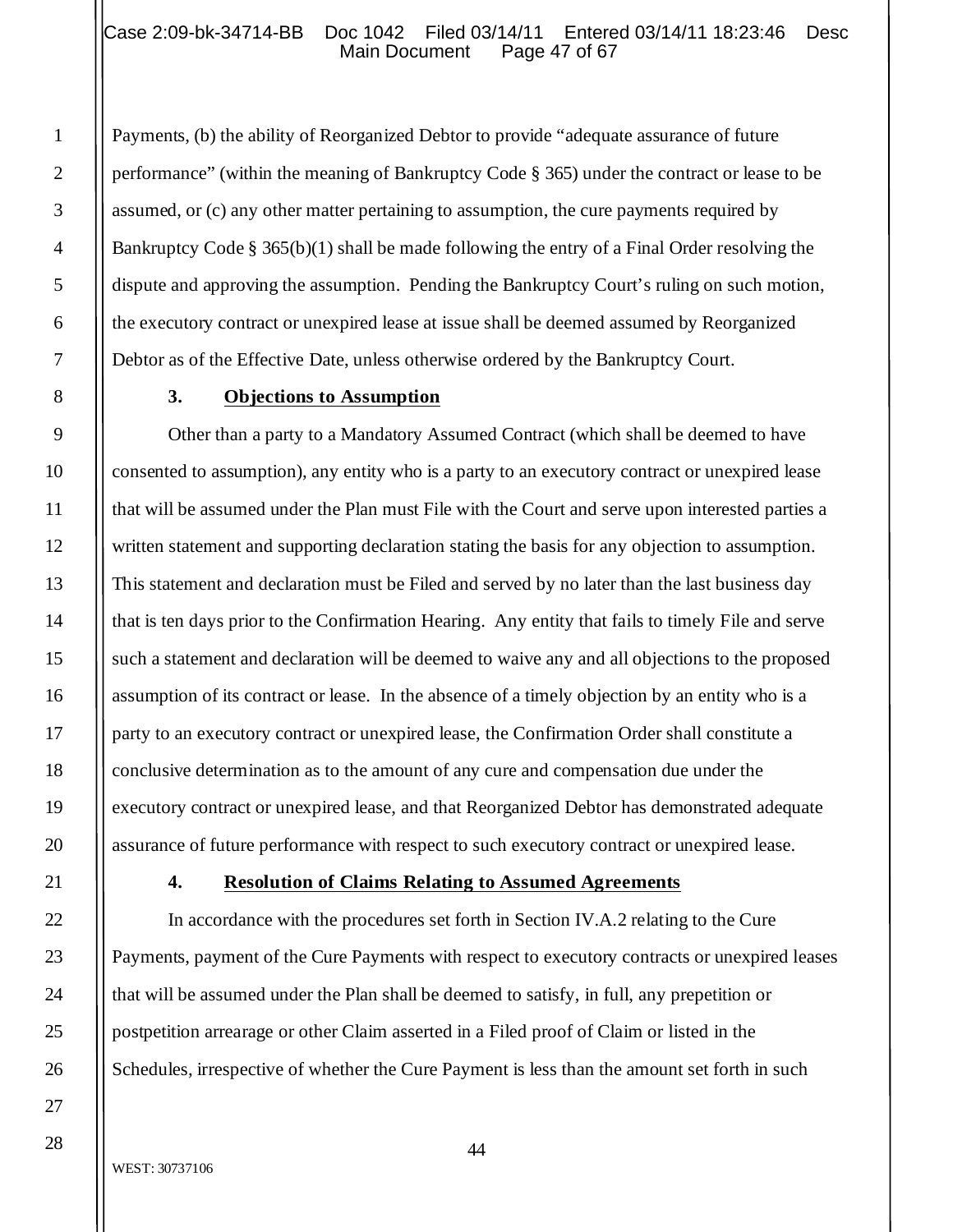proof of Claim or the Schedules. Upon the tendering of the Cure Payment, such Claim shall be disallowed, without further order of the Court or action by any party.

# **B. Rejection of Executory Contracts and Unexpired Leases**

# **1. Rejected Agreements**

On the Effective Date, Debtor will reject all executory contracts and unexpired leases set forth on the Schedule of Rejected Agreements. The Confirmation Order will constitute a Court order approving the rejection, on the Effective Date, of the executory contracts and unexpired leases not assumed under the Plan.

# **2. Bar Date for Rejection Damage Claims**

Any Rejection Damage Claim or other Claim for damages arising from the rejection under the Plan of an executory contract or unexpired lease must be Filed and served upon counsel to the Plan Trustee within 30 days after the mailing of notice of the occurrence of the Effective Date. Any such Claims that are not timely Filed and served will be forever barred and unenforceable against Debtor, the Plan Trust, the Estate, Reorganized Debtor, and their respective property, and entities holding these Claims will be barred from receiving any distribution under the Plan on account of such untimely claims.

# **3. Postpetition Contracts and Leases**

Except as set forth in the Schedule of Postpetition Contracts and Leases or as otherwise expressly provided in the Plan or the Confirmation Order, all contracts, leases, and other agreements that Debtor entered into after Petition Date will be assumed by Reorganized Debtor.

# **C. Changes in Rates Subject to Regulatory Commission Approval**

This Debtor is not subject to governmental regulatory commission approval of its rates.

# **D. Retention of Jurisdiction**

The Court will retain jurisdiction to the extent provided by law.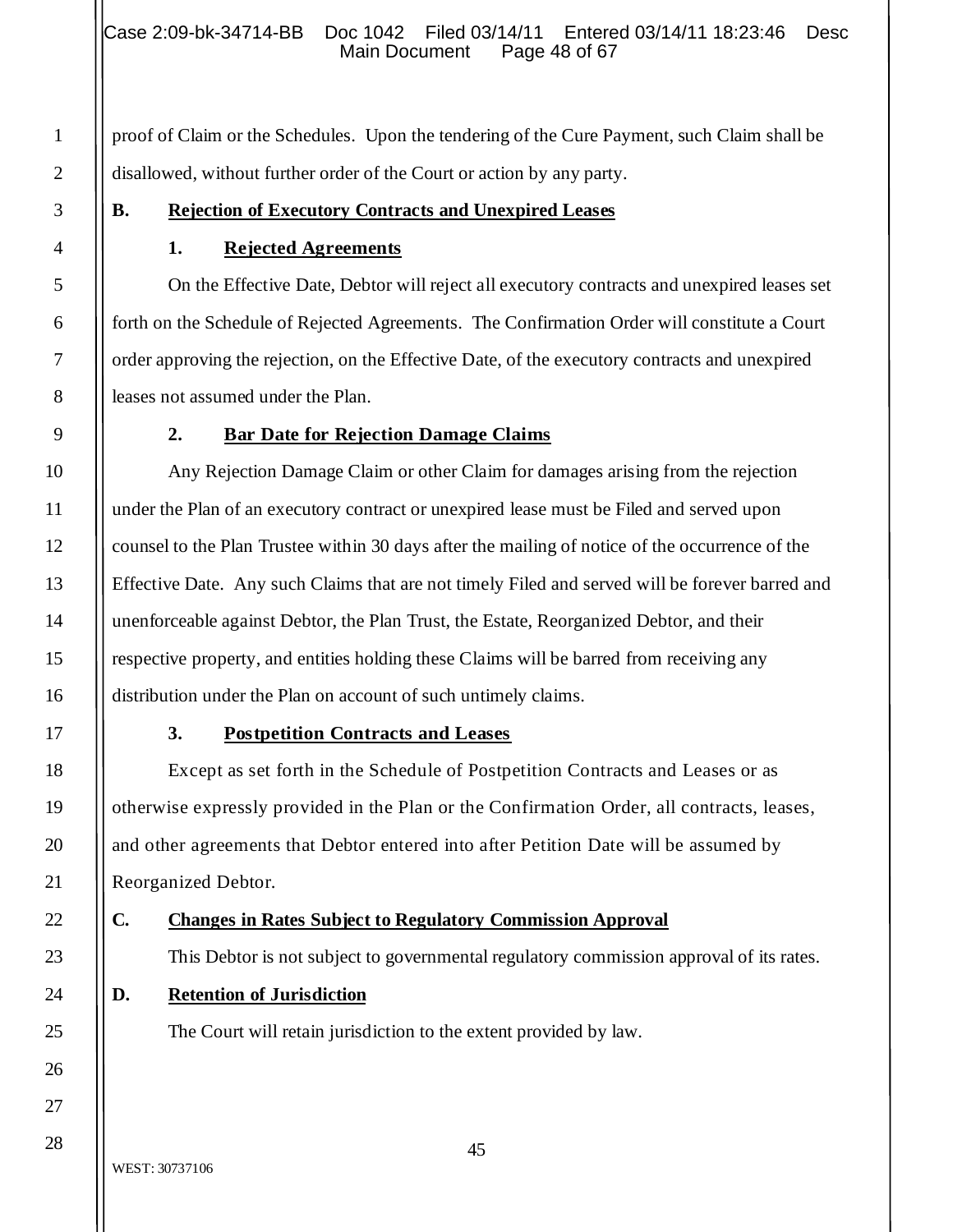#### **V. EFFECT OF CONFIRMATION OF PLAN**

# **A. Discharge**

1

2

3

4

5

6

7

8

9

10

11

12

13

14

15

16

17

18

19

20

21

22

23

24

This is a reorganization plan. The rights afforded in the Plan and the treatment of all Claims shall be in exchange for and in complete satisfaction, discharge, and release of all Claims of any nature whatsoever arising prior to the Effective Date, including any interest accrued on such Claims from and after the Petition Date (except as otherwise ordered by the Court), against the Debtor, the Estate and their property.

Except as otherwise provided in the Plan or the Confirmation Order, the Plan and Confirmation Order shall: (a) on the Effective Date, discharge and release the Debtor, the Estate, the Reorganized Debtor, and their property to the fullest extent permitted by Bankruptcy Code §§ 524 and 1141 from all Claims, including all debts, obligations, demands, liabilities, and Claims that arose before the Effective Date, and all debts of the kind specified in Bankruptcy Code §§ 502(g), 502(h), or 502(i), regardless of whether or not (i) a proof of Claim based on such debt is Filed or deemed Filed, (ii) a Claim based on such debt is allowed pursuant to Bankruptcy Code § 502, or (iii) the holder of a Claim based on such debt or Interest has or has not accepted the Plan; (b) void any judgment underlying a Claim discharged hereunder; and (c) preclude all entities from asserting against the Debtor, the Estate, the Reorganized Debtor, or their respective property any Claims based upon any act or omission, transaction, or other activity of any kind or nature that occurred prior to the Effective Date.

Except as otherwise provided in the Plan or the Confirmation Order, on and after the Effective Date, all entities who have held, currently hold, or may hold a debt or Claim against the Debtor, the Estate, the Reorganized Debtor, or their respective property that is based upon any act or omission, transaction, or other activity of any kind or nature that occurred prior to the Effective Date, that otherwise arose or accrued prior to the Effective Date, or that is otherwise discharged pursuant to the Plan, shall be permanently enjoined from taking any of the following actions on account of any such discharged debt, Claim, or Interest (the "**Permanent Injunction**"): (a) commencing or continuing in any manner any action or other proceeding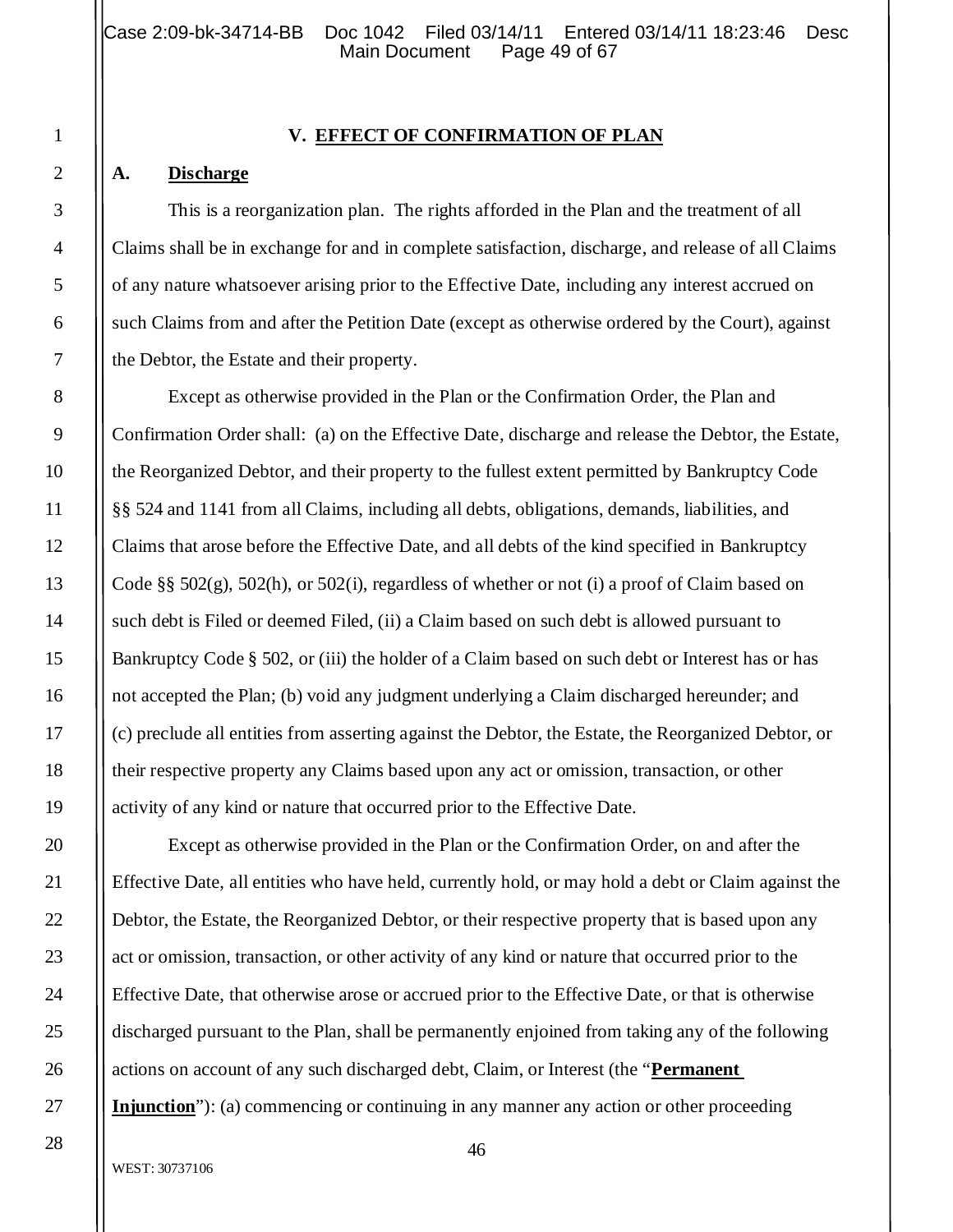# Case 2:09-bk-34714-BB Doc 1042 Filed 03/14/11 Entered 03/14/11 18:23:46 Desc<br>Main Document Page 50 of 67 Main Document

against the Debtor, the Estate, the Reorganized Debtor, or their respective property that is inconsistent with the Plan or the Confirmation Order; (b) enforcing, attaching, collecting, or recovering in any manner any judgment, award, decree, or order against the Debtor, the Estate, the Reorganized Debtor, or their respective property other than as specifically permitted under the Plan, as approved by the Confirmation Order; (c) creating, perfecting, or enforcing any lien or encumbrance against the Debtor, the Estate, the Reorganized Debtor, or their respective property; and (d) commencing or continuing any action, in any manner, in any place that does not comply with or is inconsistent with the provisions of the Plan, the Confirmation Order, or the discharge provisions of Bankruptcy Code § 1141. Any entity injured by any willful violation of such Permanent Injunction shall recover actual damages, including costs and attorneys' fees, and, in appropriate circumstances, may recover punitive damages, from the willful violator.

In the event of a Transaction, this Plan shall be considered a liquidating plan, and no discharge will be entered.

# **B. Exculpation: No Liability for Solicitation or Prosecution of Confirmation**

None of Debtor, the Estate, the Creditors' Committee, Wells Fargo, Apollo, the DIP Lender, the Exit Lenders, Buyer (in the event of a Transaction), or any of the foregoing parties' respective members, officers, directors, employees, advisors, professionals or agents shall have or incur any liability to any holder of a Claim for any act or omission occurring on or after Petition Date in connection with, related to, or arising out of the Case, the pursuit of confirmation of the Plan, the consummation or administration of the Plan, or property to be distributed under the Plan, except for willful misconduct or gross negligence, and in all respects, Debtor, the Estate, Wells Fargo, Apollo, the Creditors' Committee, the lenders and agent under the Exit Funding, Buyer (in the event of a Transaction), or any of the foregoing parties' respective members, officers, directors, employees, advisors, professionals or agents shall be entitled to rely on the advice of their respective counsel with respect to their duties and responsibilities during the Case under the Plan.

#### WEST: 30737106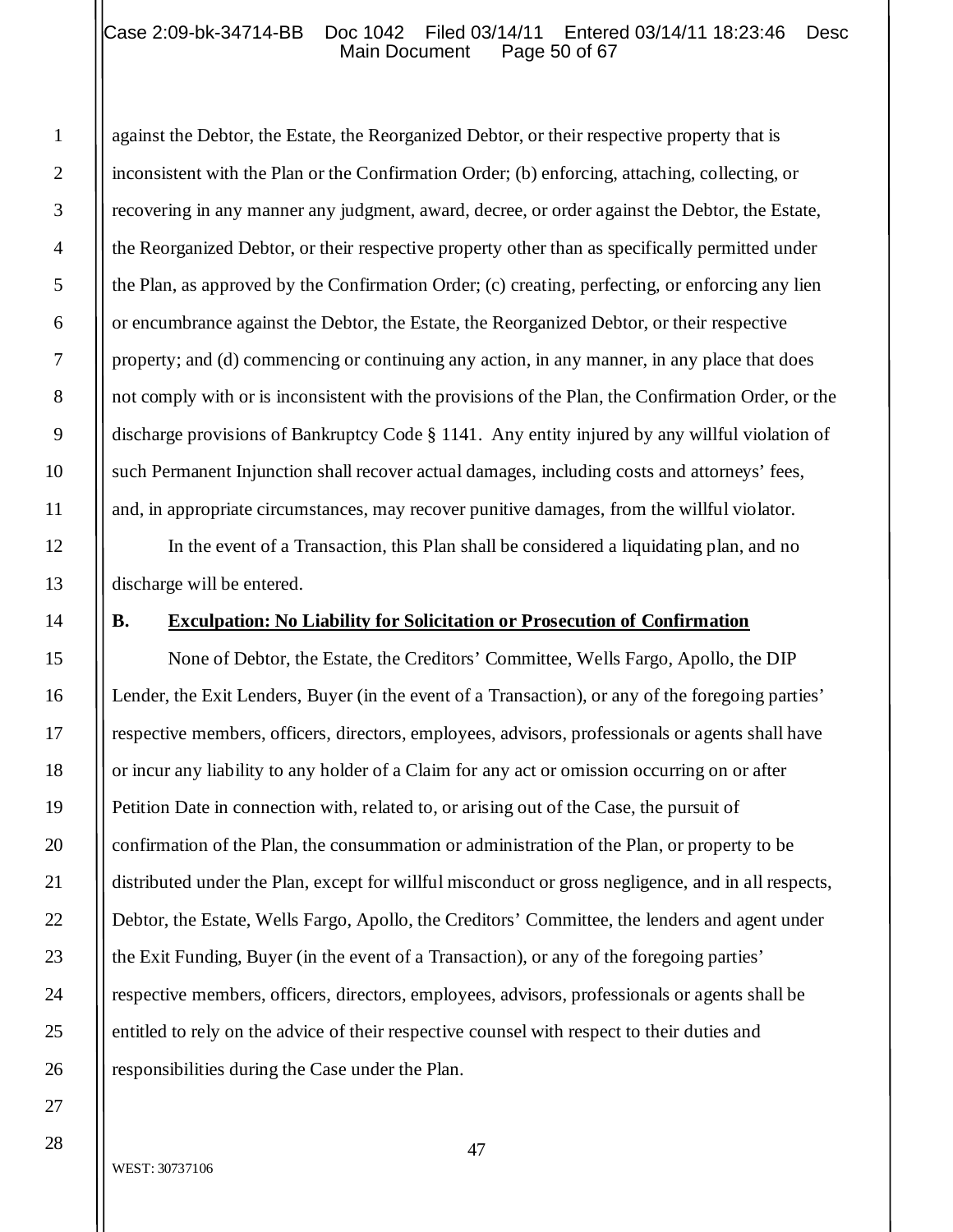# **C. Revesting of Property in Debtor**

Except as provided in Sections III.D.2 and V.E. of the Plan, and except as provided elsewhere in the Plan, the confirmation of the Plan revests the assets of the Estate in the Reorganized Debtor, free and clear of all Claims, liens, encumbrances, and Interests, except as expressly provided in the Plan, except for the Trust Assets that will be transferred to the Plan Trust. From and after the Effective Date, Reorganized Debtor may operate its business and use, acquire and dispose of property without supervision by the Court and free of any restrictions of the Bankruptcy Code or Bankruptcy Rules, other than those restrictions expressly imposed by the Plan and the Confirmation Order. The Plan Trust shall remain subject to the jurisdiction of the Bankruptcy Court.

# **D. Transfer of Acquired Assets to Buyer in the Event of a Transaction**

In the event of a Transaction, and except as provided in Sections III.D.2 above and V.F below, and except as expressly provided elsewhere in the Plan, the confirmation of the Plan transfers all of the Acquired Assets to Buyer, free and clear of all Claims, liens, encumbrances, and Interests, except as expressly provided in the Plan. From and after the Effective Date, Buyer may operate the business and use, acquire and dispose of Acquired Assets without supervision by the Court and free of any restrictions of the Bankruptcy Code or Bankruptcy Rules, other than those restrictions expressly imposed by the Plan and the Confirmation Order.

1

2

3

4

5

6

7

8

9

10

11

12

13

14

15

16

17

18

19

20

21

22

23

24

25

26

27

28

# **E. Transfer of Excluded Assets to the Plan Trust in the Event of a Transaction**

In the event of a Transaction, confirmation of the Plan transfers all of the Excluded Assets to the Plan Trust for the benefit of holders of General Unsecured Claims (except for rejected contracts and leases and any equipment associated therewith, which shall be turned over to the lessor or lender, as appropriate), subject to the continuing supervision of this Court.

# **F. Preservation of Restricted Funds for Charitable Purposes**

Pursuant to Bankruptcy Code § 1123(b) and all other applicable law and subject to the AG Consent, Reorganized Debtor (or Buyer, as applicable) shall be vested with and shall retain any and all restricted funds formerly held by Debtor. All such funds shall be held in charitable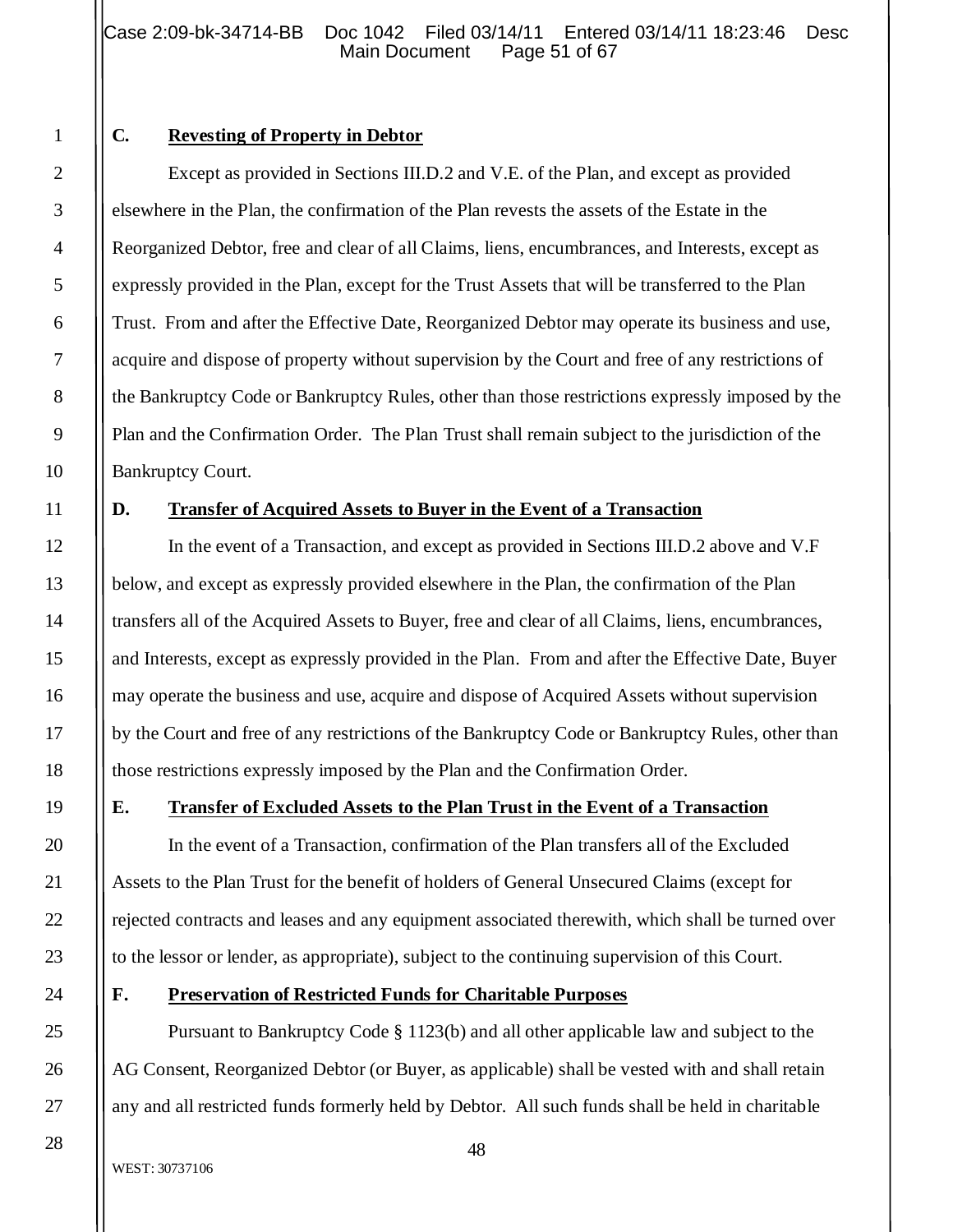# Case 2:09-bk-34714-BB Doc 1042 Filed 03/14/11 Entered 03/14/11 18:23:46 Desc<br>Main Document Page 52 of 67 Main Document

trust and may be used only for the restricted purposes permitted under applicable law. Debtor estimates that the amount of such funds was approximately \$610,000 as of Petition Date, and approximately [\$\_\_\_\_] as of the date of this Disclosure Statement, as the funds have continued to be used for their restricted purposes during the course of this Case.

# **G. Preservation and Assignment of Rights of Action**

Except as expressly released or otherwise expressly provided in the Plan, pursuant to Bankruptcy Code § 1123(b), Reorganized Debtor shall retain and may enforce the Avoidance Actions specified in the Plan Schedules to be filed on the Exhibit Filing Date. Any and all Avoidance Actions that are not so specified shall be deemed waived and released upon the Effective Date. Any and all other any claims or causes of action, any Defenses to Claims, including counterclaims, rights of setoff, rights of recoupment, credits, recharacterization, or rights of subordination with respect to any Claim asserted against the Estate shall be vested in and be retained and may be enforced by Reorganized Debtor.

In the event of a Transaction, any and all claims or causes of action against Buyer and its affiliates are waived and released.

# **H. Modification of Plan**

Subject to such notice as the Court may require, Debtor may modify the Plan at any time before confirmation, including the substitution of a Transaction instead of the Standalone Alternative, if circumstances develop that warrant modification or amendment to the Plan. However, the Court may require a new disclosure statement and/or re-voting on the Plan if Debtor materially modifies the Plan before confirmation.

Debtor may also seek to modify the Plan at any time after confirmation so long as (1) the Plan has not been substantially consummated and (2) if the Court authorizes the proposed modifications after notice and a hearing. An early payoff of the Installment Plan Payments shall not be deemed to require modification of the Plan. However, in the event of a Transaction, Debtor may not modify the Plan to effect any change in the Transaction or any change in the

#### WEST: 30737106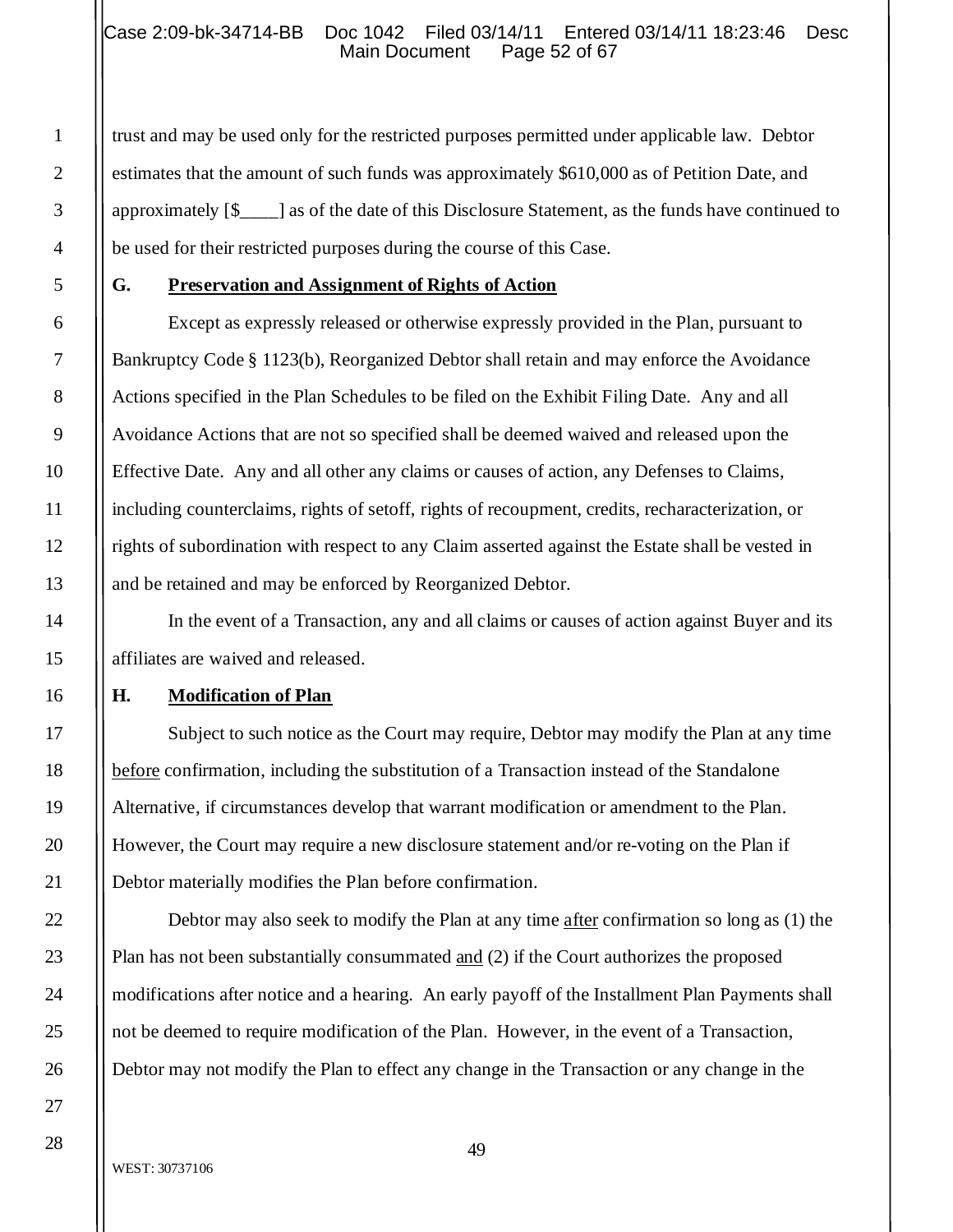rights held by, or relief granted to, the Buyer pursuant to the Transaction Documents and the Confirmation Order.

# **I. Dissolution of Creditors' Committee**

No later than the Effective Date, the Creditors' Committee shall be released and discharged from the rights and duties arising from or related to the Case, except with respect to final applications for professionals' compensation. The professionals retained by the Creditors' Committee and the members thereof shall not be entitled to compensation or reimbursement of expenses for any services rendered or expenses incurred after the Effective Date, except for services rendered and expenses incurred in connection with any applications by such professionals or Creditors' Committee members for allowance of compensation and reimbursement of expenses pending on the Effective Date or timely Filed after the Effective Date as provided in the Plan, as approved by the Court.

# **J. Post-Confirmation Status Report**

Within 120 days of the entry of the order confirming the Plan, Debtor (if the Effective Date has not occurred) or Reorganized Debtor (if it has) shall file a status report with the Court explaining what progress has been made toward consummation of the confirmed Plan. The status report shall be served on the United States Trustee, the twenty largest unsecured creditors, and those parties who have requested special notice. Further status reports shall be filed every 120 days and served on the same entities.

# **K. Quarterly Fees**

Quarterly fees accruing under 28 U.S.C. § 1930(a)(6) to date of confirmation shall be paid to the United States Trustee on or before the Effective Date of the Plan. Quarterly fees accruing under 28 U.S.C. § 1930(a)(6) after confirmation shall be paid to the United States Trustee in accordance with 28 U.S.C. § 1930(a)(6) until entry of a final decree, or entry of an order of dismissal or conversion to chapter 7.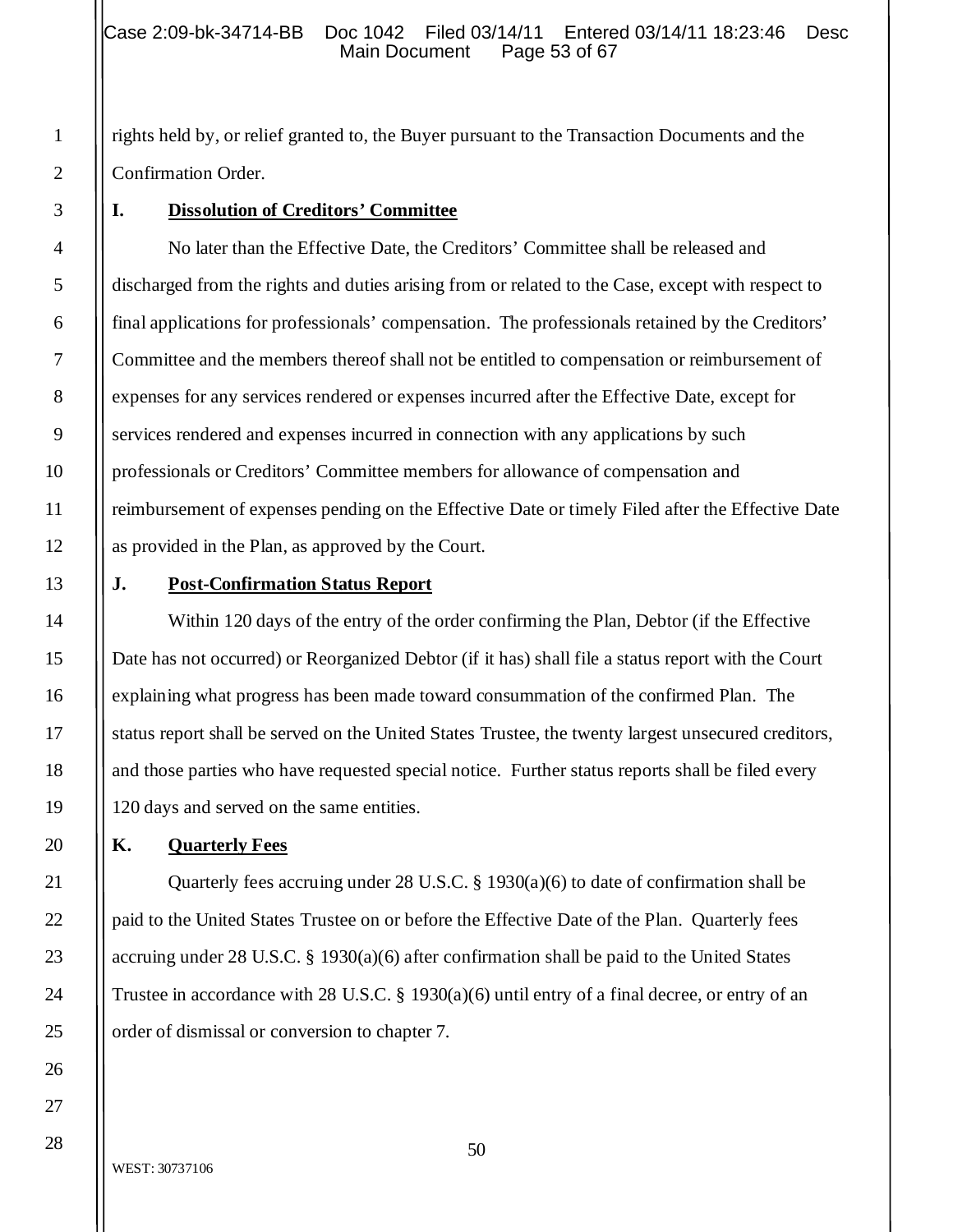Case 2:09-bk-34714-BB Doc 1042 Filed 03/14/11 Entered 03/14/11 18:23:46 Desc<br>Main Document Page 54 of 67 Main Document

# **L. Post-Confirmation Conversion/Dismissal**

A creditor or party in interest may bring a motion to convert or dismiss the Case under § 1112(b), after the Plan is confirmed, if there is a default in performing the Plan. If the Court orders the Case converted to Chapter 7 after the Plan is confirmed, then all property that had been property of the Chapter 11 estate, and that has not been disbursed pursuant to the Plan, will revest in the Chapter 7 estate, and the automatic stay will be reimposed upon the revested property only to the extent that relief from stay was not previously granted by the Court during this Case. In the event of a Transaction, conversion or dismissal of the Case will not affect the rights granted Buyer under the Plan, the Asset Purchase Agreement or the Confirmation Order, and Acquired Assets transferred thereunder shall remain assets of the Buyer.

The order confirming the Plan may also be revoked under very limited circumstances. The Court may revoke the order if the order of confirmation was procured by fraud and if the party in interest brings an adversary proceeding to revoke confirmation within 180 days after the entry of the order of confirmation.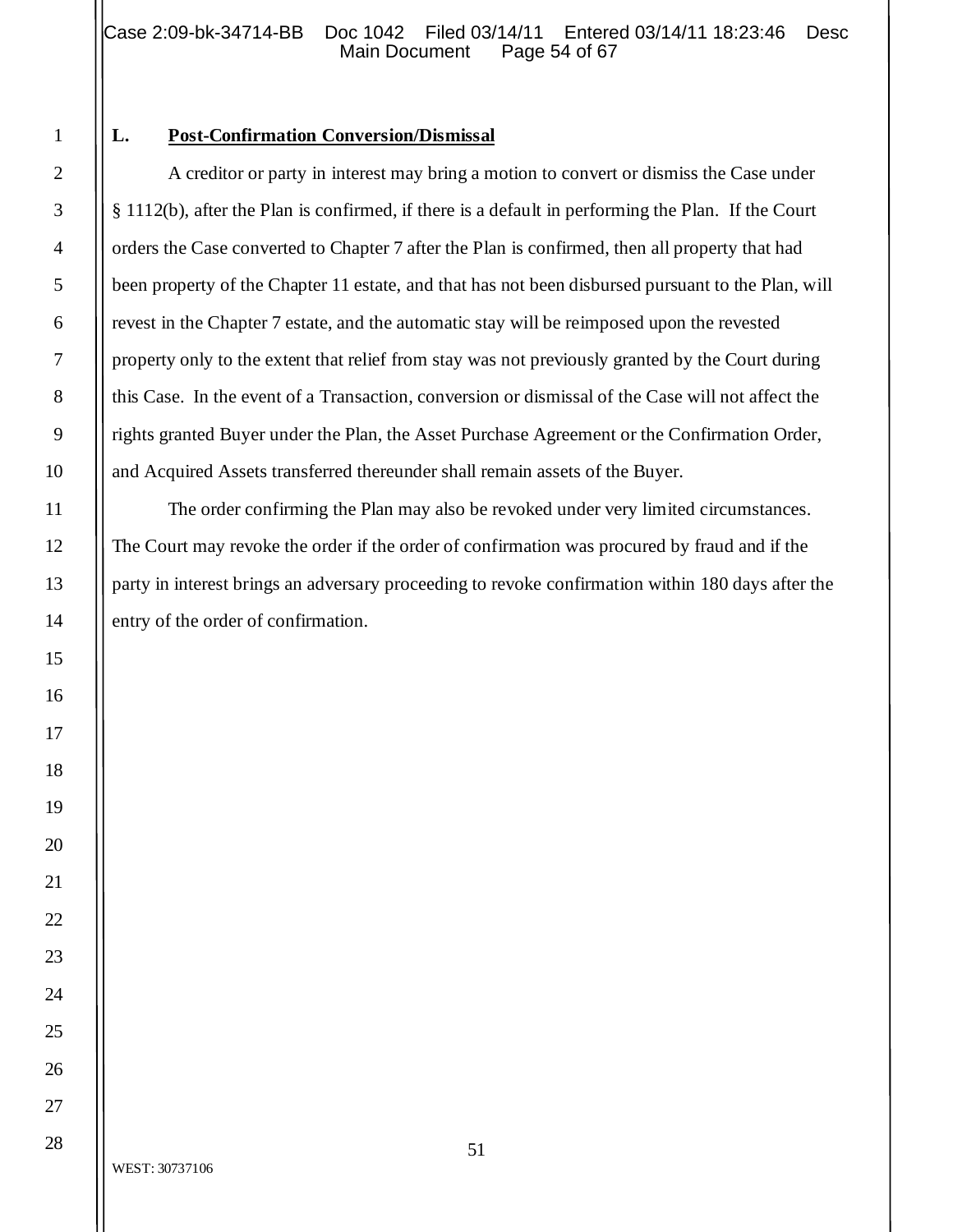Case 2:09-bk-34714-BB Doc 1042 Filed 03/14/11 Entered 03/14/11 18:23:46 Desc<br>Main Document Page 55 of 67 Main Document

# **M. Final Decree**

Once the estate has been fully administered as referred to in Bankruptcy Rule 3022,

Reorganized Debtor, or such other party as the Court shall designate in the Plan Confirmation

Order, shall file a motion with the Court to obtain a final decree to close the Case.

Date: March 14, 2011

Downey Regional Medical Center-Hospital, Inc. Plan Proponent

/s/ Lisa Hill Fenning Lisa Hill Fenning Arnold & Porter LLP

Counsel for Downey Regional Medical Center-Hospital, Inc. Debtor in Possession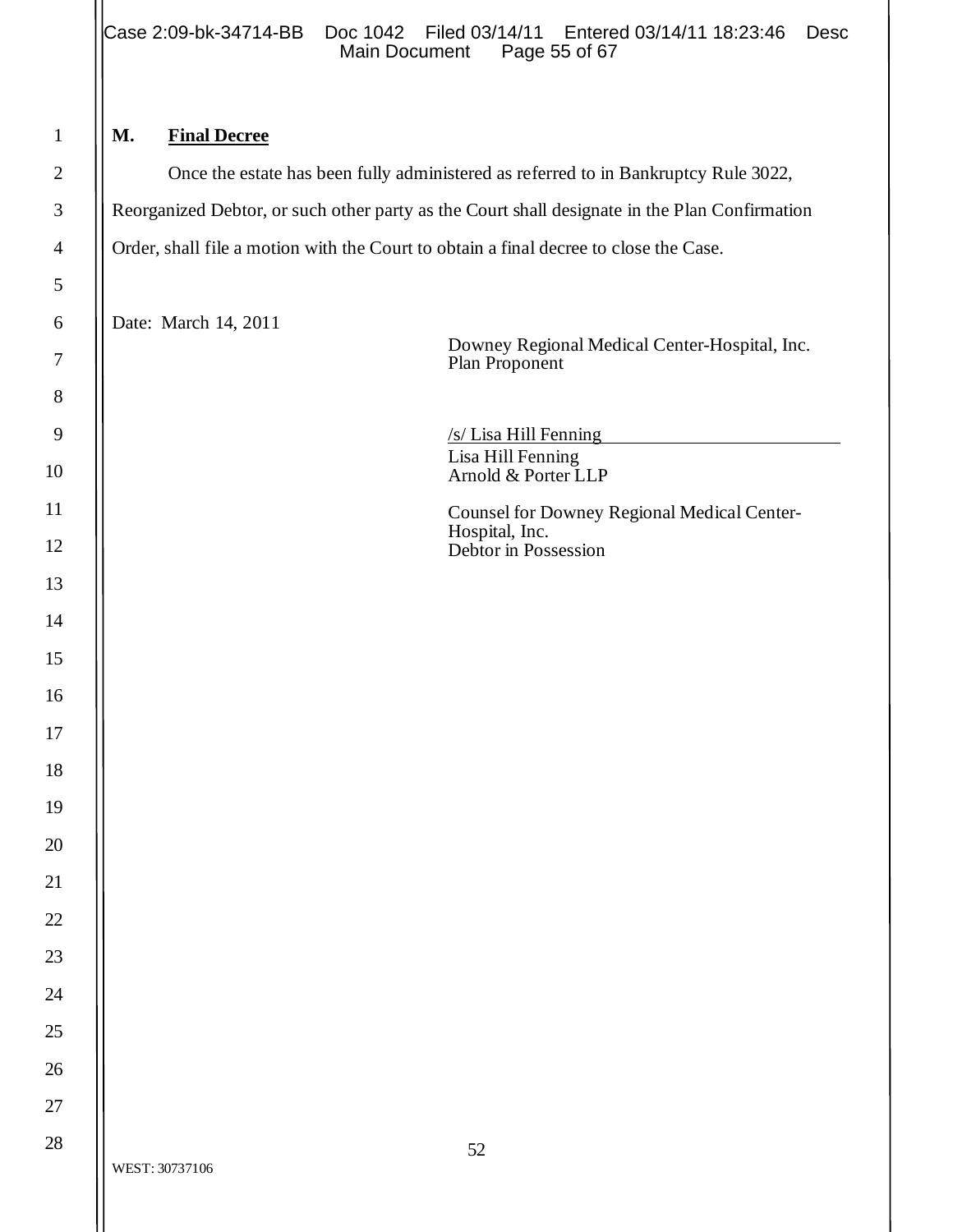# **EXHIBIT A**

**503(B)(9) CLAIMS**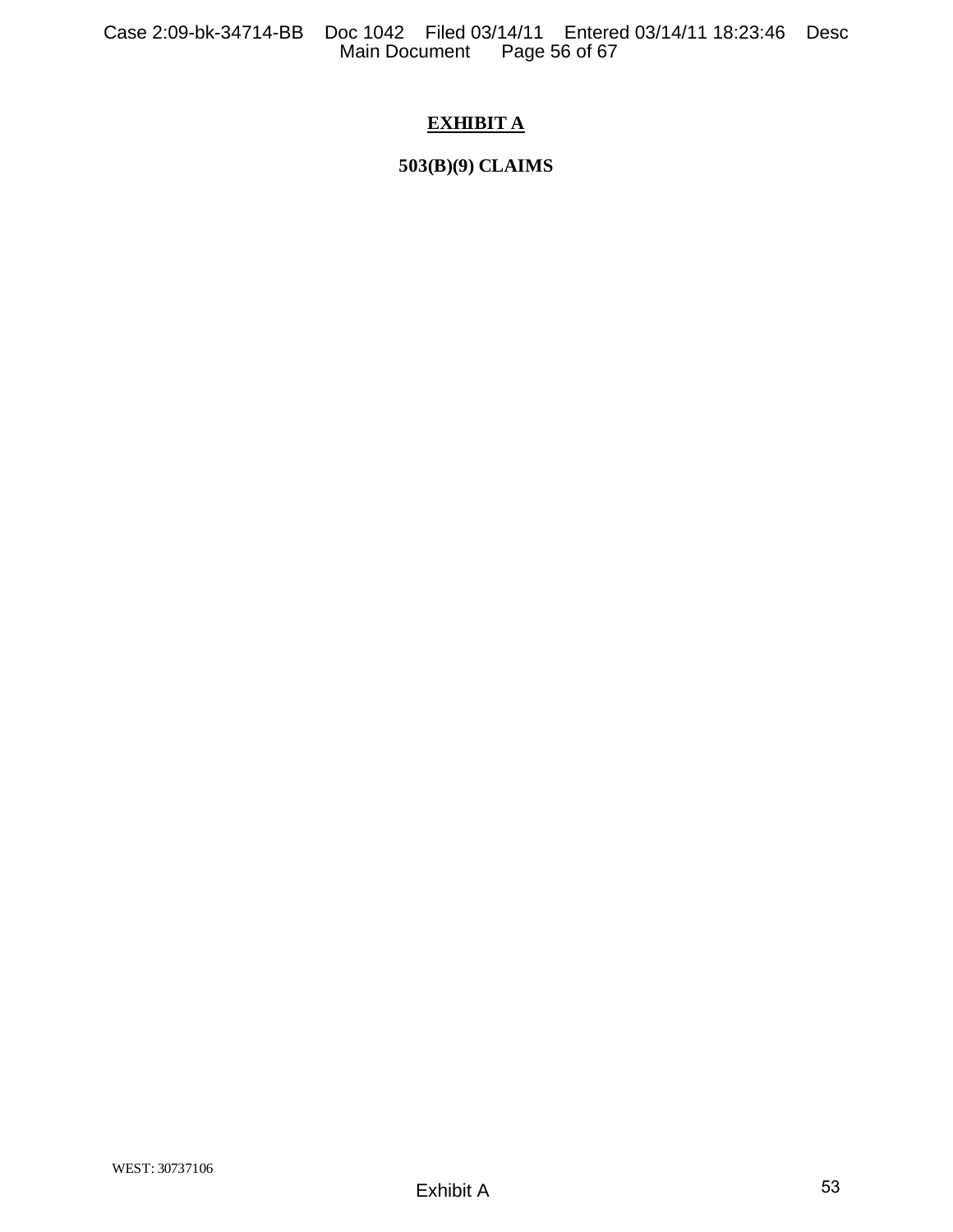| POC No     | Case 2:09-bk-34714-BB                                             |                                                           |                                                | Doc 1042 Filed 03/14/11 Entered 03/14/11 18:23:46 Desc | Addr5                                       | POC Amount               |
|------------|-------------------------------------------------------------------|-----------------------------------------------------------|------------------------------------------------|--------------------------------------------------------|---------------------------------------------|--------------------------|
| 264        | CAREER STAFF UNLIMITED                                            | ATTN: RICHARD KOPECKY                                     | Main Document FATE HWY Page 57 of 67           | SUITE 650                                              | <b>RVING, TX 75038</b>                      | \$116,606.00             |
| 461        | DOWNEY ACUTE CARE MEDICAL GROUP                                   | PO BOX 39159                                              |                                                |                                                        |                                             | \$1,100.00               |
| 224        | HEALING HEALTHCARE SYSTEMS, INC.                                  | 700 SMITHRIDGE DR., STE. A102                             | <b>RENO, NV 89502</b>                          |                                                        |                                             | \$2,472.00               |
| 299        | HEAI THTAI ENT                                                    | 29219 CANWOOD ST, SUITE #220                              | AGOURA HILLS, CA 91301                         |                                                        |                                             | \$7,623.00               |
| 231        | KEVIN S. PARK, M.D.                                               | 11525 BROOK SHIRE AVE, #201                               | DOWNEY, CA 90241                               |                                                        |                                             | \$500.00                 |
| 228        | KOUROSH K. SHAMLOU, M.D., INC.                                    | 11525 BROOKSHIRE AVE., STE 201                            | DOWNEY, CA 90241                               |                                                        |                                             | \$500.00                 |
| 235        | MC STRATEGIES, INC.                                               | 245 PEACHTREE CENTER AVE. STE. 1900                       | ATLANTA, GA 30303                              |                                                        |                                             | \$3,250.00               |
| 227        | RICHARD B. CHAMBERS, M.D.                                         | 11525 BROOKSHIRE AVE. #201                                | DOWNEY, CA 90241                               |                                                        |                                             | \$500.00                 |
| 165<br>258 | SOUTHLAND MANAGEMENT GROUP, INC.<br>VANCE C. EBERLY, M.D.         | C/O RALPH ASCHER                                          | 3300 EAST SOUTH ST., STE 307                   | LAKEWOOD, CA 90805                                     |                                             | \$35,625.00              |
| 88         | AD INDUSTRIES, INC                                                | 11525 BROOKSHIRE AVE. #201<br>ATTN: BARBARA BECK          | DOWNEY, CA 90241<br>12160 SHERMAN WAY          | NO. HOLLYWOOD, CA 91605                                |                                             | \$500.00<br>\$1,810.02   |
| 94         | CAL PARTITIONS, INC.                                              | ATTN: A.E. ANDERSON                                       | 23814 PRESIDENT AVE                            | HARBOR CITY, CA 90710                                  |                                             | \$463.22                 |
| 81         | DOWNEY PARTY RENTALS                                              | ATTN: KITTY THOMPSON                                      | 10900 PARAMOUNT BLVD                           | DOWNEY, CA 90241                                       |                                             | \$1,621.32               |
| 111        | GD MANAGEMENT GROUP LLC                                           | DBA: MANAGEWARE                                           | ATTN: GEOFFREY DANIELS                         | 24601 STAGG ST                                         | WEST HILLS, CA 91304                        | \$1,551.12               |
| 104        | HOLLYWOOD PREBYTERIAN MEDICAL CENTER                              | 1300 N. VERMONT AVE                                       | LOS ANGELES, CA 90027                          |                                                        |                                             | \$7,595.00               |
| 238        | MARION PETTEWAY                                                   | 2000 COUNTRY CIR.                                         | SPARKS, NV 89434                               |                                                        |                                             | \$704.50                 |
| 170        | MES, INC                                                          | ATTN: LORENA ZUEHL                                        | 1968 E. US HWY 90                              | SEGUIN, TX 78155                                       |                                             | \$299.11                 |
| 99         | MINUTE MAN DELIVERY                                               | ATTN: TAMMY TANJI                                         | P.O. BOX 3759                                  | GARDENA, CA 90247-7459                                 |                                             | \$1,101.93               |
| 414        | ORTHOPEDIC ALLIANCE                                               | 26157 JEFFERSON AVE.                                      | MURRIETA, CA 92562                             |                                                        |                                             | \$108,035.00             |
| 411        | PALL MEDICAL                                                      | ATTN: APRIL DEBEAUVERNET                                  | 25 HARBOR PARK DR.                             | PORT WASHINGTON, NY 11050                              |                                             | \$356.91                 |
| 156        | PROFESSIONAL X-RAY EQUIPMENT SERVICE                              | P.O. BOX 536                                              | TORRANCE, CA 90508-0536                        |                                                        |                                             | \$590.21                 |
| 87         | TED PUSKAS & ASSOC.                                               | 952-P AVENIDA CARMEL                                      | LAGUNA WOODS, CA                               |                                                        |                                             | \$1,862.71               |
| 390        | TILLER CONSTRUCTORS INC                                           | 306 W. KATELLA AVE 3A                                     | ORANGE, CA 92867                               |                                                        |                                             | \$69,536.00              |
| 117<br>146 | TITAN TRANSPORTATION, INC                                         | 8282 PHLOX STREET                                         | DOWNEY, CA 90241                               |                                                        |                                             | \$65.00                  |
| 101        | TRANSLOGIC CORPORATION<br><b>UMDS</b>                             | DBA SWISS LOG HEALTHCARE SOLUTIONS<br>ATTN: JENIFER JONES | ATTN: LAWRENCE PELO                            | 10825 E 47TH AVE<br>LOS ANGELES, CA 90060              | DENVER, CO 80239                            |                          |
|            |                                                                   |                                                           | P.O. BOX 60250                                 |                                                        |                                             | \$919.66                 |
|            |                                                                   |                                                           |                                                |                                                        |                                             |                          |
| 260        | CHILDRENS HOSPITAL LOS ANGELES                                    | ATTN: SANJUANO PEREZ                                      | 4650 SUNSET BLVD.                              | LOS ANGELES, CA 90027                                  |                                             | \$77,901.08              |
|            |                                                                   |                                                           |                                                |                                                        |                                             |                          |
| 263        | GREATER EL MONTE HOSPITAL                                         | ATTN: LORI KEENOY                                         | 1701 SANTA ANITA AVENUE                        | SOUTH EL MONTE, CA 91733                               |                                             | \$8,991.00               |
|            |                                                                   |                                                           |                                                |                                                        |                                             |                          |
| 253        | HANGER PROSTHETICS & ORTHOTICS                                    | <b>ATTN: KATHY TOWNSEND</b>                               | 3602 INLAND EMPIRE BL., #C130                  | ONTARIO, CA 91764                                      |                                             | \$1,375.00               |
|            |                                                                   |                                                           |                                                |                                                        |                                             |                          |
| 254        | HANGER PROSTHETICS & ORTHOTICS                                    | ATTN: KATHY TOWNSEND                                      | 7700 IMPERIAL HWY #E2                          | DOWNEY, CA 90242                                       |                                             | \$169,907.23             |
|            |                                                                   |                                                           |                                                |                                                        |                                             |                          |
| 261        | IV LEAGUE INC.                                                    | 6076 BRISTOL PKWY STE #104                                | CULVER CITY, CA 90230                          |                                                        |                                             | \$1,155,169.03           |
|            |                                                                   |                                                           |                                                |                                                        |                                             |                          |
| 176        | MEDIX AMBULANCE SERVICE, INC.                                     | ATTN: JANET SEAL                                          |                                                | MISSION VIEJO, CA 92691                                |                                             | \$1,170.72               |
|            |                                                                   |                                                           | 26021 PALA DR.                                 |                                                        |                                             |                          |
|            |                                                                   |                                                           |                                                |                                                        |                                             |                          |
| 266        | MONTEREY PARK HOSPITAL                                            | ATTN: LORI KEENAY                                         | 900 S ATLANTIC BLVD.                           | MONTEREY PARK, CA 91754                                |                                             | \$21,414.75              |
|            |                                                                   |                                                           |                                                |                                                        |                                             |                          |
| 211        | PIONEER SURGICAL TECHNOLOGY, INC.                                 | C/O MARY KAY SHAVER, ESQ.                                 | VARNUM LLP                                     | <b>BRIDGEWATER PLACE</b>                               | P.O. BOX 352<br>GRAND RAPIDS, MI 49501-0352 | \$8,220.00               |
|            |                                                                   |                                                           |                                                |                                                        |                                             |                          |
| 161        | PRIORITY ONE MEDICAL TRANSPORT                                    | ATTN: DEBORAH STEINBACHER                                 | 740 S. ROCHESTER AVE. SUITE E                  | ONTARIO, CA 91761                                      |                                             | \$900.50                 |
|            |                                                                   |                                                           |                                                |                                                        |                                             |                          |
| 265        | SAN GABRIEL VALLEY MEDICAL CENTER                                 | ATTN: LORI KEENAY                                         | 438 WEST LAS TUNAS DRIVE                       | SAN GABRIEL, CA 91776                                  |                                             | \$8,325.00               |
|            |                                                                   |                                                           |                                                |                                                        |                                             |                          |
| 267        | WHITTIER HOSPITAL MEDICAL CENTER                                  | <b>ATTN: LORI KEENAY</b>                                  | 9080 COLIMA RD                                 | WHITTIER, CA 90615                                     |                                             | \$294,162.78             |
| 102        | A W C COMMERCIAL                                                  | WINDOW COVERINGS                                          | ATTN: CAROL MARTIN                             | <b>325 WEST WILLIAMSON</b>                             | FULLERTON, CA 92832                         | \$127.07                 |
| 142        | AADCO MEDICAL INC                                                 | 2279 VT RTE66, CATAMOUNT COMMERCIAL PK                    | P.O. BOX 410                                   | RANDOLPH, VT 05060-0110                                |                                             | \$1,267.14               |
| 90         | ABC PRINTING                                                      | ATTN: CATHY SHIN                                          | 11823 E. SOUTH ST.                             | CERRITOS, CA 90703                                     |                                             | \$285.35                 |
| 162        | ADVANCED CHEMICAL TECHNOLOGY                                      | ATTN: CAROL MCKENNON                                      | 8728 UTICA AVENUE                              | RANCHO CUCAMONGA, CA 91730                             |                                             | \$8,479.31               |
| 128        | ADVANCED STAINLESS & ALLOYS, INC.                                 | ATTN: M. L. SPRAGUE JR.                                   | <b>8266 PHLOX STREET</b>                       | P.O. BOX 97                                            | DOWNEY, CA 90242                            | \$874.00                 |
| 126        | ALTO DEVELOPMENT CORP                                             | DBA A & E MEDICAL CORP                                    | ATTN: LIZ CAMPBELL                             | P.O. BOX 758                                           | FARMINGDALE, NJ 07727                       | \$804.44                 |
|            | ALTURA COMMUNICATION SOLUTIONS                                    | ATTN: LINDA PITTMAN                                       | 1335 S ACACIA AVE                              | ULLERTON, CA 92831                                     |                                             | \$15,712.69              |
| 113        | AMB ENTERPRISES INC DBA TRAC                                      | 6708 FOOTHILL BLVD #207                                   | TUJUNGA,CA 91042                               |                                                        |                                             | \$5,400.77               |
| 95<br>50   | AMERICAN GAGE<br>AMERICAN RED CROSS                               | 1440 S. STATE COLLEGE BLVD<br>ATTN: LORI POLACHECK        | #E2<br>OFFICE OF THE GENERAL COUNSEL           | ANAHEIM, CA 92806<br>2025 E. STREET N.W.               | WASHINGTON, DC 20006                        | \$462.00<br>\$107,707.00 |
| 219        | AMO SALES AND SERVICES. INC.                                      | ATTN: GEORGE BUTORAE                                      | 1700 E ST ANDREW PLACE                         | SANTA ANA, CA 92705                                    |                                             | \$6,830.00               |
| 177        | ANACOM MEDTEK                                                     | ATTN: BRIAN YAP                                           | 1240 S. CLAUDINA ST.                           | ANAHEIM, CA 92805                                      |                                             | \$1,120.20               |
| 249        | ARMED FORCES INSTITUTE OF PATHOLOGY                               | 6825 16TH ST., N.W.                                       | BLDG. 54, ROOM G013                            | WASHINGTON, DC 20306-6000                              |                                             | \$968.30                 |
| 185        | ARMSTRONG MEDICAL INDUSTRIES INC.                                 | ATTN: KYLE GROVE                                          | 575 KNIGHTSBRIDGE PARKWAY                      | LINCOLNSHIRE, IL 60069                                 |                                             | \$777.46                 |
| 250<br>115 | ATRIUM MEDICAL CORPORATION<br><b>B &amp; K ELECTRIC WHOLESALE</b> | 5 WENTWORTH DRIVE<br>ATTN: CLIFF NEHAMEN                  | <b>HUDSON, NH 03051</b><br>1225 SO. JOHNSON DR | CITY OF INDUSTRY, CA 91745                             |                                             | \$1,437.92<br>\$1,043.66 |
| 256        | <b>BAXTER HEALTHCARE</b>                                          | ATTN: GAIL DALESANDRO - DFG/3W                            | 1 BAXTER PARKWAY                               | DEERFIELD, IL 60015                                    |                                             | \$17,064.54              |
| 188        | BECKMAN COULTER, INC.                                             | ATTN: JILLIAN L.NOLAN                                     | C/O THE BERNSTEIN LAW FIRM                     | 707 GRANT STREET, 2200 GULF TOWER                      | PITTSBURGH, PA 15219                        | \$2,576.77               |
| 123        | BETTER BEVERAGES, INC.                                            | ATTN: VANESSA BARRAGAN                                    | 10624 MIDWAY AVE                               | CERRITOS, CA 90703                                     |                                             | \$110.96                 |
| 180        | <b>BIOSEAL INC.</b>                                               | ATTN: GEORGE LOPEZ                                        | 167 ORANGETHORPE AVE                           | PLACENTIA, CA 92870                                    |                                             | \$3,622.89               |
| 89         | <b>BRYAN EXHAUST</b>                                              | ATTN: CALEB MCDANIEL                                      | 2808 N. NAOMI ST                               | BURBANK, CA 91504                                      |                                             | \$2,125,00               |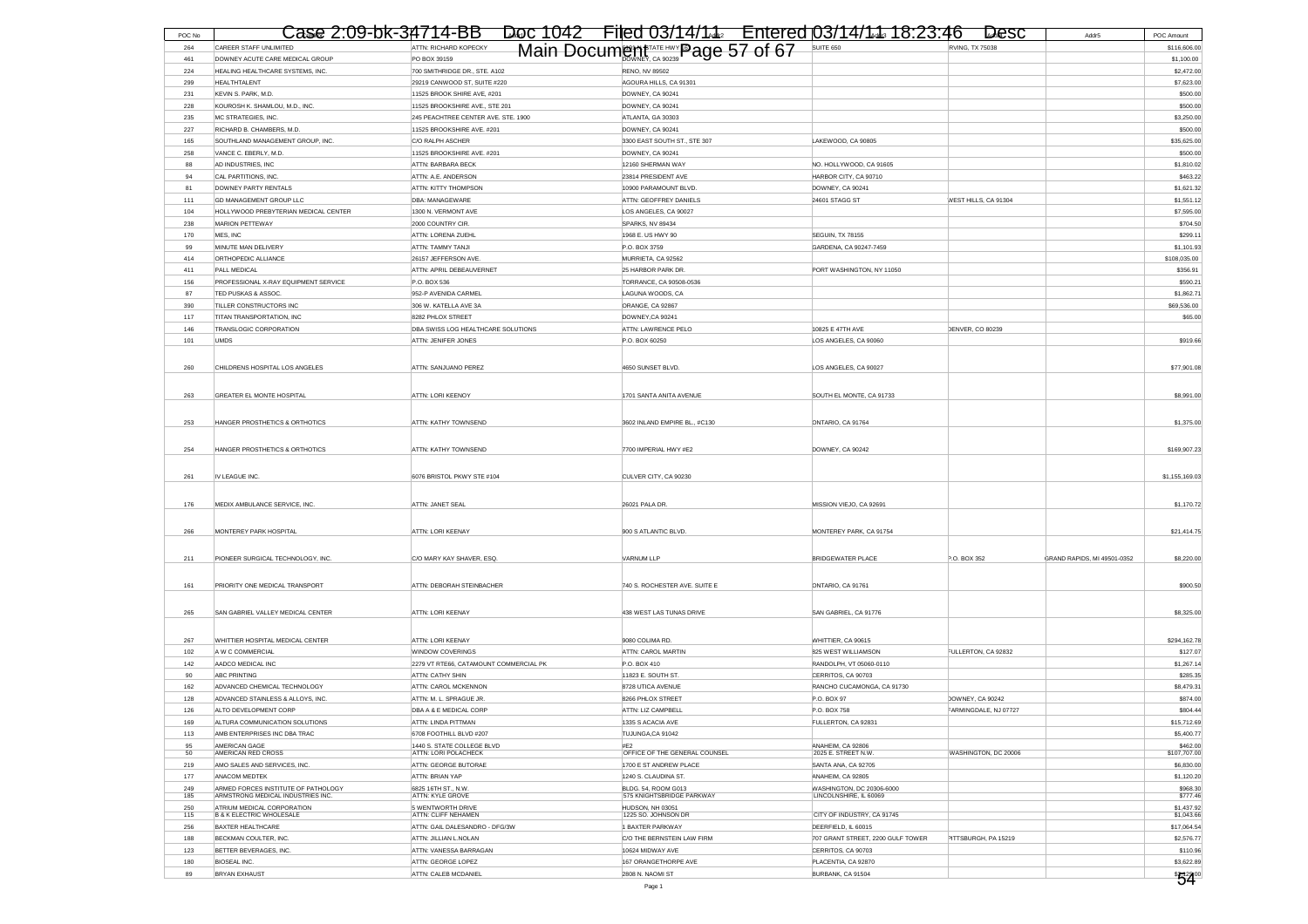| POC No     | Case 2:09-bk-34714-BB                                            |                                                                                             | Doc 1042  Filed 03/14/14  Entered 03/14/14  18:23:46  Desc |                                                  |                                          | Addr <sub>5</sub> | POC Amount                |
|------------|------------------------------------------------------------------|---------------------------------------------------------------------------------------------|------------------------------------------------------------|--------------------------------------------------|------------------------------------------|-------------------|---------------------------|
| 236        | C.R. BARD, INC.                                                  |                                                                                             |                                                            | MURRAY HILL, NJ 07974                            |                                          |                   | \$12,424.40               |
| 195        | CALPEC ENGINEERING, INC.                                         | CO BRIAN L. BURLEW COORADO BLVD., SUITE 250 Main Docume Comment Contral AVENID age 58 of 67 |                                                            |                                                  |                                          |                   | \$17,670.00               |
| 233        | CARDINAL HEALTH 200, LLC                                         | ATTN: DENENE BYRD                                                                           | C/O DEBRA WILLET                                           | 700 CARDINAL PLACE                               | DUBLIN, OH 43017                         |                   | \$195,044.38              |
| 234        | CARDINAL HEALTH 411, INC.                                        | ATTN: DENENE BYRD                                                                           | C/O DEBRA WILLET                                           | 7000 CARDINAL PLACE                              | DUBLI, OH 43017                          |                   | \$243,685.33              |
| 232        | CARDINAL HEALTH 414, LLC                                         | ATTN: DENENE BYRD                                                                           | C/O DEBRA WILLET                                           | 7000 CARDINAL PLACE                              | DUBLIN, OH 43017                         |                   | \$150.00                  |
| 184        | CARSTENS INC                                                     | ATTN: DANIEL INGERSOLL                                                                      | PO BOX 99110                                               | CHICAGO, IL 60693                                |                                          |                   | \$1,410.10                |
| 116        | CERTIFIED NURSING REGISTRY, INC.                                 | ATTN: CRISTINA SY                                                                           | 18826 ALDRIDGE PLACE                                       | ROWLAND HEIGHTS, CA 91748                        |                                          |                   | \$5,349.00                |
| 367        | COAST TO COAST UROLOGICAL ASSOC                                  | ATTN: IVONNE M. SULLIVON                                                                    | P.O. BOX 490                                               | CENTERVILLE, MA 02632                            |                                          |                   | \$765.69                  |
| 157        | COR-O-VAN RECORDS MANAGEMENT. INC                                | ATTN: IWONA SARTAN - JOCELYN STOCK                                                          | 12375 KERRAN ST.                                           | POWAY, CA 92064                                  |                                          |                   | \$1,137.6                 |
| 96         | CP HEALTH GROUP INC                                              | <b>ATTN: CHRIS FONTANA</b>                                                                  | 1365 LOGAN AVE                                             | COSTA MESA, CA 92626                             |                                          |                   | \$1,019.5                 |
| 225        | <b>CURBELL ELECTRONICS INC</b>                                   | ATTN: MARY ANN GRANICA                                                                      | 7 COBHAM DRIVE                                             | ORCHARD RANCH, NY 14127                          |                                          |                   | \$446.09                  |
| 145        | DIAGNOSTICA STAGO INC                                            | 5 CENTURY DRIVE                                                                             | PARSIPPANY, NJ 07054                                       |                                                  |                                          |                   | \$33,151.9                |
| 173        | DOWNEY PLAZA PHARMACY                                            | ATTN: LORAINE M. ROSKELLEY                                                                  | 11480 BROOKSHIRE AVE. #102                                 | DOWNEY, CA 90241                                 |                                          |                   | \$222.26                  |
| 125        | <b>EMERY PRATT COMPANY</b>                                       | ATTN: PAMELA A. SHATTUCK                                                                    | 1966 W M 21                                                | OWOSSO, MI 48867                                 |                                          |                   | \$50.10                   |
| 182<br>251 | <b>EMSAR CALIFORNIA</b><br>F.F.F. ENTERPRISES INC.               | PO BOX 93052<br>ATTN: JOHANNA EVANS                                                         | PHOENIX, AZ 85070<br>41093 COUNTY CENTER DR.               | TEMECULA, CA 92562                               |                                          |                   | \$1,552.17<br>\$6,735.25  |
| 229        | FITZGERALD'S FLOWERS & GIFTS                                     | ATTN: FERDINAND SUMABAY                                                                     | 7435 FLORENCE AVE.                                         | DOWNEY, CA 90240                                 |                                          |                   | \$185.47                  |
| 193        | FOCUS DIAGNOSTICS, INC.                                          | 11331 VALLEY VIEW ST                                                                        | CYPRESS, CA 90630                                          |                                                  |                                          |                   | \$43,093.16               |
| 108        | GARCIA-BENTLEY CONSTRUCTION INC.                                 | <b>ATTN: PENNY GARCIA</b>                                                                   | 640 AVENUE B                                               | REDONDO BEACH, CA 90277                          |                                          |                   | \$20,780.00               |
| 213        | <b>GENZYME GENETICS</b>                                          | ATTN: CHRISTINE M SADOWSKI                                                                  | 3400 COMPUTER DRIVE                                        | WESTBORO, MA 01581                               |                                          |                   | \$2,550.00                |
| 131<br>214 | <b>GRAPHIC CONTROLS LLC</b><br>GREATRAKE, MCBRIDE & ASSOC., INC. | ATTN: GAIL TOY<br>ATTN: JOAN MCBRIDE                                                        | PO BOX 1271<br>13881 MAUVE DR                              | BUFFALO, NY 14240<br>SANTA ANA, CA 92705         |                                          |                   | \$485.8<br>\$17,489.00    |
| 215        | HC INTEGRATED SYSTEMS, INC.                                      | ATTN: DARIO CAMZALEZ                                                                        | 14175 TELEPHONE AVE # E                                    | CHINO, CA 91710                                  |                                          |                   | \$565.0                   |
| 223        | HERZOG SURGICAL, INC                                             | ATTN: SUE RAMIREZ                                                                           | 5901 ROSEBUD LANE                                          | SACRAMENTO, CA 95841                             |                                          |                   | \$816.1                   |
| 212        | <b>HIGHLAND PLASTICS</b>                                         | ATTN: AURORA RODRIGUEZ                                                                      | 3650 DULLES DRIVE                                          | MIRA LOMA, CA 91752                              |                                          |                   | \$969.0                   |
| 135        | IMD, INC.                                                        | P.O. BOX 510 * 560 HWY 39                                                                   | HUNTSVILLE, UT 84317                                       | <b>USA</b>                                       |                                          |                   | \$2,167.50                |
| 252        | <b>INSITE ONE INC</b>                                            | 135 N. PLAINS INDUSTRIAL RD                                                                 | WALLINGFORD, CT 06492                                      |                                                  |                                          |                   | \$18,511.80               |
| 132        | <b>IPRINT TECHNOLOGIES</b>                                       | 980 MAGNOLIA AVE #5                                                                         | LARKSPUR, CA 94939                                         |                                                  |                                          |                   | \$25,507.00               |
| 134        | <b>IVANS, INC</b>                                                | 5405 CYPRESS CTR DF                                                                         | TAMPA, FL 33609                                            |                                                  |                                          |                   | \$761.40                  |
| 78         | J. R. MEDICAL, INC                                               | 18003 SKY PARK CIR #H                                                                       | IRVINE, CA 92614                                           |                                                  |                                          |                   | \$2,745.46                |
| 237<br>166 | JA NEURODIAGNOSTICS MEDICAL SERVICES<br>JCH WIRE & CABLE         | ATTN: JOSE ARVIZU<br>ATTN: MERCEDES SERNA                                                   | 468 W 4TH ST # 308<br>4527 LOSEE RD.                       | SAN PEDRO, CA 90731<br>NORTH LAS VEGAS, NV 89081 |                                          |                   | \$13,755.00<br>\$3,933.97 |
| 92         | JDL PACKAGING SYSTEM                                             | 2480 BRAYTON AVE                                                                            | SIGNAL HILL, CA 90755                                      |                                                  |                                          |                   | \$104.93                  |
| 239        | JOHNSON & JOHNSON HEALTH CARE SYSTEMS INC.                       | C/O DAVID W. DYKHOUSE, ESQ.                                                                 | PATTERSON BELKNAP WEBB & TYLER LLP                         | 1133 AVENUE OF THE AMERICAS                      | NEW YORK, NY 10036-6710                  |                   | \$185,069.00              |
| 240        | JOHNSON & JOHNSON HEALTH CARE SYSTEMS INC                        | C/O DAVID W. DYKHOUSE, ESQ.                                                                 | PATTERSON BELKNAP WEBB & TYLER LLP                         | 1133 AVENUE OF THE AMERICAS                      | NEW YORK, NY 10036-6710                  |                   | \$185,069.00              |
| 100        | KAND MEDICAL INC.                                                | ATTN: DUNCAN B. WALLACE                                                                     | 1341 DISTRIBUTION WAY #17                                  | VISTA, CA 92081                                  |                                          |                   | \$599.90                  |
| 154        | <b>KENNETH RASMUS</b>                                            | 8813 STAMPS RD                                                                              | DOWNEY, CA 90240                                           |                                                  |                                          |                   | \$2,860.00                |
| 247        | KING MEDICAL SUPPLY OF CALIFORNIA                                | 20816 HIGGINS CT                                                                            | TORRANCE, CA 90501                                         |                                                  |                                          |                   | \$2,047.00                |
| 300        | LANGUAGE LINE SERVICES                                           | ATTN: ANGEL SANTOS                                                                          | 1 LOWER RAGSDALE DR                                        | MONTEREY, CA 93940                               |                                          |                   |                           |
| 130        | LIFENET HEALTH                                                   | 1864 CONCERT DR.                                                                            | VIRGINIA BEACH, VA 23453                                   |                                                  |                                          |                   | \$863.50                  |
| 183        | LUDLUM MEASUREMENTS INC                                          | P.O. BOX 810                                                                                | SWEETWATER, TX 79556                                       |                                                  |                                          |                   | \$736.3                   |
| 140        | MACBRUD CORPORATION                                              | ATTN: SHIRLEY OSPINA                                                                        | P.O. BOX 770640                                            | MIAMI, FL 33177                                  |                                          |                   | \$1,144.00                |
| 158        | MARKETLAB INC.                                                   | 6850 SOUTHBELT DR.                                                                          | CALEDONIA, MI 49316                                        |                                                  |                                          |                   | \$3,724.08                |
| 172<br>230 | MEDICAL CHEMICAL CORP<br>MINDRAY DS USA INC                      | ATTN: I INDA CUI PEPPER<br>ATTN: PETER CHRISTOFOROU                                         | 19430 VAN NESS AVE<br><b>CREDIT DEPARTMENT</b>             | TORRANCE, CA 90501<br>300 MAC ARTHUR BLVD        | MAHWAH, NJ 07430                         |                   | \$972.08<br>\$2,147.90    |
| 85         | <b>MK BATTERY</b>                                                | ATTN: LYN B. SMITH                                                                          | 1631 S. SINCLAIR ST.                                       | ANAHEIM, CA 92806                                |                                          |                   | \$537.55                  |
| 122        | MORTARA INSTRUMENT, INC.                                         | ATTN: BRIAN BRENEGAN                                                                        | 7865 N. 86TH ST.                                           | MILWAUKEE, WI 53224                              |                                          |                   | \$918.39                  |
| 141        | NATIONWIDE POWER SOLUTIONS, INC.                                 | ATTN: J. HALLINGSTAD                                                                        | 7390 EASTGATE RD, STE 140                                  | HENDERSON, NV 89011-4024                         |                                          |                   | \$15,988.65               |
| 187        | NET ELECTRONICS                                                  | <b>ATTN: LLOYD PINSKY</b>                                                                   | 8224 E. FIRESTONE BLVD.                                    | DOWNEY, CA 90241                                 |                                          |                   | \$939.69                  |
| 220        | OSTEOMED LP                                                      | ATTN: R PHILLIP BOYD                                                                        | 3885 ARAPAHO ROAD                                          | ADDISON, TX 75001                                |                                          |                   | \$30,237.00               |
| 197        | OVERGAARD CONSTRUCTION INSPECTION                                | MANAGEMENT                                                                                  | ATTN: CANDICE SEALS                                        | 24911 AVE. STANFORD, STE. 104                    | SANTA CLARITA, CA 91355-1278             |                   | \$10,650.00               |
| 144        | PINESTAR TECHNOLOGY INC                                          | P O BOX 824                                                                                 | GREENVILLE, PA 16125                                       |                                                  |                                          |                   | \$2,339.75                |
| 114<br>175 | PROFESSIONAL INDEXES AND FILES<br>RADIATION DETECTION CO.        | ATTN: JEFF TICEHURST<br>ATTN: REGINA HOLDEN                                                 | 16102 ORANGE AVENUE<br>8095 CAMINO ARROYO                  | PARAMOUNT, CA 90723<br>GILROY, CA 95020          |                                          |                   | \$31,785.32<br>\$853.00   |
| 218        | RAMCO REFRIGERATION AND                                          | AIR CONDITIONING, INC.                                                                      | 3921 F. MIRAI OMA AVE                                      | ANAHEIM, CA 92806                                |                                          |                   | \$4,808.50                |
| 198        | RAMCO REFRIGERATION AND AIR CONDITIONING, INC                    | 3921 E. MIRALOMA AVE                                                                        | ANAHEIM, CA 92806                                          |                                                  |                                          |                   | \$4,808.50                |
| 133        | RC MEDICAL, INC.                                                 | ATTN: LARA SCHORTMAN                                                                        | 12 ELLEN DRIVE                                             | P.O. BOX 833                                     | TOLLAND, CT 06084                        |                   | \$391.60                  |
| 168        | REICHERT INC                                                     | ATTN: DAVID NOVAK                                                                           | 3362 WALDEN AVENUE                                         | DEPEW, NY 14043                                  | <b>USA</b>                               |                   | \$4,086.12                |
| 91         | ROCKVIEW FARMS                                                   | ATTN: DAVID LOPEZ                                                                           | P.O. BOX 668                                               | DOWNEY, CA 90241                                 |                                          |                   | \$8,225.41                |
| 153        | SAFE CHECK EAST, INC.                                            | ATTN: AVA KANARAS                                                                           | 2761 BIGGS HIGHWAY                                         | NORTHEAST, MD 21901                              |                                          |                   | \$2,330.00                |
| 118        | SHAMROCK SCIENTIFIC SPECIALTY INC.                               | ATTN: SHARON JONES                                                                          | P.O. BOX 143                                               | 34 DAVIS DRIVE                                   | BELLWOOD, IL 60104                       |                   | \$482.46                  |
| 196        | SHARN, INC.                                                      | ATTN: YOLANDA M. KILICHOWSKI                                                                | 4517 GEORGE RD, STE. #200                                  | <b>TAMPA, FL 33634</b>                           |                                          |                   | \$1,858.34                |
| 164        | SONO SERVICES & ASSOCIATES, INC.                                 | ATTN: JOE ALDENDIFER                                                                        | 2289 RANCHO CORONA DR.                                     | CORONA, CA 92882                                 |                                          |                   | \$747.00                  |
| 136        | SOUTHLAND SURGICAL LASER RENTAL                                  | ATTN: WILLIAM A. DAVIS                                                                      | 2301 E. 28TH ST. #307                                      | SIGNAL HILL, CA 90755                            |                                          |                   | \$950.00                  |
| 98         | SOUTHWESTERN CLEAN FUELS                                         | ENVIRONMENTAL COMPLIANCE                                                                    | ATTN: GLEN FERNANDEZ                                       | 125 E. WHEELER AVE., SUITE F                     | ARCADIA, CA 91006                        |                   | \$750.00                  |
| 105        | SPECIAL RESPIRATORY CARE, INC.                                   | DBA: SRC MEDICAL                                                                            | ATTN: DON REITER                                           | 18327 NAPA STREET                                | NORTHRIDGE, CA 91325<br>DALLAS, TX 75251 |                   | \$526.80                  |
| 148<br>155 | SPECTRA CORP<br>STRYKER SALES CORP.                              | ATTN: TERI HARP<br>C/O EDITH A. LANDMAN                                                     | 8131 LBJ FREEWAY<br>PURKEY & ASSOCIATES PLC                | <b>STE 360</b><br>2251 E. PARIS AVE; STE B       | GRAND RAPIDS, MI 49546                   |                   | \$92.69<br>\$5,018.41     |
| 205        | SYSCO FOOD SERVICES OF LOS ANGELES, INC.                         | C/O RAFFI KHATCHADOURIAN                                                                    | HEMAR, ROUSSO & HEALD, LLP                                 | 15910 VENTURA BLVD., 12TH FL.                    | ENCINO, CA 91436                         |                   | \$48,644.54               |
| 259        | TISSUE BANKS INTERNATIONAL                                       | ATTN: SUSAN E. FRANKLIN                                                                     | <b>815 PARK AVENUE</b>                                     | BALTIMORE, MD 21201                              |                                          |                   | \$42,175.00               |
| 167        | TMI, INC.                                                        | 18002 COWAN #200                                                                            | IRVINE, CA 92416                                           |                                                  |                                          |                   | \$1,142.39                |
| 174        | TOSHIBA AMERICA MEDICAL SYST                                     | ATTN: BRENDA NARAGON                                                                        | 2441 MICHELLE AVENUE                                       | TUSTIN, CA 92780                                 |                                          |                   | \$3,549.95                |
| 146        | TRANSLOGIC CORPORATION                                           | DBA SWISS LOG HEALTHCARE SOLUTIONS                                                          | ATTN: LAWRENCE PELO                                        | 10825 E 47TH AVE                                 | <b>DENVER, CO 80239</b>                  |                   | --                        |

Page 2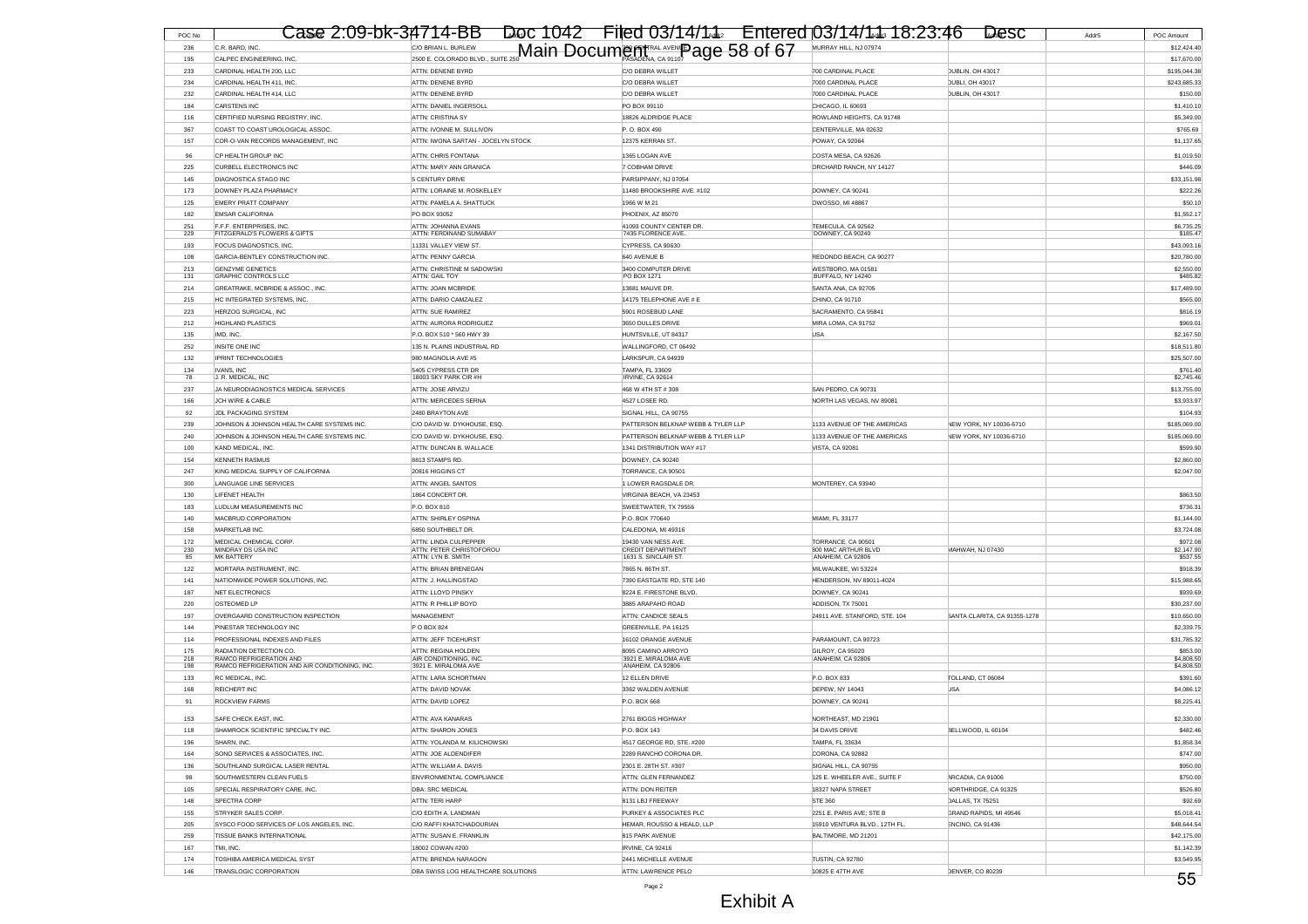| POC No | Case 2:09-bk-34714-BB          |                          | Doc 1042 |                                                 | Filed $03/14/14$ Entered $03/14/14$ , 18:23:46 | Desc | Addr <sub>5</sub> | POC Amount     |
|--------|--------------------------------|--------------------------|----------|-------------------------------------------------|------------------------------------------------|------|-------------------|----------------|
| 255    | TRI-ANIM HEALTH SERVICES. INC. | 13170 TELFAIR AVENUE     |          | Main Document <sup>CA 91342</sup> Page 59 of 67 |                                                |      |                   | \$4,500.27     |
|        |                                |                          |          |                                                 |                                                |      |                   |                |
| 159    | TRL SYSTEMS, INC.              | ATTN: JOHN JANOSIK       |          | 4405 EAST AIRPORT DR. #106                      | ONTARIO, CA 91761                              |      |                   | \$4,315.00     |
| 103    | ULRICH MEDICAL USA. INC.       | 754 SPIRIT 40 PARK DRIVE |          | CHESTERFIELD, MO 63005                          |                                                |      |                   | \$8,994.96     |
| 152    | US ENDOSCOPY GROUP             | 5976 HEISLEY RD          |          | <b>MENTOR, OH 44060</b>                         |                                                |      |                   | \$2,424.40     |
| 110    | V.S.S. COMPRESSOR SERVICE      | ATTN: GREGORY E. BOYD    |          | 16220 GARFIELD AVE                              | PARAMOUNT, CA 90723                            |      |                   |                |
| 110    | V.S.S. COMPRESSOR SERVICE      | ATTN: GREGORY E. BOYD    |          | 16220 GARFIELD AVE                              | PARAMOUNT, CA 90723                            |      |                   |                |
| 127    | WALTERS WHOLESALE ELECTRIC CO. | ATTN: DENIS L. EVERT     |          | 2825 TEMPLE AVENUE                              | SIGNALL HILL, CA 90755                         |      |                   | \$7,290.32     |
| 181    | WHITNEY PRODUCTS. INC.         | ATTN: VINAY SHAH         |          | 6153 MULFORD ST. C                              | NILES. IL 60714-3427                           |      |                   | \$1,537.20     |
| 138    | WILLIS PLUMBING INC.           | ATTN: WILLY PHILLIPS     |          | 3861 W. IMPERIAL HWY                            | NGLEWOOD, CA 90303                             |      |                   | \$5,840.00     |
| 248    | WORLDPOINT ECC                 | 1326 S WOLF RD           |          | WHEELING, IL 60090                              |                                                |      |                   | \$322.78       |
| 147    | YORK MEDICAL PHYSICS           | ATTN: AMY L. YORK        |          | 23810 VIA DEL RIO-UNIT B                        | YORBA LINDA, CA 92887                          |      |                   | \$555.00       |
|        |                                |                          |          |                                                 |                                                |      |                   | \$1,499,881.84 |
|        |                                |                          |          |                                                 |                                                |      |                   |                |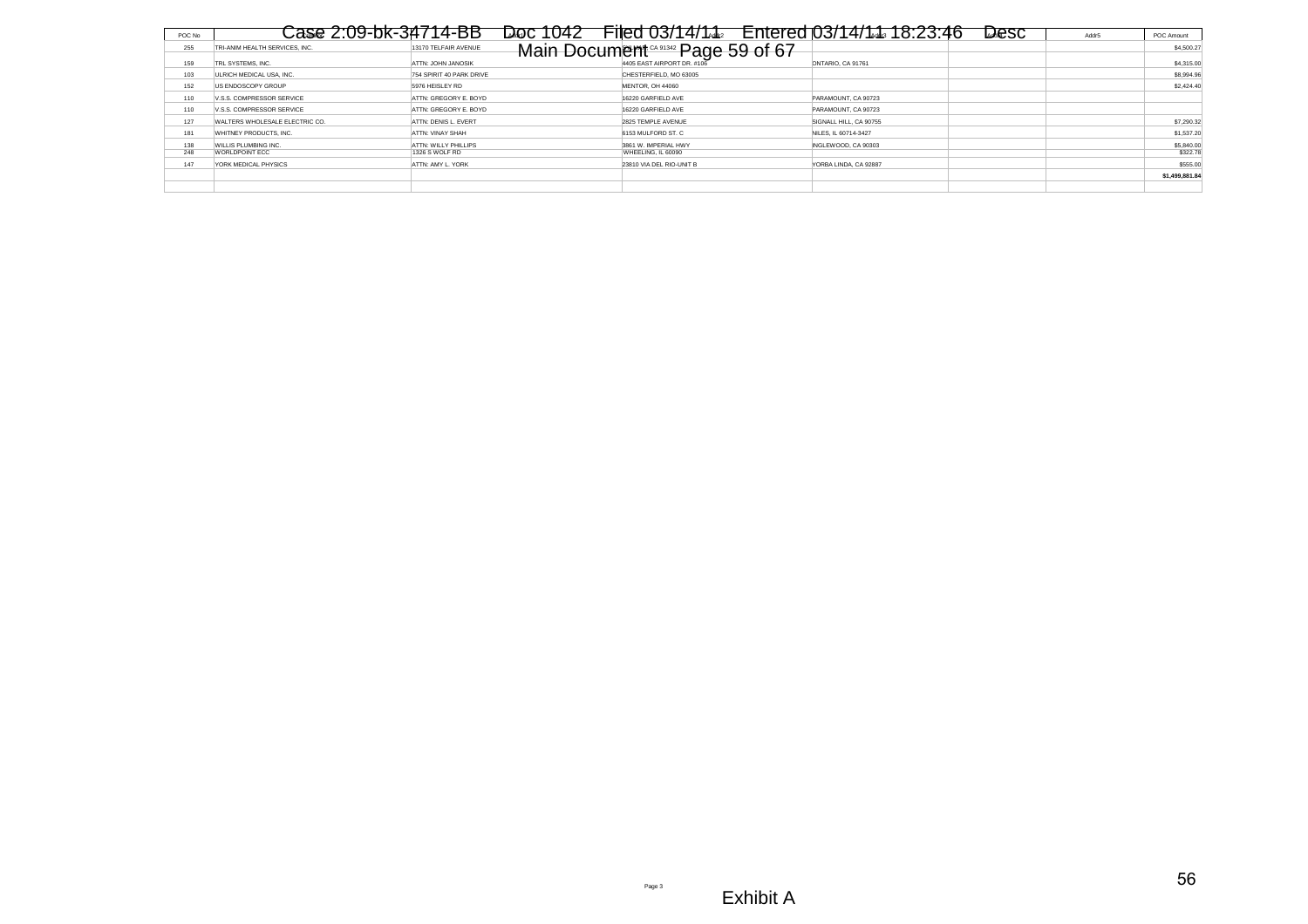Case 2:09-bk-34714-BB Doc 1042 Filed 03/14/11 Entered 03/14/11 18:23:46 Desc Main Document

| In re:<br>Downey Regional Medical Center-Hospital, Inc. | CHAPTER: 11                                |
|---------------------------------------------------------|--------------------------------------------|
|                                                         | Debtor(s).   CASE NUMBER: 2:09-bk-34714-BB |

**NOTE**: When using this form to indicate service of a proposed order, **DO NOT** list any person or entity in Category I. Proposed orders do not generate an NEF because only orders that have been entered are placed on a CM/ECF docket.

# **PROOF OF SERVICE OF DOCUMENT**

I am over the age of 18 and not a party to this bankruptcy case or adversary proceeding. My business address is: 16501 Ventura Boulevard, Suite 440, Encino, California, 91436-2068.

A true and correct copy of the foregoing document described as **FIRST AMENDED CHAPTER 11 PLAN OF REORGANIZATION PROPOSED BY DOWNEY REGIONAL MEDICAL CENTER-HOSPITAL, INC. DATED MARCH 14, 2011** will be served or was served (a) on the judge in chambers in the form and manner required by LBR 5005-2(D), and (b) in the manner indicated below:

**I. TO BE SERVED BY THE COURT VIA NOTICE OF ELECTRONIC FILING ("NEF")** - Pursuant to controlling General Order(s) and Local Bankruptcy Rule(s) ("LBR"), the foregoing document will be served by the court via NEF and hyperlink to the document. On March 14, 2011 I checked the CM/ECF docket for this bankruptcy case or adversary proceeding and determined that the following person(s) are on the Electronic Mail Notice List to receive NEF transmission at the email addressed indicated below:

 $\boxtimes$  Service information continued on attached page

# **II. SERVED BY U.S. MAIL OR OVERNIGHT MAIL** (indicate method for each person or entity served):

On March 14, 2011 I served the following person(s) and/or entity(ies) at the last known address(es) in this bankruptcy case or adversary proceeding by placing a true and correct copy thereof in a sealed envelope in the United States Mail, first class, postage prepaid, and/or with an overnight mail service addressed as follow. Listing the judge here constitutes a declaration that mailing to the judge will be completed no later than 24 hours after the document is filed.

 $\boxtimes$  Service information continued on attached page

**III. SERVED BY PERSONAL DELIVERY, FACSIMILE TRANSMISSION OR EMAIL (indicate method for each person or entity** served): Pursuant to F.R.Civ.P. 5 and/or controlling LBR, on March 14, 2011 I served the following person(s) and/or entity(ies) by personal delivery, or (for those who consented in writing to such service method) by facsimile transmission and/or email as follows. Listing the judge here constitutes a declaration that mailing to the judge will be completed no later than 24 hours after the document is filed.

Hon. Sheri Bluebond United States Bankruptcy Court 255 E. Temple Street, Ctrm. 1475 Los Angeles, CA 90012

 $\Box$  Service information continued on attached page

I declare under penalty of perjury under the laws of the United States of America that the foregoing is true and correct.

Date **Type Name** *Date* Signature

03/14/2011 Mario Diaz /s/ Mario Diaz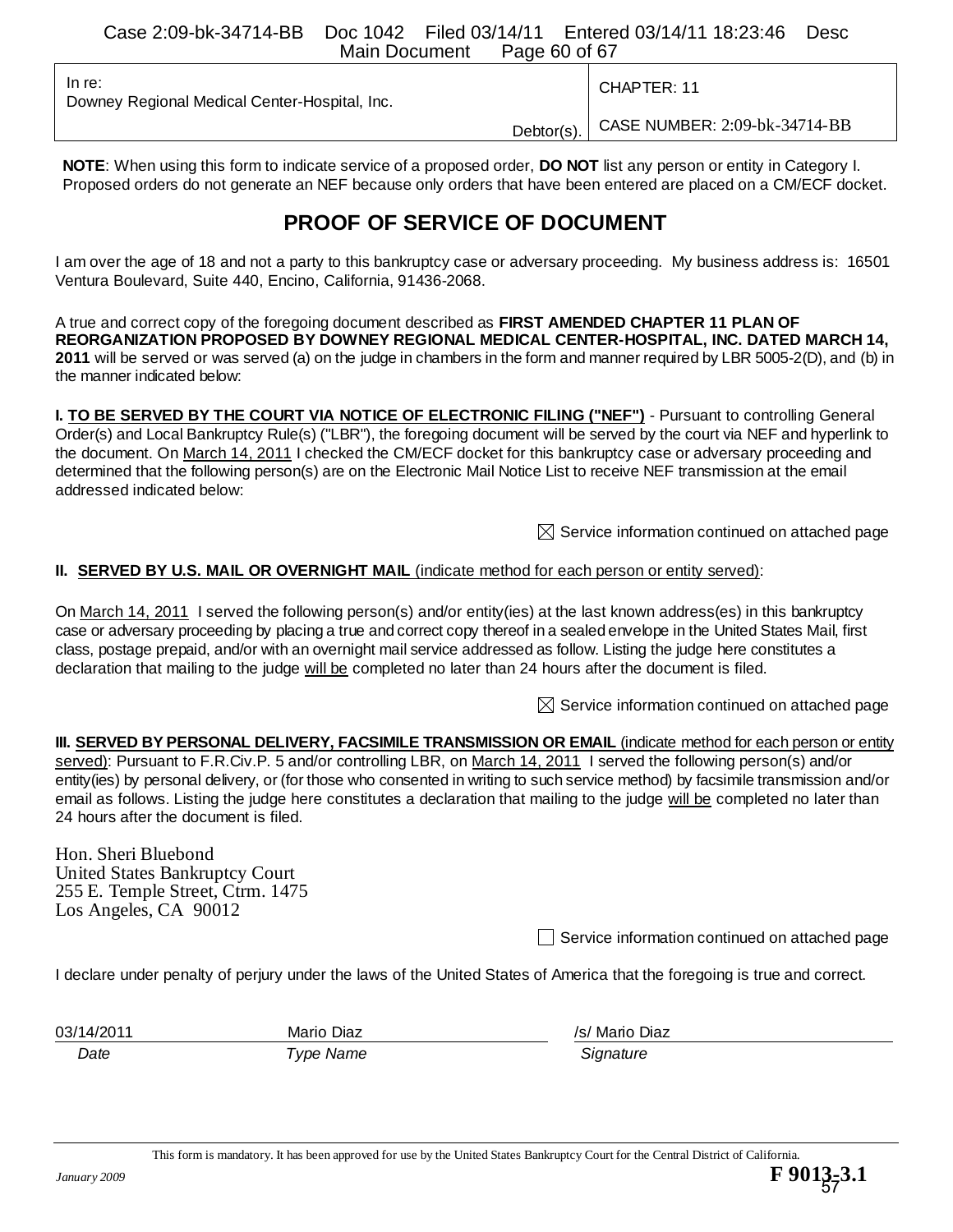| In re:<br>Downey Regional Medical Center-Hospital, Inc.                                                                                                                                                                                                                                                                                                                                                                                                                                                                                                                                                                                                                                                                                                                                                                                                                                                                                                                                                                                                                                                                                                                                                                                                                                                                                                                                                                                                                                                                                                                                                                                                                                                                                                                                                                                                                                                                                                                                                                                                                                                                                           |            | CHAPTER: 11                   |
|---------------------------------------------------------------------------------------------------------------------------------------------------------------------------------------------------------------------------------------------------------------------------------------------------------------------------------------------------------------------------------------------------------------------------------------------------------------------------------------------------------------------------------------------------------------------------------------------------------------------------------------------------------------------------------------------------------------------------------------------------------------------------------------------------------------------------------------------------------------------------------------------------------------------------------------------------------------------------------------------------------------------------------------------------------------------------------------------------------------------------------------------------------------------------------------------------------------------------------------------------------------------------------------------------------------------------------------------------------------------------------------------------------------------------------------------------------------------------------------------------------------------------------------------------------------------------------------------------------------------------------------------------------------------------------------------------------------------------------------------------------------------------------------------------------------------------------------------------------------------------------------------------------------------------------------------------------------------------------------------------------------------------------------------------------------------------------------------------------------------------------------------------|------------|-------------------------------|
|                                                                                                                                                                                                                                                                                                                                                                                                                                                                                                                                                                                                                                                                                                                                                                                                                                                                                                                                                                                                                                                                                                                                                                                                                                                                                                                                                                                                                                                                                                                                                                                                                                                                                                                                                                                                                                                                                                                                                                                                                                                                                                                                                   | Debtor(s). | CASE NUMBER: 2:09-bk-34714-BB |
| <b>ADDITIONAL SERVICE INFORMATION</b> (if needed):                                                                                                                                                                                                                                                                                                                                                                                                                                                                                                                                                                                                                                                                                                                                                                                                                                                                                                                                                                                                                                                                                                                                                                                                                                                                                                                                                                                                                                                                                                                                                                                                                                                                                                                                                                                                                                                                                                                                                                                                                                                                                                |            |                               |
| <b>By Court NEF</b>                                                                                                                                                                                                                                                                                                                                                                                                                                                                                                                                                                                                                                                                                                                                                                                                                                                                                                                                                                                                                                                                                                                                                                                                                                                                                                                                                                                                                                                                                                                                                                                                                                                                                                                                                                                                                                                                                                                                                                                                                                                                                                                               |            |                               |
| Ralph Ascher – ralphascher@aol.com<br>Vanessa L. Au – vanessaau@paulhastings.com<br>Richard D. Burstein – rburstein@ebg-law.com<br>Bruce J. Borrus - bborrus@riddellwilliams.com<br>Mark Bradshaw – mbradshaw@shbllp.com<br>Martin J. Brill – mjb@lnbrb.com<br>Richard W. Brunette – rbrunette@sheppardmullin.com<br>Richard D. Burnstein – rburstein@ebg-law.com<br>Russell Clementson – russell.clementson@usdoj.gov<br>Dawn M. Coulson - dcoulson@eyclaw.com<br>Jeffry A Davis – jadavis @mintz.com<br>Joseph R Dunn – jrdunn@mintz.com, dsjohnson@mintz.com, kjenckes@mintz.com<br>Lisa Hill Fenning – lisa. fenning @ aporter.com<br>Keith D. Fraser – kfraser@cblh.com<br>Thomas M. Gaa – tgaa@bbslaw.com<br>Paul R. Glassman – glassmanp@gtlaw.com<br>Irving M. Gross $-\text{img@lnbrb.com}$<br>Jodie M. Grotins – jgrotins@mcguirewoods.com<br>Brian T. Harvey – bharvey@buchalter.com<br>Michael J. Heyman – michael.heyman@klgates.com<br>Mark D. Houle – mark.houle@pillsburylaw.com<br>Ivan L. Kallick – ikallick@manatt.com, ihernandez@manatt.com<br>Raffi Khatchadourian – raffi@hemar-rousso.com<br>William H. Kiekhofer - wkiekhofer@mcguirewoods.com<br>Stuart I Koenig – Skoenig@cmkllp.com<br>Mitchell B Ludwig – mbl@kpclegal.com<br>Frank F. McGinn – ffm@bostonbusinesslaw.com<br>Byron Z. Moldo – bzmoldo@ecjlaw.com<br>Jane O'Donnell – jane.odonnell@doj.ca.gov<br>Randy P. Orlik – rorlik@coxcastle.com<br>Christopher E. Prince – cprince $@$ lesnickprince.com<br>Nikhila Raj – nraj@fulbright.com<br>Daniel H. Reiss $-\mathrm{dhr}@\mathrm{Inbrb.com}$<br>Christopher O. Rivas – crivas@reedsmith.com<br>Johanna A Sanchez – jasanchez@lbbslaw.com<br>Nathan A. Schultz – schultzn@gtlaw.com<br>Steven J. Schwartz – sschwartz@dgdk.com<br>Nada I. Shamonki – nshamonki@mintz.com<br>Randye B. Soref - rsoref@buchalter.com<br>Adam M. Starr-starra@gtlaw.com<br>Derrick Talerico – dtalerico@loeb.com, kpresson@loeb.com, ljurich@loeb.com<br>David P. Tonner – operations @ blueheroncapital.com<br>United States Trustee $(LA)$ – ustpregion 16. la. ecf@usdoj.gov<br>Andrew M. Valdez – avaldez@fulbright.com |            |                               |
| Annie Verdries – verdries@lbbslaw.com<br>David Weinstein - david.weinstein@hro.com                                                                                                                                                                                                                                                                                                                                                                                                                                                                                                                                                                                                                                                                                                                                                                                                                                                                                                                                                                                                                                                                                                                                                                                                                                                                                                                                                                                                                                                                                                                                                                                                                                                                                                                                                                                                                                                                                                                                                                                                                                                                |            |                               |
| Michael S Winsten – mike@winsten.com<br>Douglas Wolfe – dwolf@amscapital.com                                                                                                                                                                                                                                                                                                                                                                                                                                                                                                                                                                                                                                                                                                                                                                                                                                                                                                                                                                                                                                                                                                                                                                                                                                                                                                                                                                                                                                                                                                                                                                                                                                                                                                                                                                                                                                                                                                                                                                                                                                                                      |            |                               |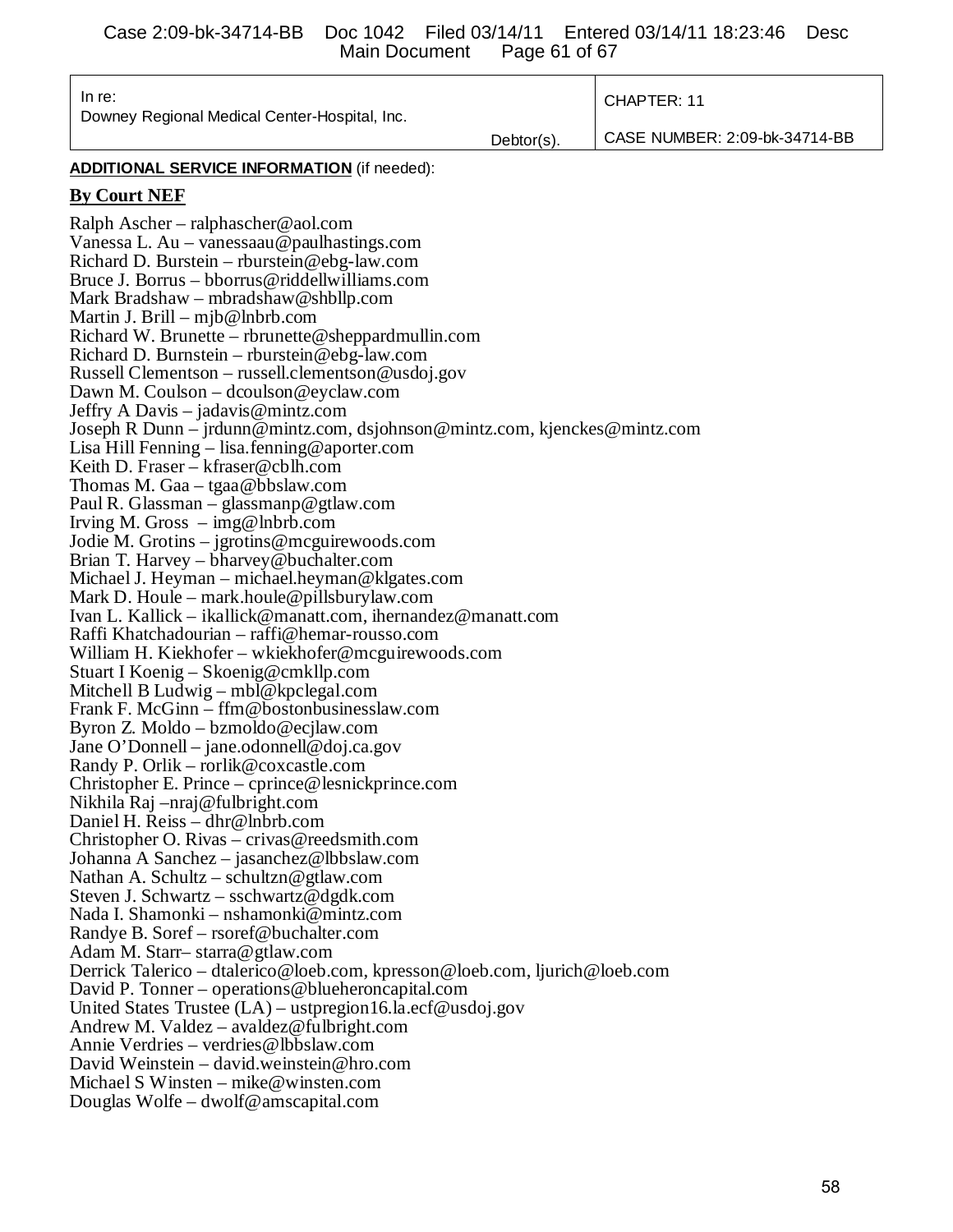# Case 2:09-bk-34714-BB Doc 1042 Filed 03/14/11 Entered 03/14/11 18:23:46 Desc Main Document

#### **In re Downey Regional Medical Center-Hospital, Inc. Case No. 2:09-bk-34714-BB 2002 Service List**

| <b>Debtor</b><br>Downey Regional Medical Center     | <b>Counsel for Prime Healthcare Management, Inc.</b><br>Shulman Hodges & Bastian LLP  |
|-----------------------------------------------------|---------------------------------------------------------------------------------------|
| 11500 Brookshire Avenue                             | Mark Bradshaw                                                                         |
| Downey, CA 90241-7010                               | 8105 Irvine Center Drive, Suite 600                                                   |
|                                                     | Irvine, CA 92618                                                                      |
|                                                     |                                                                                       |
| <b>Debtor's Counsel</b>                             | <b>Counsel for Tenet Healthcare Corporation</b>                                       |
| Counsel for Downey Regional Medical Center          | <b>Tenet Health Care</b>                                                              |
| Lisa Hill Fenning                                   | Lynn E Iba                                                                            |
| Arnold & Porter LLP                                 | 1500 South Douglass Road                                                              |
| 777 South Figueroa Street, 44th Floor               | Anaheim, CA 92806                                                                     |
| Los Angeles, CA 90017-5844                          |                                                                                       |
| <b>UST</b><br><b>Russell Clementson</b>             | <b>Indenture Trustee for Secured Bonds</b>                                            |
| <b>United States Trustee</b>                        | California Health Facilities Financing Authority<br>915 Capitol Mall, Suite 590       |
| 725 South Figueroa Street. 26th Floor               | Sacramento, CA 95814                                                                  |
| Los Angeles, CA 90017                               |                                                                                       |
|                                                     |                                                                                       |
| <b>Counsel to OCC</b>                               | <b>Counsel For Wells Fargo, N.A., Secured Creditor</b>                                |
| <b>Daniel Reiss</b>                                 | William W. Kannel                                                                     |
| Levene, Neale, Bender, Rankin & Brill               | Mintz, Levin, Cohn, Ferris, Glovsky and Popeo                                         |
| 10250 Constellation Blvd., Suite 1700               | <b>One Financial Center</b>                                                           |
| Los Angeles, CA 90067                               | Boston, MA 02011                                                                      |
|                                                     |                                                                                       |
|                                                     |                                                                                       |
| Martin J. Brill                                     | <b>Counsel For Wells Fargo, N.A., Secured Creditor</b>                                |
| Levene, Neale, Bender, Rankin & Brill               | Charles W. Azano                                                                      |
| 10250 Constellation Blvd., Suite 1700               | Mintz, Levin, Cohn, Ferris, Glovsky and Popeo                                         |
| Los Angeles, CA 90067                               | One Financial Center                                                                  |
|                                                     | Boston, MA 02011                                                                      |
|                                                     |                                                                                       |
| <b>Counsel for Blue Cross</b>                       | <b>Counsel For Wells Fargo, N.A., Secured Creditor</b>                                |
| Creim Macias Koenig & Frey LLP                      | Jeffry Davis                                                                          |
| Stuart I. Koenig<br>633 West 5th Street, 51st Floor | Mintz, Levin, Cohn, Ferris, Glovsky and Popeo<br>3580 Carmel Mountain Road, Suite 300 |
| Los Angeles, CA 90071                               | San Diego, CA 92130                                                                   |
|                                                     |                                                                                       |
| <b>Counsel for Siemens Medical Solutions, USA</b>   | Wells Fargo Corporate Trust Services                                                  |
| Reed Smith LLP                                      | Attn: Gavin Wilkinson                                                                 |
| Marsha Houston, Christopher Rivas                   | 625 Marquette Avenue                                                                  |
| 355 South Grand Avenue, Suite 2900                  | MAC N9311-115                                                                         |
| Los Angeles, CA 90071                               | Minneapolis, MN 55479                                                                 |
|                                                     |                                                                                       |
| <b>Counsel for Siemens Medical Solutions, USA</b>   | <b>Counsel for Healthcare Finance Group</b>                                           |
| <b>Reed Smith LLP</b>                               | <b>William Kiekhofer</b><br>Jodie M. Grotins                                          |
| Claudia Springer                                    |                                                                                       |
| 2500 One Liberty Place<br>1650 Market Street        | <b>McGuireWoods</b><br>1800 Century Park East, 8th Fl.                                |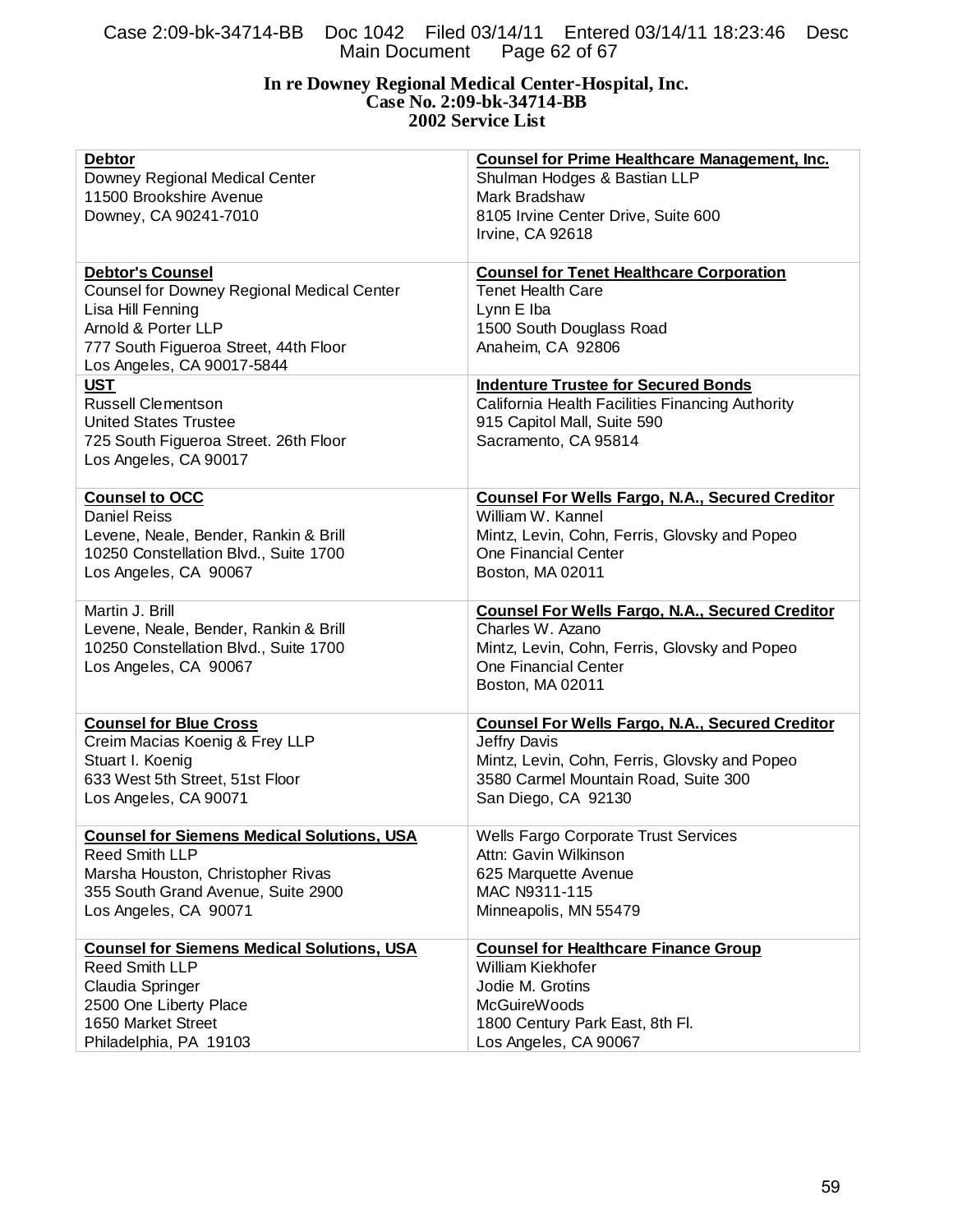|                                                                                                                                                                                                   | <b>Lienholders of Record</b><br>Cerner Corp<br>2800 Rockcreek Parkway<br>Kansas City, MO 64117-2521  |
|---------------------------------------------------------------------------------------------------------------------------------------------------------------------------------------------------|------------------------------------------------------------------------------------------------------|
| <b>Secured Creditor</b><br>Apollo Health Street Inc<br>2 Broad Street<br>Bloomfield, NJ 07003                                                                                                     | Cisco Systems Capital Corporation<br>170 West Tasman Drive<br><b>MS SJ13-3</b><br>San Jose, CA 95134 |
| <b>Counsel for Apollo Health Street, Inc.</b><br>David R. Weinsten<br><b>Sharon Weiss</b><br>Holme, Roberts & Owen LLP<br>800 West Olympic Blvd., 45 <sup>th</sup> Floor<br>Los Angeles, CA 90015 | Computer Sales International, Inc.<br>10845 Olive Boulevard<br>Suite 300<br>St. Louis, MO 63141      |
| <b>Lienholders of Record</b><br>Alaris Medical System, Inc.<br>10221 Wateridge CR<br>San Diego, CA 92121                                                                                          | Computer Sales International, Inc.<br>9990 Old Olive Street Road<br>St. Louis, MO 63141              |
| Bank of the West<br>9001 East Whittier Boulevard<br>Pico Rivera, CA 90660                                                                                                                         | Dade Behring Financial Services<br>10 Riverview Drive<br>Danbury, CT 06810                           |
| Bank of the West<br>201 North Civic Drive<br>Suite 360 B<br>Walnut Creek, CA 94596                                                                                                                | U.S. Bank National Association<br>400 City Center<br>Oshkosh, WI 54901                               |
| <b>Baxter Healthcare Corporation</b><br>Attn: Gail D Alesandro - DF6/3W<br>One Baxter Parkway<br>Deerfield, IL 60015                                                                              | United California Bank<br>9001 East Whittier Boulevard<br>Pico Rivera, CA 90660                      |
| Cadwell Laboratories, Inc.<br>909 North Kellogg Street<br>Kennewick, WA 99336                                                                                                                     | United California Bank<br>9001 East Whittier Boulevard<br>Pico Rivera, CA 90660                      |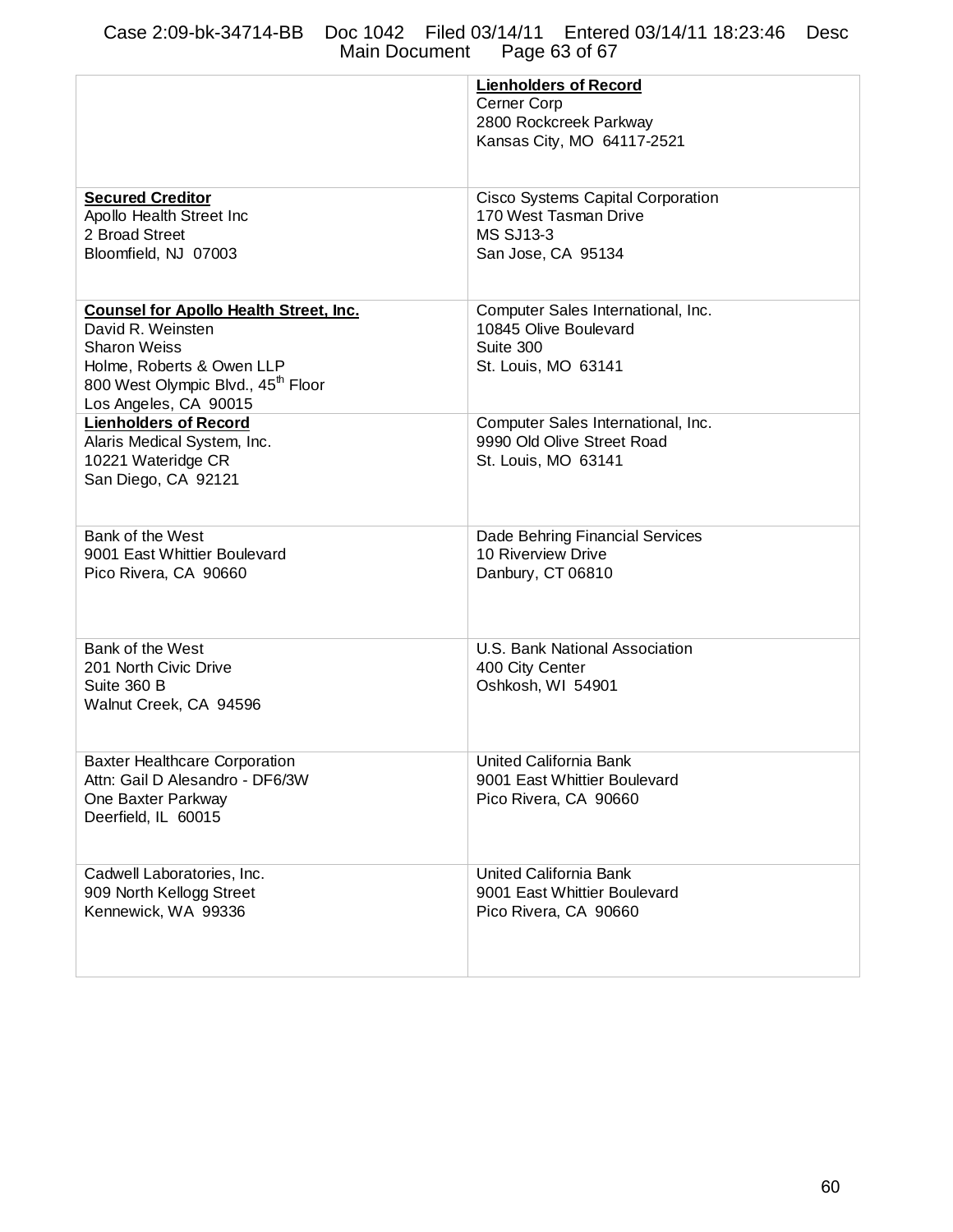| <b>Lienholders of Record</b><br>E.I. Dupont De Nemours & CO<br>Susan Herr<br>Legal Department<br>1007 Market Street<br>D8052-2 Legal<br>Wilmington, DE 19898 | <b>Lienholders of Record</b><br>Olympus Corp<br>4 Nevada Drive<br>Lake Success, NY 1 1042-1114<br>Philips Medical Capital LLC |
|--------------------------------------------------------------------------------------------------------------------------------------------------------------|-------------------------------------------------------------------------------------------------------------------------------|
| <b>Employment Development Department</b><br>Bankruptcy Group MIC 92E<br>PO Box 826880<br>Sacramento, CA 94280-0001                                           | 1111 Old Eagle School Road<br>Wayne, PA 19087                                                                                 |
| First Bank of Highland Park<br>1835 First Street<br>Highland Park, IL 60035                                                                                  | Sanwa Bank<br>Attn: Rick Lopez, VP<br>Pico Rivera Office<br>9001 East Whittier Blvd<br>Pico Rivera, CA 90660                  |
| First Interstate BK of Calif Trustee<br>707 Wilshire Boulevard<br>Los Angeles, CA 90017                                                                      | Sovereign Bank<br>3 Huntington Quadrangle<br>Suite 101N<br>Melville, NY 11747                                                 |
| <b>Graybar Financial Services</b><br>201 West Big Beaver Road<br>Troy, MI 48084                                                                              | Terumo Cardiovascular System<br>6200 Jackson Road<br>Ann Arbor, MI 48103                                                      |
| Johnson & Johnson Finance Corporation<br>501 George Street<br>New Brunswick, NJ 08901                                                                        | The BK of Tokyo, Ltd.<br>Legal Department<br>1251 Avenue of the Americas<br>New York, NY 10020                                |
| Lanier Worldwide, Inc.<br>4667 North Royal Atlanta Drive<br>Tucker, GA 30084-3802                                                                            |                                                                                                                               |
| Leasing Associates of Barrington, Inc.<br>33 West Higgins Road<br><b>Suite 1030</b><br>South Barrington, IL 60010                                            |                                                                                                                               |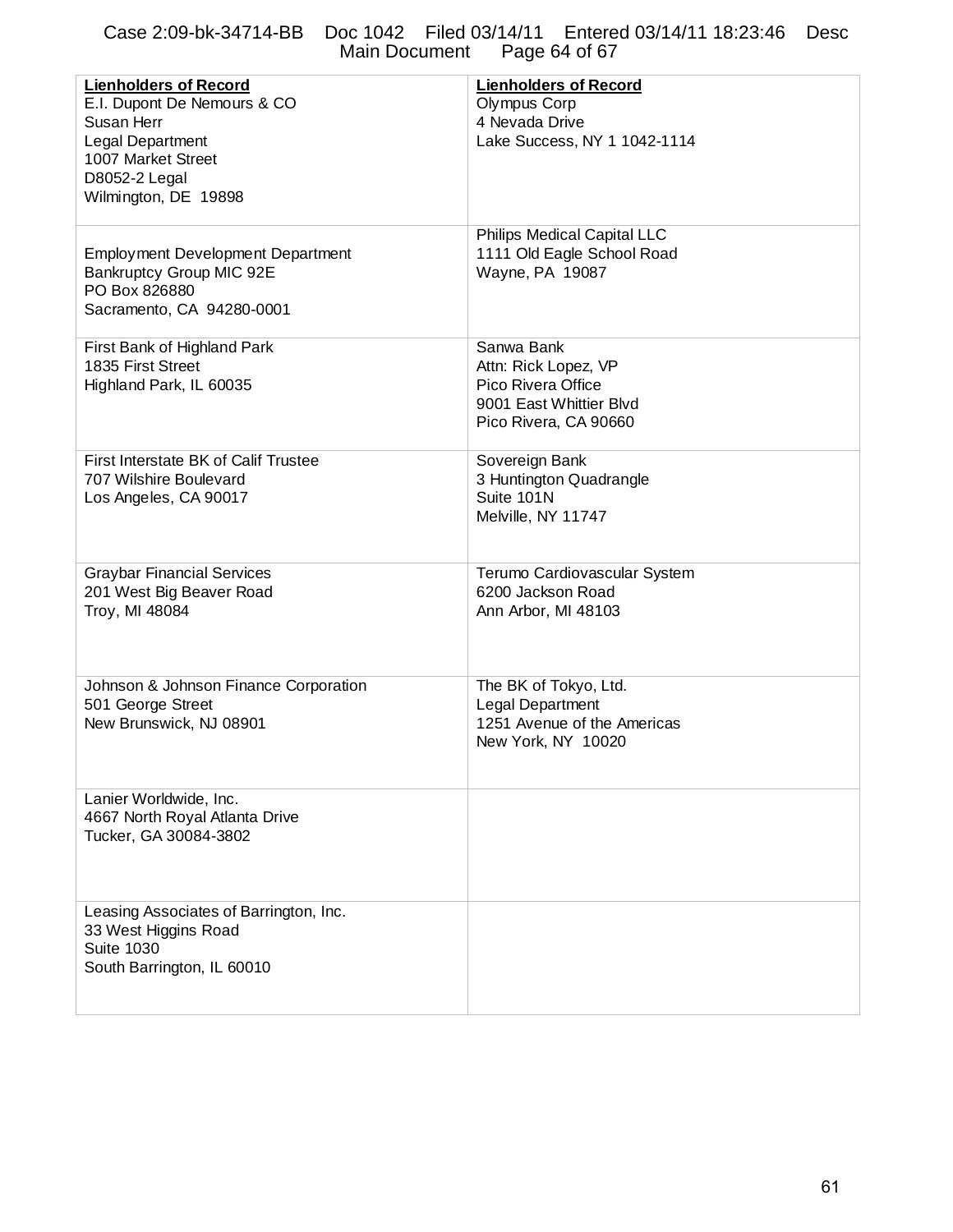| <b>Other Interested Parties</b><br>California Department of Public Health<br>Licensing and Certification                                                                                   | <b>Other Interested Parties</b><br>State of California - Health and Human Services<br>Agency                                                         |
|--------------------------------------------------------------------------------------------------------------------------------------------------------------------------------------------|------------------------------------------------------------------------------------------------------------------------------------------------------|
| County of Los Angeles District Office<br>12440 East Imperial Highway, Suite 200<br>Norwalk, CA 90650                                                                                       | Medi-Cal<br>Department of Health Care Services<br>1501 Capital Avenue<br>Sacramento, CA 95814-5005                                                   |
| California Department of Public Health<br>Health Facilities Inspection Division<br>Branch Chief: James L. Lawson. Ph.D., RN<br>12440 East Imperial Highway, Suite 522<br>Norwalk, CA 90650 | <b>Centers for Medicare &amp; Medicaid Services</b><br>7500 Security Boulevard<br>Baltimore MD 21244-1850                                            |
| <b>Franchise Tax Board</b><br>Attention: Bankruptcy<br>P.O. Box 2952<br>Sacramento, CA 95812-2952                                                                                          | <b>Internal Revenue Service</b><br>PO Box 21126<br>Philadelphia, PA 19114                                                                            |
| Los Angeles County Tax Assessor<br>500 W. Temple St. Room 225<br>Los Angeles, CA 90012-2770                                                                                                | Meyer Christian & Associates<br>Attn Tim Denton<br>15061 Springdale Street, Suite 113<br>Huntington Beach, CA 92649                                  |
| Office of the Attorney General<br>State of California<br>Registry of Charitable Trusts<br>1300   Street, Suite 125<br>Sacramento, CA 95814-2951                                            | <b>Auditor</b><br><b>BDO Seidman, LLP</b><br>3200 Bristol St., 4 <sup>th</sup> Floor<br>Costa Mesa, CA 92626                                         |
| <b>Special Counsel to Debtor</b><br>Pamela S. Kaufman<br>Hanson & Bridgett LLP<br>425 Market St., 26 <sup>th</sup> Fl.<br>San Francisco, CA 94105                                          | <b>Financial Advisor to OCC</b><br>Fenix Management LLC<br>1874 S. Pacific Coast Hwy, #378<br>Redondo Beach, CA 90277                                |
| <b>Patient Care Ombudsman</b><br>Susan Koenig<br><b>SAK Management Services, LLC</b><br>4055 W. Peterson Avenue, Suite 101<br>Chicago, IL 60646                                            | <b>Special Litigation Counsel to Debtor</b><br>David McLeod<br>McLeod, Witham & Flynn LLP<br>707 Wilshire Blvd., Suite 4125<br>Los Angeles, CA 90017 |
|                                                                                                                                                                                            |                                                                                                                                                      |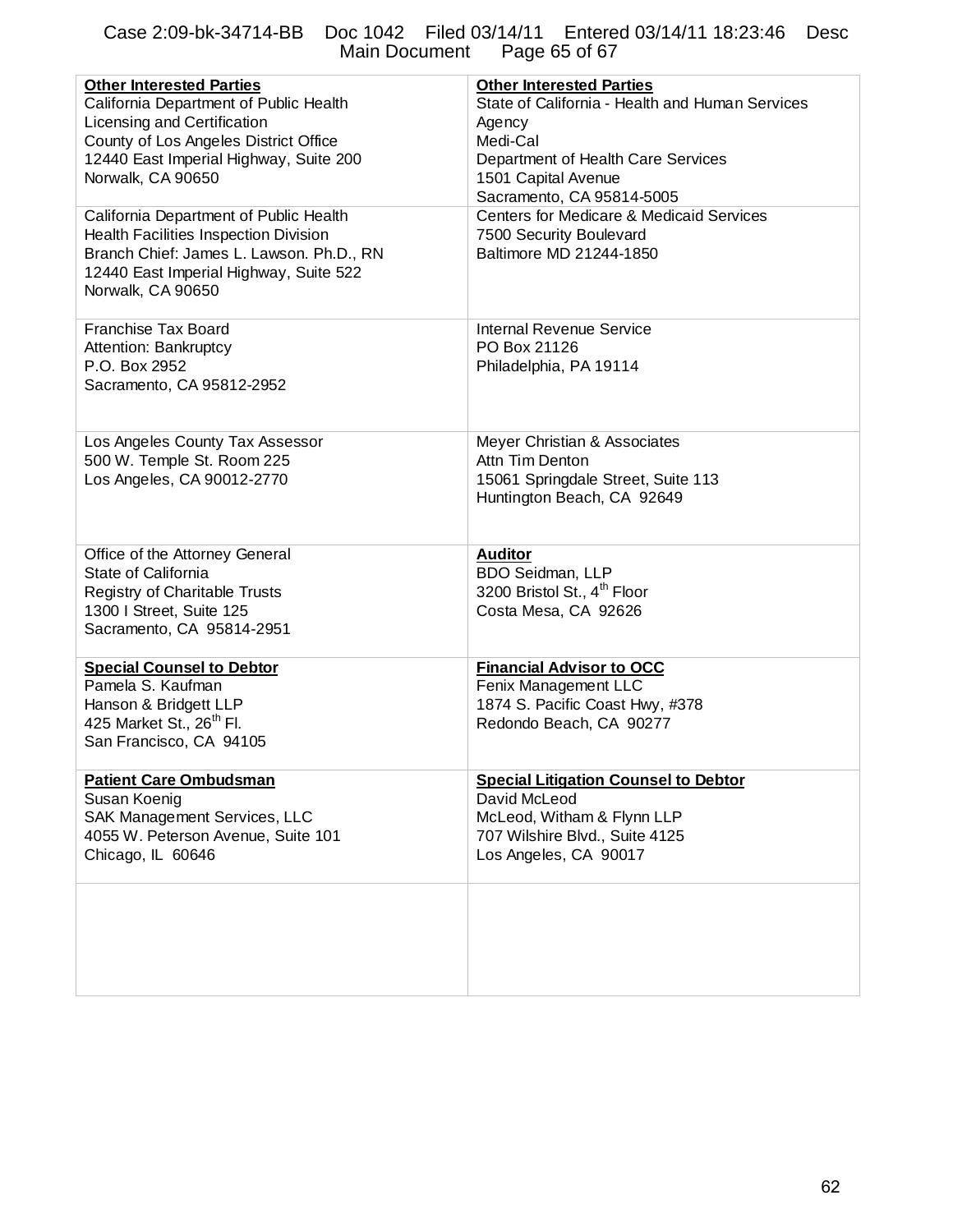Case 2:09-bk-34714-BB Doc 1042 Filed 03/14/11 Entered 03/14/11 18:23:46 Desc Main Document Page 66 of 67

| <b>Request for Special Notice Parties</b>                                                                                                                                                                                             | <b>Request for Special Notice Parties</b>                                                                                                                                                           |
|---------------------------------------------------------------------------------------------------------------------------------------------------------------------------------------------------------------------------------------|-----------------------------------------------------------------------------------------------------------------------------------------------------------------------------------------------------|
| <b>Counsel to Suzanne Koenig Patient Care</b><br>Ombudsman<br><b>Buchalter Nemer</b><br><b>Randy Soref</b><br><b>Brian Harvey</b><br>1000 Wilshire Boulevard, Suite 1500<br>Los Angeles, CA 90017                                     | <b>Counsel for Applecare Medical Group</b><br>Eric Klein<br>Sheppard Mullin Richter & Hampton LLP<br>1901 Avenue of the Stars, Suite 1600<br>Los Angeles, CA 90067                                  |
| <b>Counsel to The Regents of the Univ. of California</b><br>Charles F. Robinson and Eric K Behrens<br>University of Southern California<br>Office of the General Counsel<br>111 Franklin Street, 89th Floor<br>Oakland, CA 94607-5200 | <b>Counsel to Blythe Ventures, Inc. dba Windsor</b><br><b>Gardens of Long Beach</b><br>Alexander Merino<br>Merino Yebri LLP<br>1880 Century Park East<br><b>Suite 1100</b><br>Los Angeles, CA 90067 |
| <b>Counsel to United PacificCare</b><br>Karl Block<br>Loeb & Loeb<br>10100 Santa Monica Blvd., Suite 2200<br>Los Angeles, CA 90067                                                                                                    | Counsel to Edmund G. Brown, Jr.<br>Office of the Attorney General<br>Wendi A. Horwitz<br>300 S. Spring St., Suite 1702<br>Los Angeles, CA 90013                                                     |
| <b>Counsel to Cisco Systems Capital Corporation</b><br>Lawrence M. Schwab<br>Gaye Nell Heck<br>Bialson, Bergen & Schwab<br>2600 El Camino Real, Suite 300<br>Palo Alto, CA 94306                                                      | <b>Counsel to Presbyterian Intercommunity Hospital</b><br>Mark Kadzielski & Andrea Valdez<br>Fulbright & Jaworski LLP<br>555 South Flower Street, Suite 4100<br>Los Angeles, CA 90071               |
| <b>Counsel to Stephen Wen &amp; Associates Architects</b><br>Stephen W. Reed<br>Reed & Brown LLP<br>35 N. Lake Avenue, Suite 960<br>Pasadena, CA 91101-1819                                                                           | <b>Counsel to Presbyterian Intercommunity Hospital</b><br>Michael Parker<br>Fulbright & Jaworski LLP<br>300 Covent Street, Suite 2200<br>San Antonio, TX 78205-3792                                 |
| <b>Counsel to Philips Healthcare</b><br>Bruce J. Borrus<br>Riddell Williams p.S.<br>1001 Fourth Avenue, Suite 4500<br>Seattle, WA 98154                                                                                               | <b>Counsel to Presbyterian Intercommunity Hospital</b><br>Kevin Duthoy<br>Bewley Lassleben & Miller<br>13215 E. Penn Street, Suite 510<br>Whittier, CA 90602                                        |
| <b>Counsel to Health Facilities Financing Authority</b><br>Jane O'Donnell, Deputy Attorney General<br>1300   Street, Suite 125<br>P.O. Box 944255<br>Sacramento, CA 94244                                                             | <b>Ricoh Business Solutions</b><br>c/o Ikon Office Solutions<br>Recovery & Bankruptcy Group<br>3920 Arkwright Road, Suite 400<br>Macon, GA 31210                                                    |
| <b>Counsel to National Fire &amp; Marine Ins. Co.</b><br>Sonnenschein Nath & Rosenthal LLP<br>Robert B. Miller<br>Stefanie L. Wowchuk<br>233 S. Wacker, Suite 7800<br>Chicago, IL 60606                                               | <b>Counsel to National Fire &amp; Marine Ins. Co.</b><br>Lesnick Prince LLP<br>Christopher E. Prince<br>185 Pier Avenue, Suite 103<br>Santa Monica, CA 90405                                        |